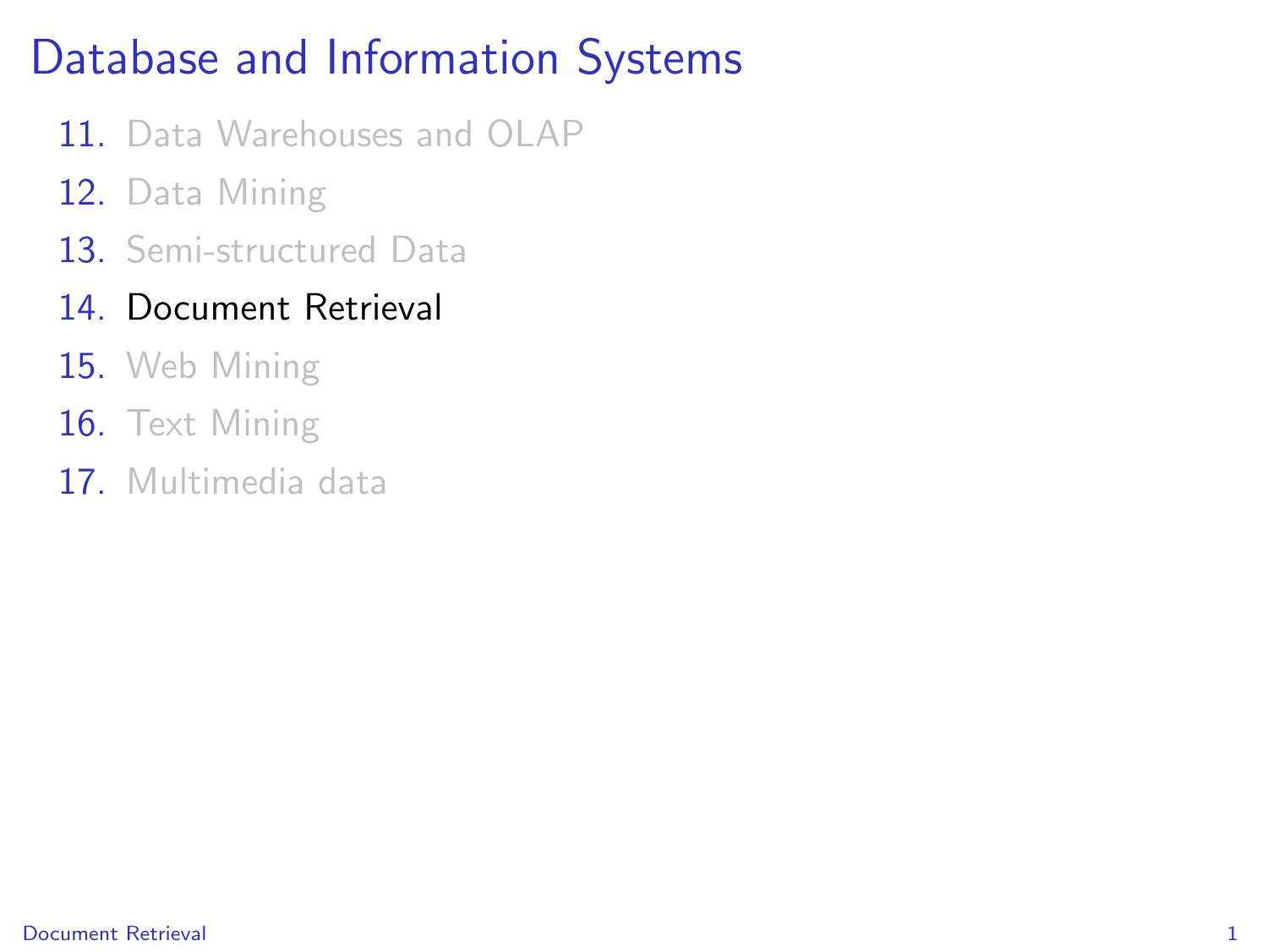Readings:

• Baeza-Yates, R., Ribeiro-Neto, B.: Modern Information Retrieval, Addison Wesley, Harlow etc. 1999, chapter 2 and 3.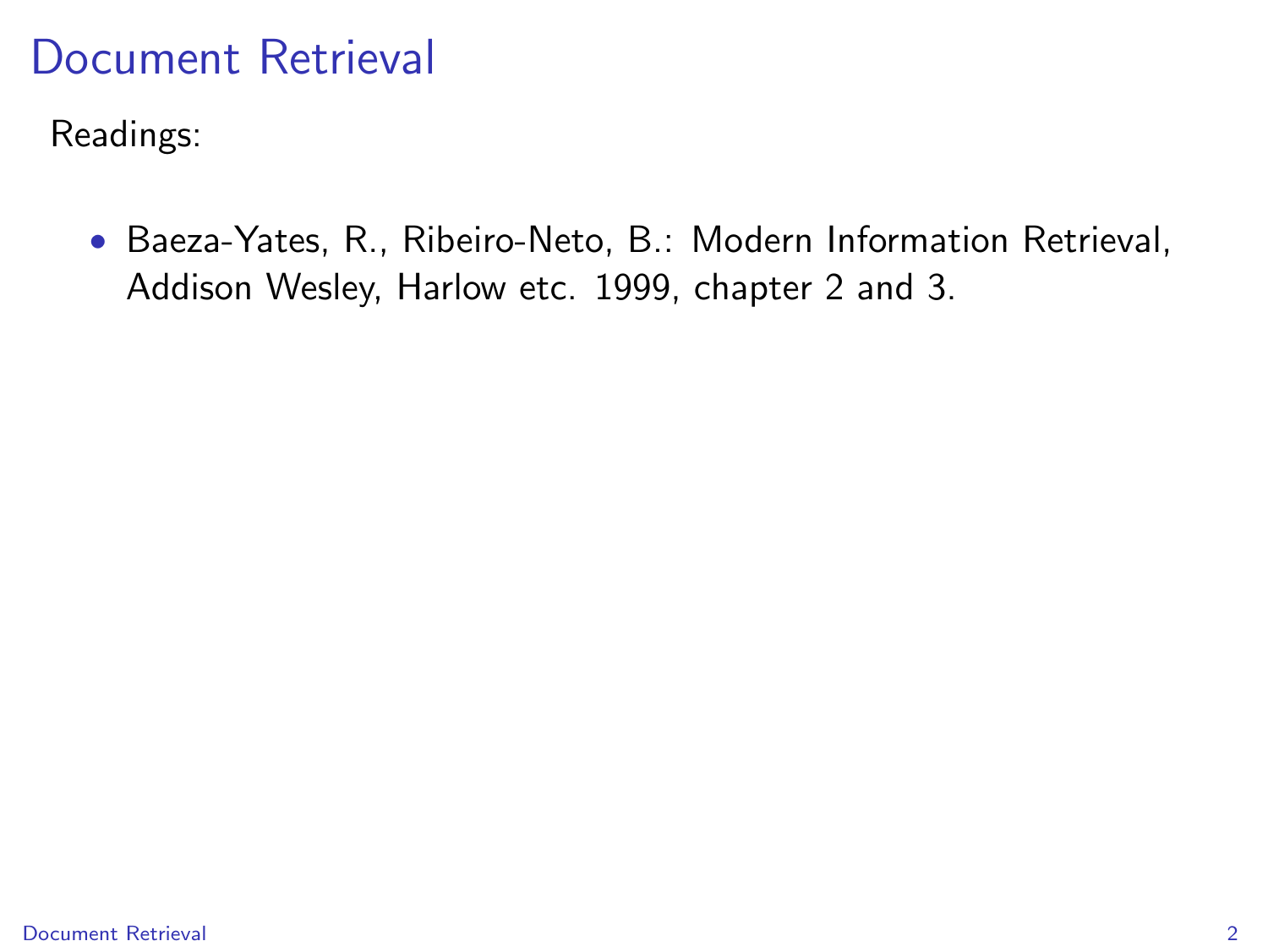- goal: content-based access to unstructured data
- primary application areas
	- electronic libraries
	- search engines (WWW)
	- knowledge management
- result: (gradual) estimation of the relevance of a given document with respect to a query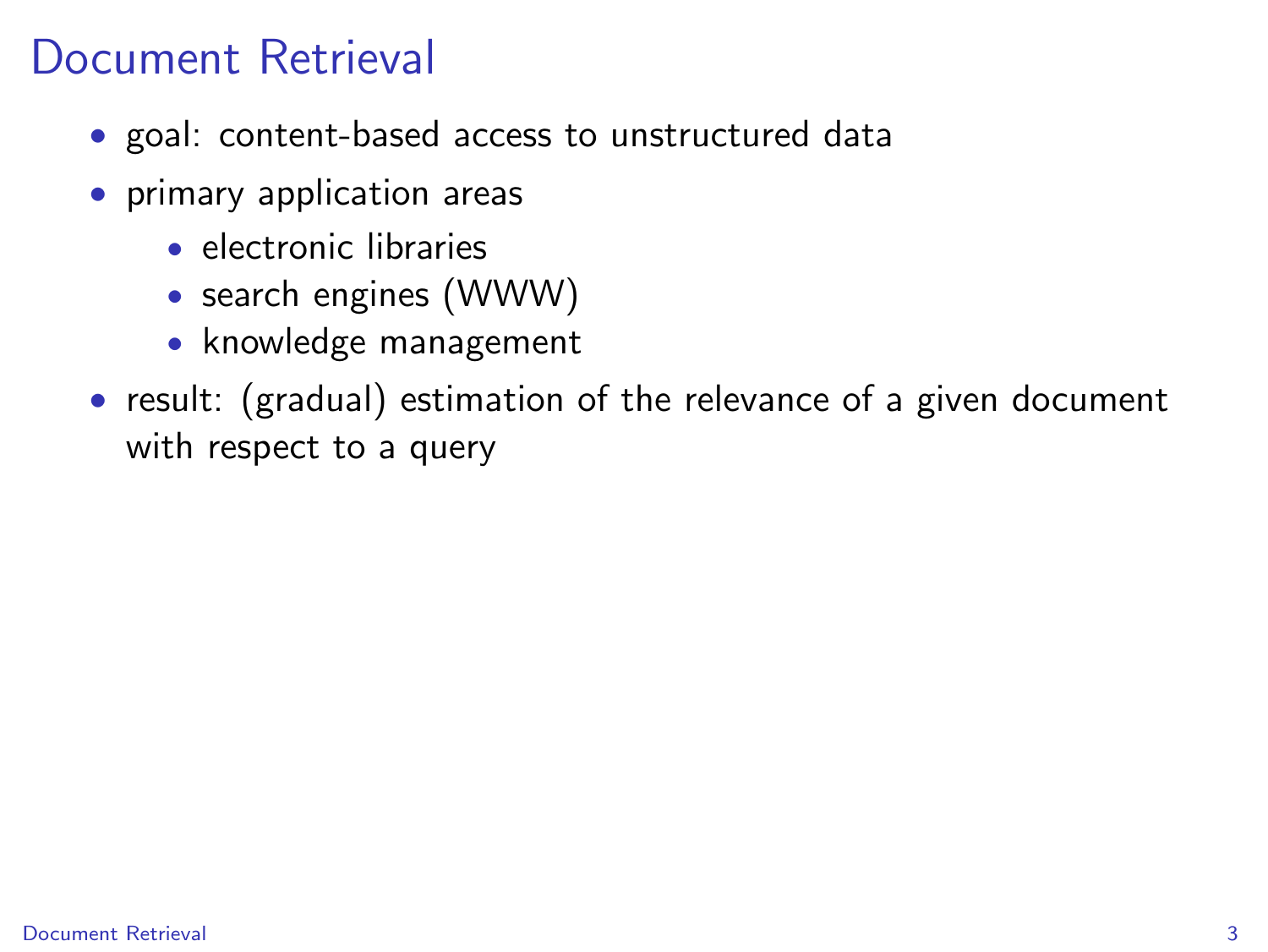- Document Representation
- Retrieval Models
- Quality Measures
- Document Management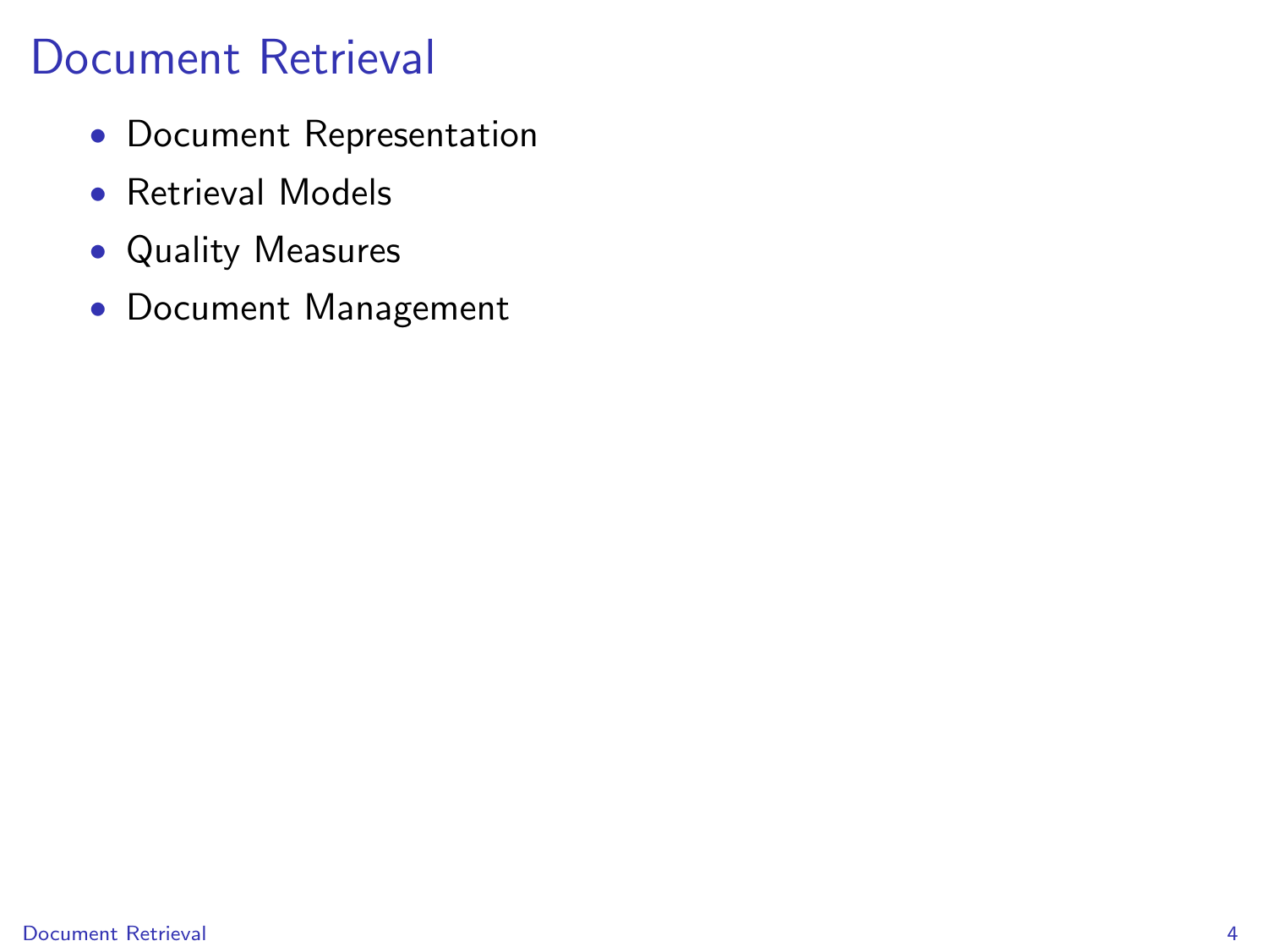#### Document Representation

- selection of relevant documents based on keywords
- descriptors: keywords about the text
	- free choice of descriptors
	- restricted choice of descriptors (thesaurus)
- index terms: keywords from the text
- <span id="page-4-0"></span>• manual vs. automatic selection of keywords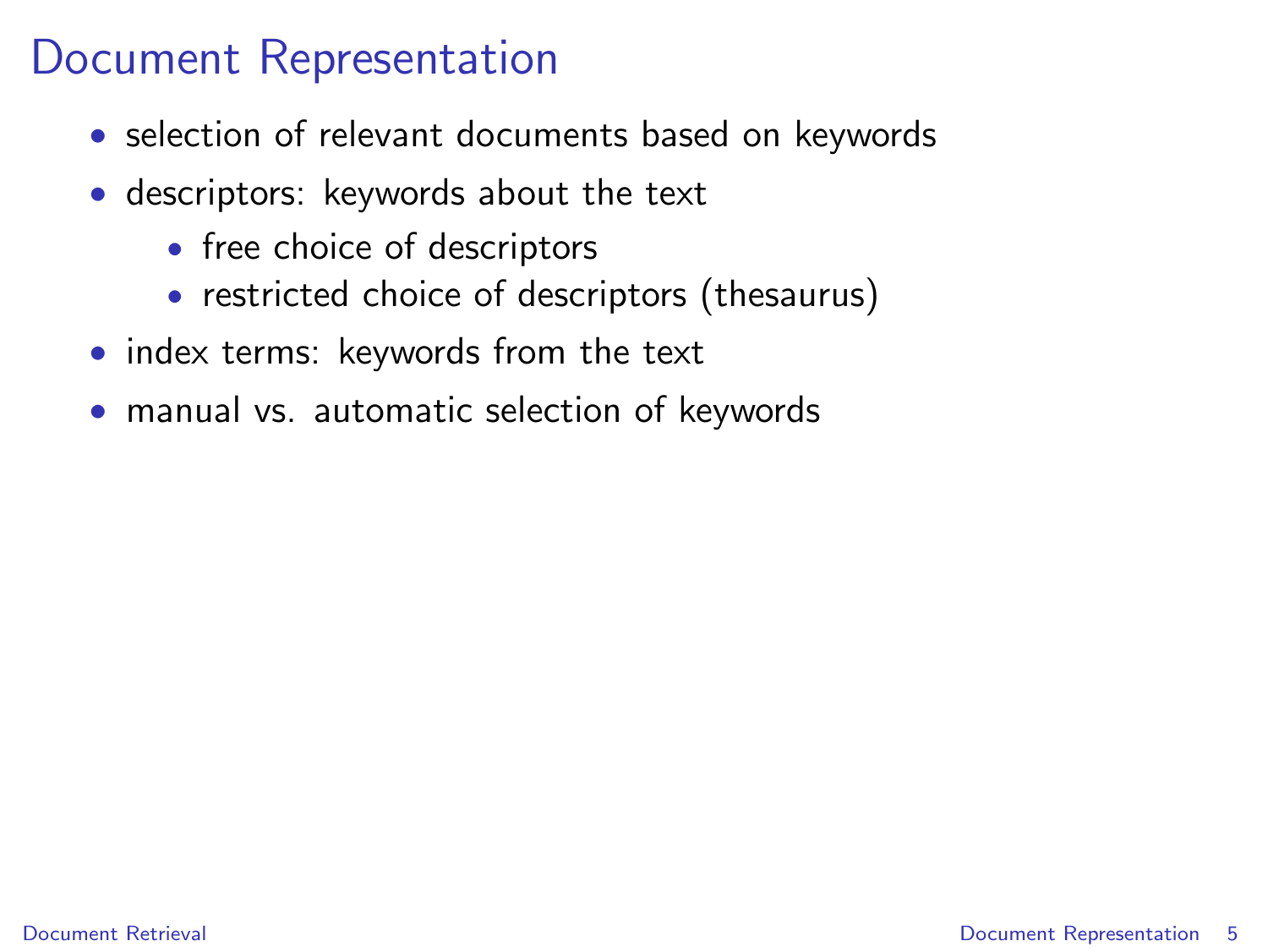#### Document Representation

- keyword  $k_i$  (index terms): lexical token used to characterise a document
- weights  $w_{ii}$ : numerical value describing the "importance" of a term  $k_i$  for the content of the document  $d_j$

$$
w_{ij} \begin{cases} \begin{array}{c} > & 0 \quad \forall k_i \in d_j \\ = & 0 \quad \text{else} \end{array} \end{cases}
$$

- $\bullet\,$  each document  $d_j$  is characterised by a vector of weights  $\vec{d}_i$
- usually many keywords
	- $\rightarrow$  vectors of extremely high dimensionality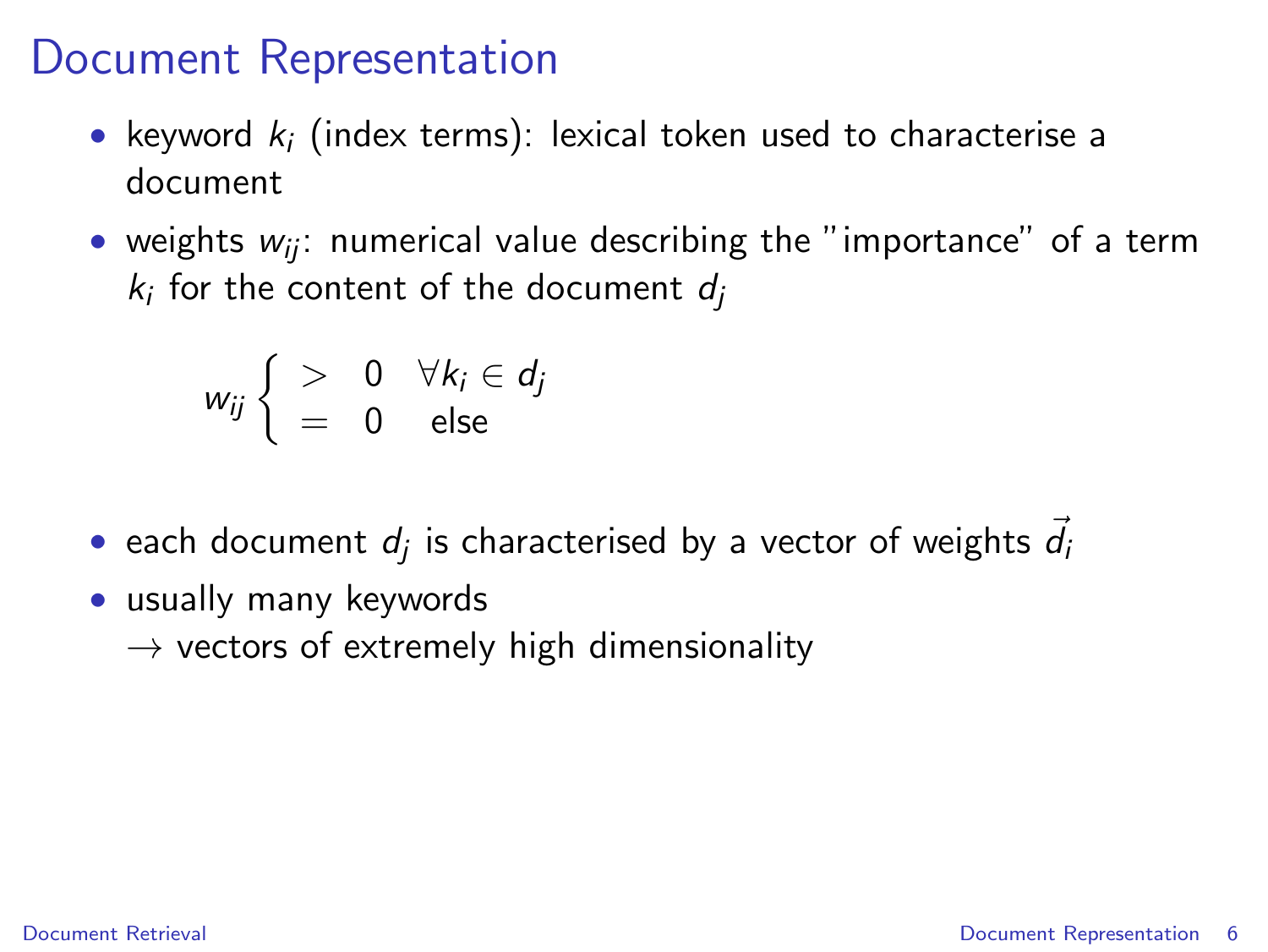- Document Representation
- Preprocessing
- Retrieval Models
- <span id="page-6-0"></span>• Document Management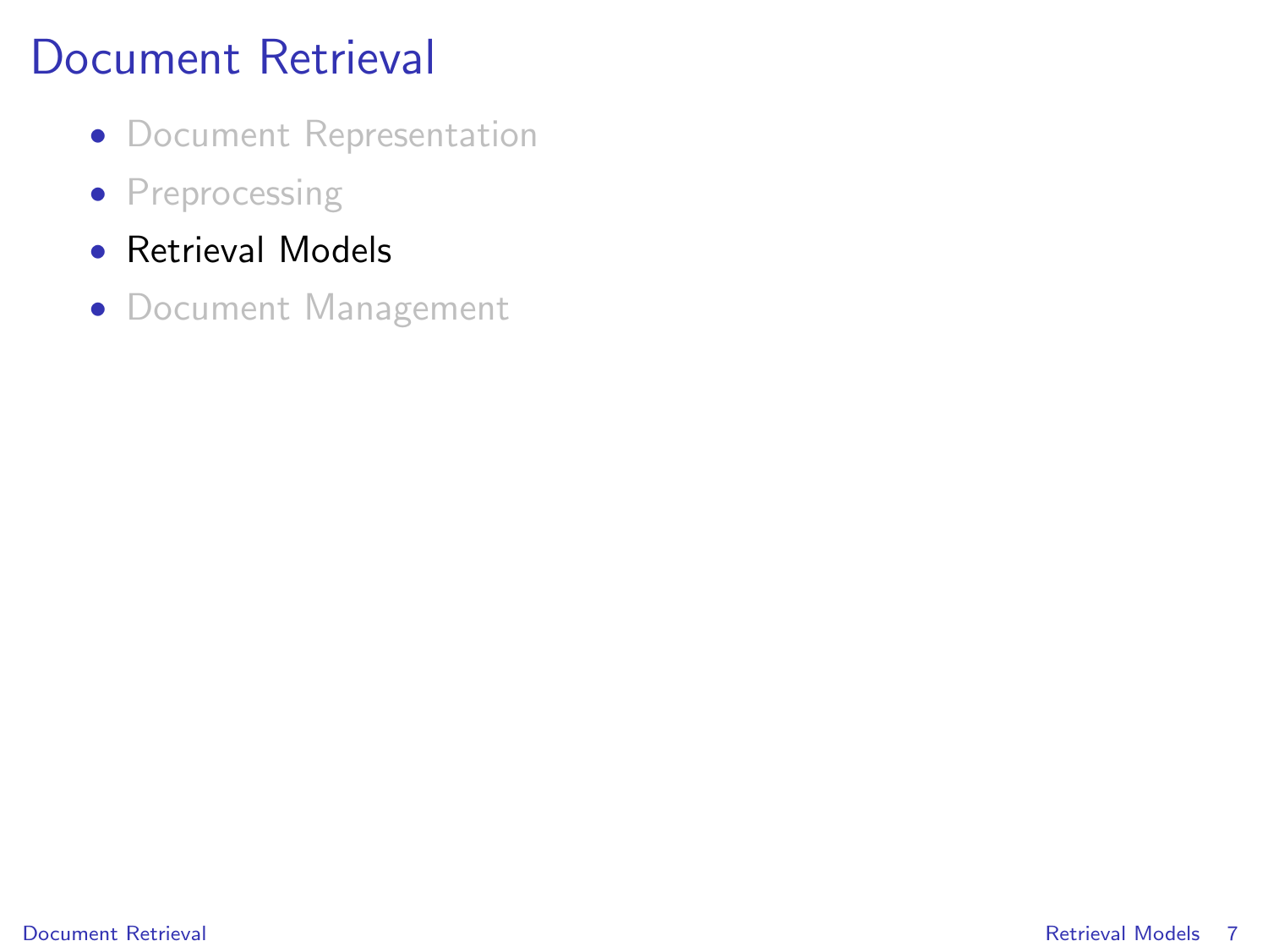## Retrieval Models

- Boolean Model
- Vector Space Model
- Weighted Boolean Model
- (Probabilistic Model)
- (Latent Semantic Indexing)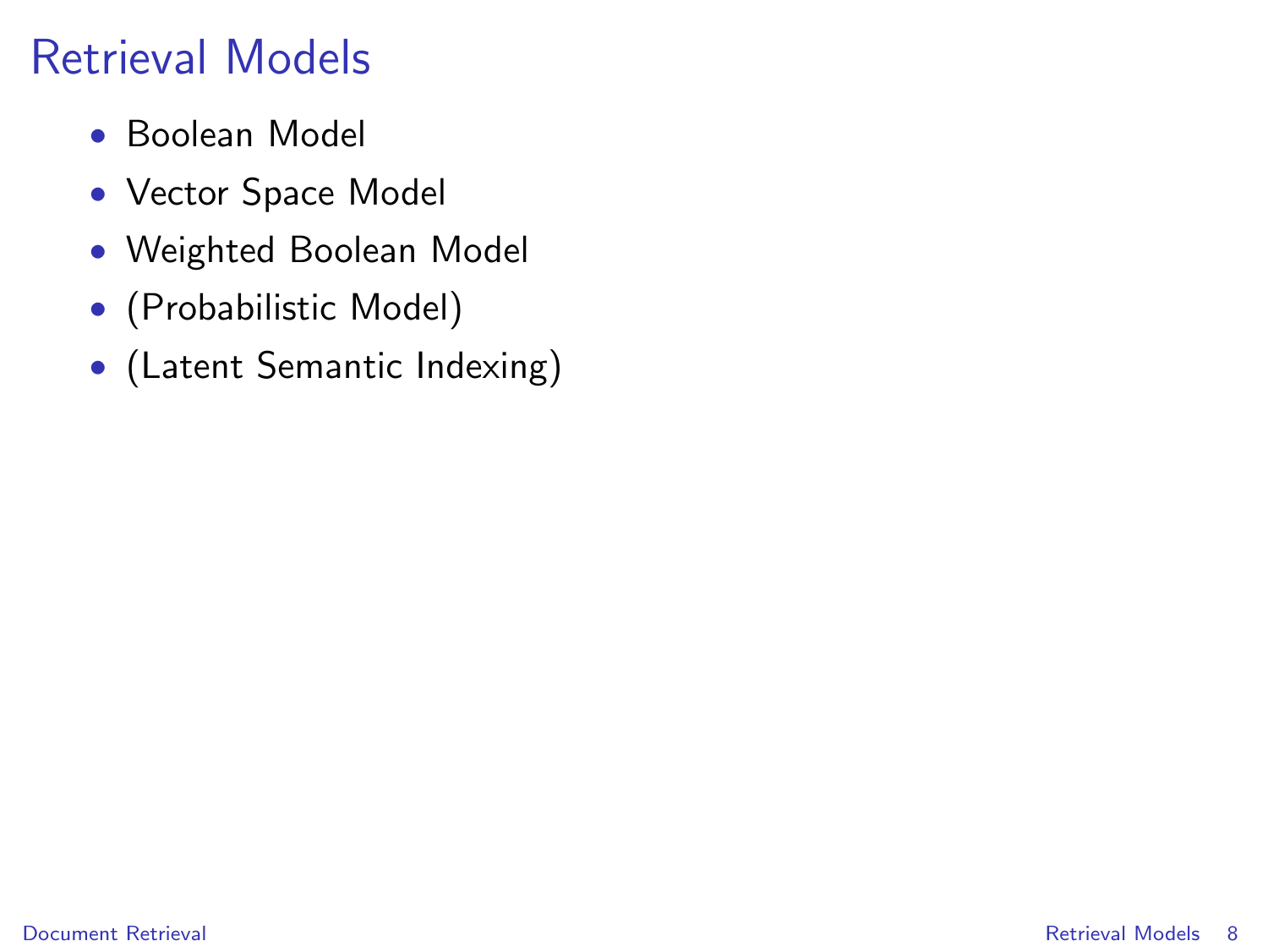### Boolean Model

- document description:  $w_{ii} \in \{0, 1\}$
- query is a logical formula on index terms
	- binary weights
	- only full match
	- no grading of importance
	- no ranking of results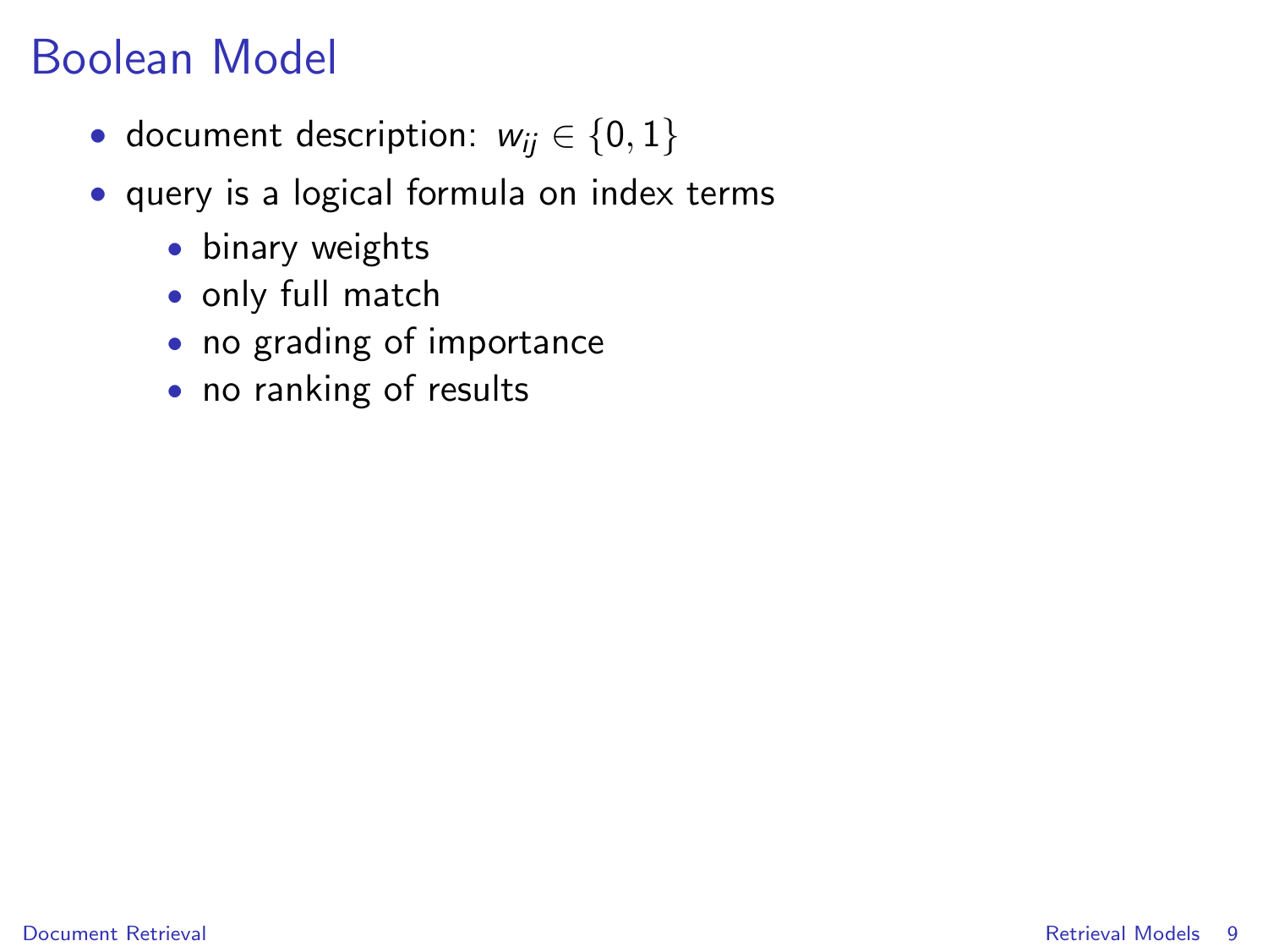### Boolean Model

- specification of descriptors ['databases'] in Text
- specification of a set of descriptors ['databases', 'information systems'] in Text
- use of logical connectors ['databases' AND 'multimedia'] in Text
- proximity queries: context sensitive patterns ['object-relational' WORD(-1) 'databases'] in Text ['object-oriented' SAME\_SENTENCE 'databases'] in Text ['object-oriented' PARAGRAPH(2) 'databases'] in Text
- weighted queries: how important is a descriptor hotel:0.8 AND seaside:0.5 AND view:0.2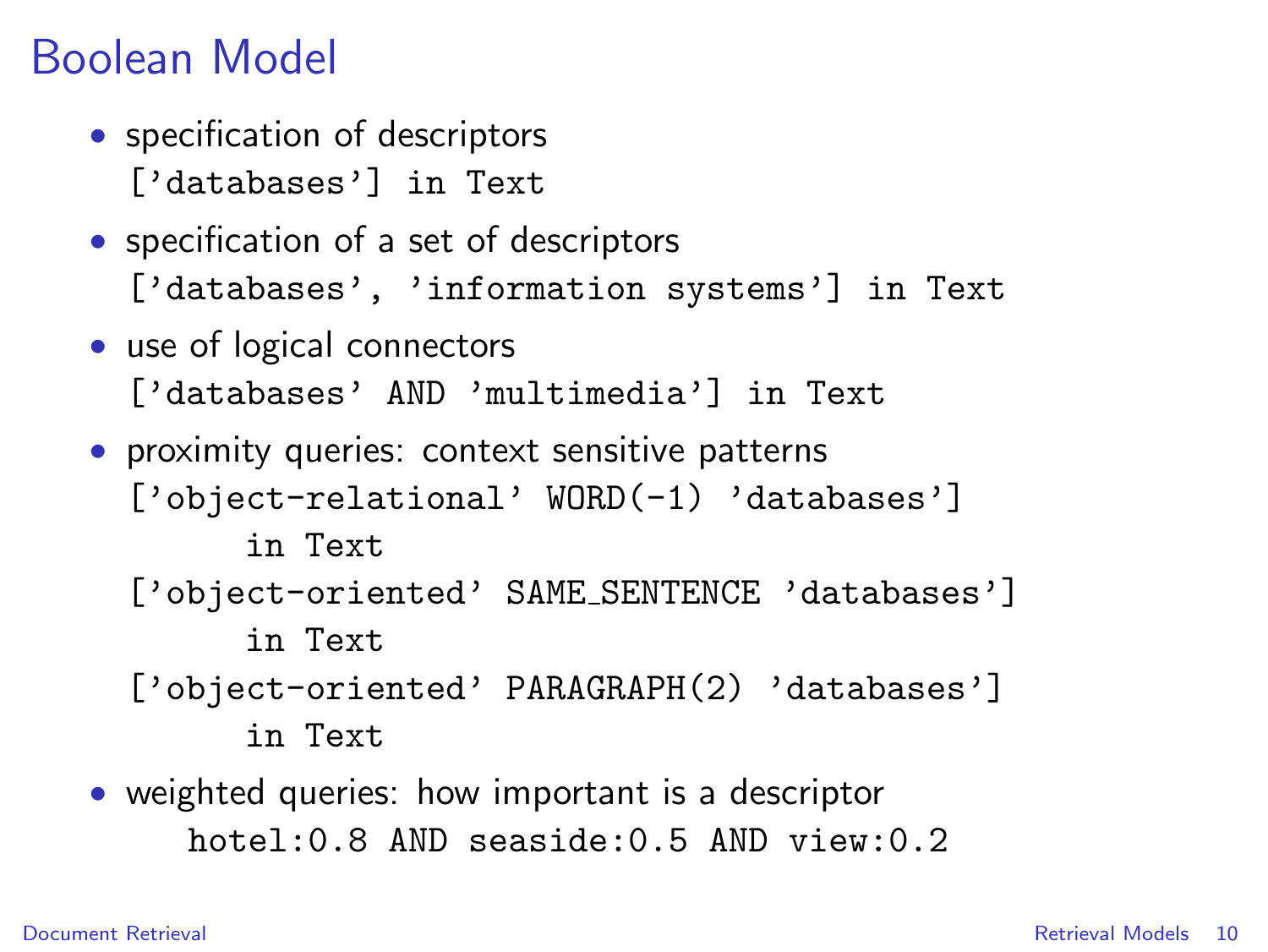- document and query are represented as a vector of weights  $\vec{q}$
- degree of matching between two vectors is defined as a similarity function: e.g. cosine of two vectors

$$
sim(d_i, q) = \frac{\vec{d}_i \cdot \vec{q}}{|\vec{d}_i| \cdot |\vec{q}|}
$$
  
= 
$$
\frac{\sum_{i=1}^t w_{ij} \cdot w_{iq}}{\sqrt{\sum_{i=1}^t w_{ij}^2} \cdot \sqrt{\sum_{i=1}^t w_{iq}^2}}
$$

- partial match is possible
- results can be ranked according to decreasing similarity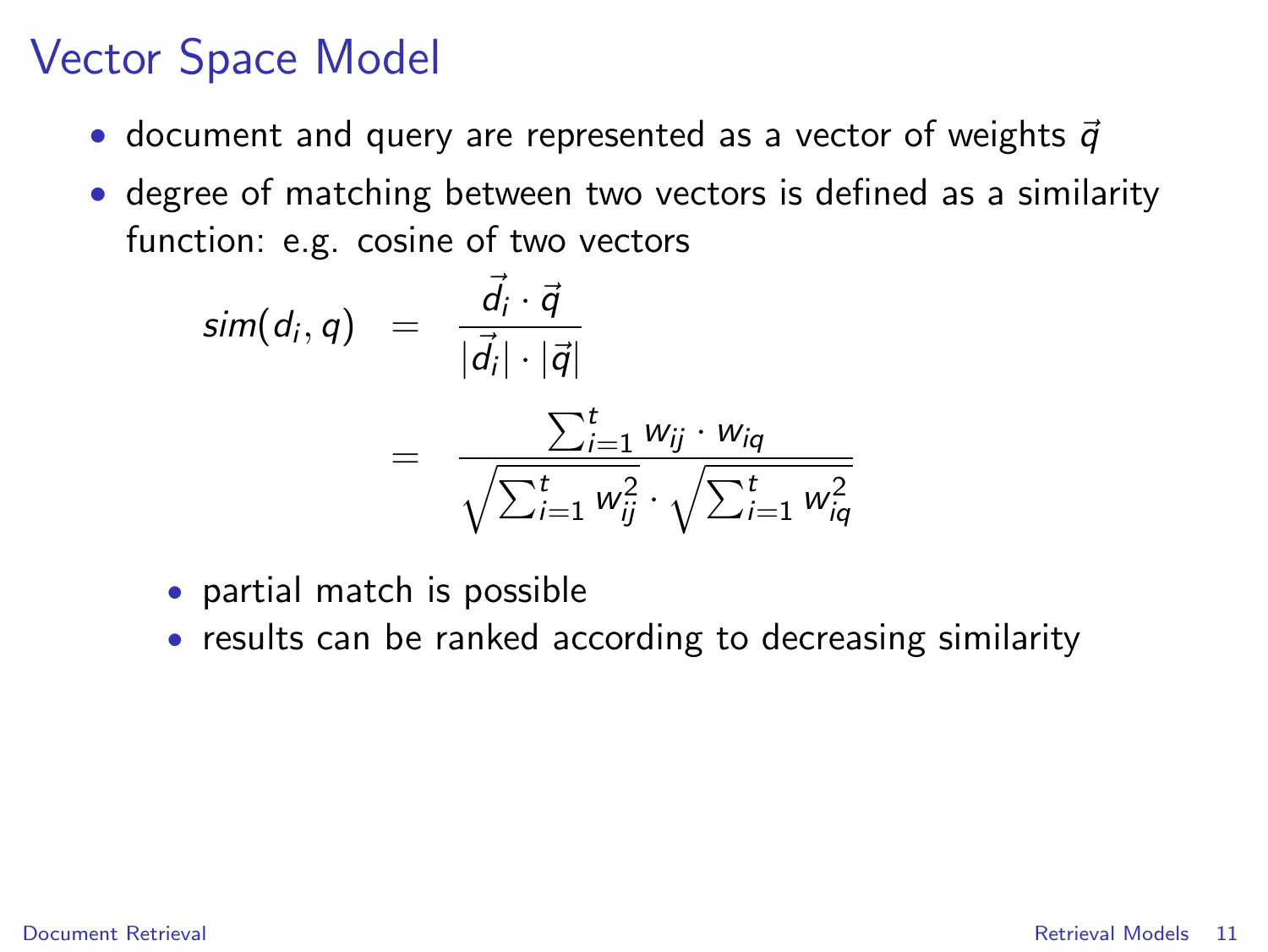- Which measure to use as term weights  $w_{ii}$ ?
- $\bullet\,$  tf: normalized frequency of a term  $\,k_i$  in a document  $d_j$

$$
tf_{ij} = \frac{f_{ij}}{\max_k f_{kj}}
$$

 $f_{ij}$  frequency of term  $k_i$  in document  $d_j$ 

• idf: inverse document frequency of a term  $k_i$ 

$$
idf_i = \log \frac{N}{|\{d_j | k_i \in d_j\}|}
$$

N number of documents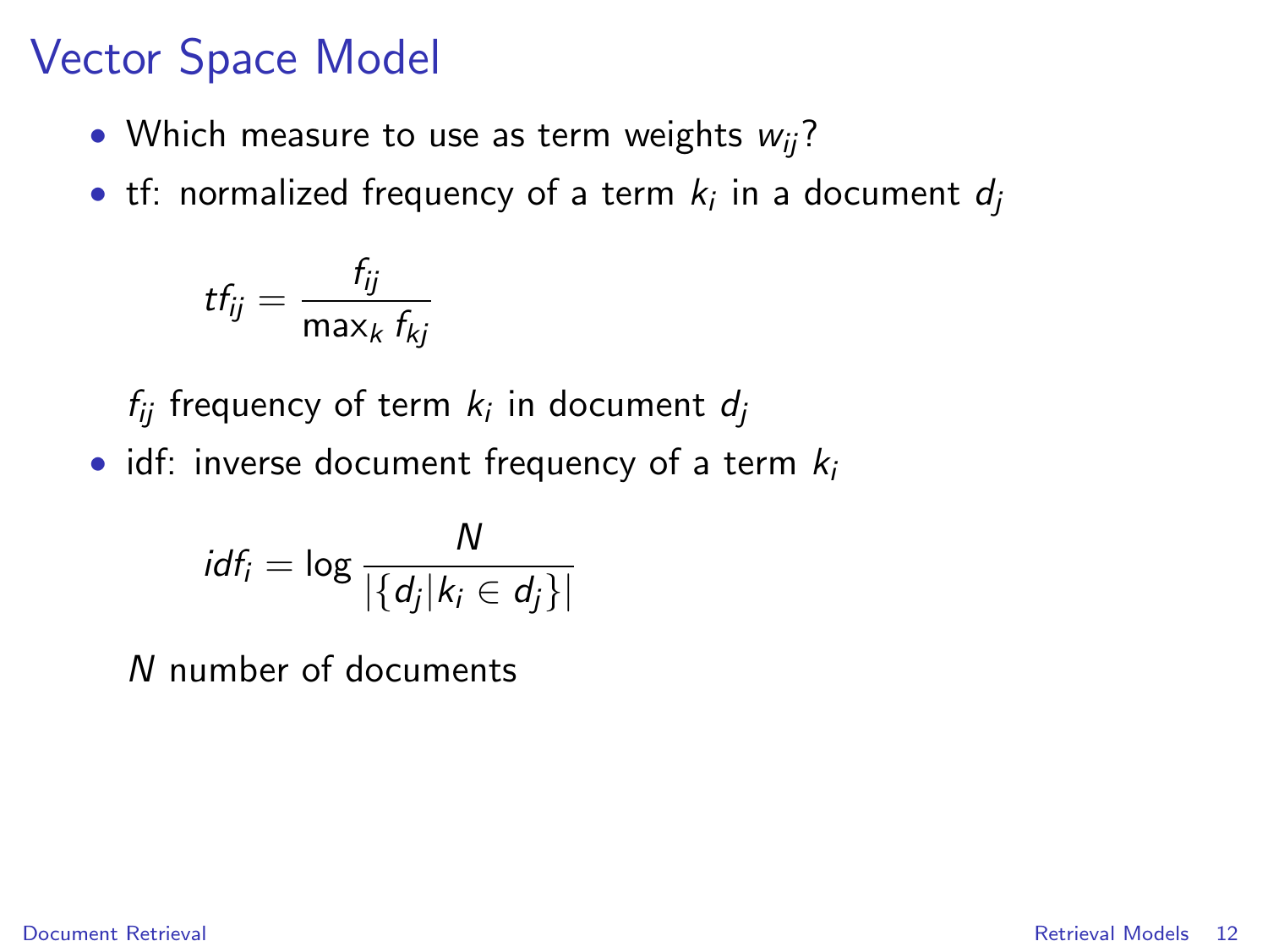• tf-idf: combining tf and idf

$$
w_{ij} = tf_{ij} \cdot idf_i = \frac{f_{ij}}{\max_k f_{kj}} \cdot \log \frac{|\{d_1, ..., d_N\}|}{|\{d_j| | k_i \in d_j\}|}
$$

- the higher the frequency of a term in a document the better this term reflects the content of the document
- the smaller the set of documents in which a term occurs the better is the utility of the term to describe the content of a document (i.e. words occuring in every text are ignored)
- simple, fast and reliable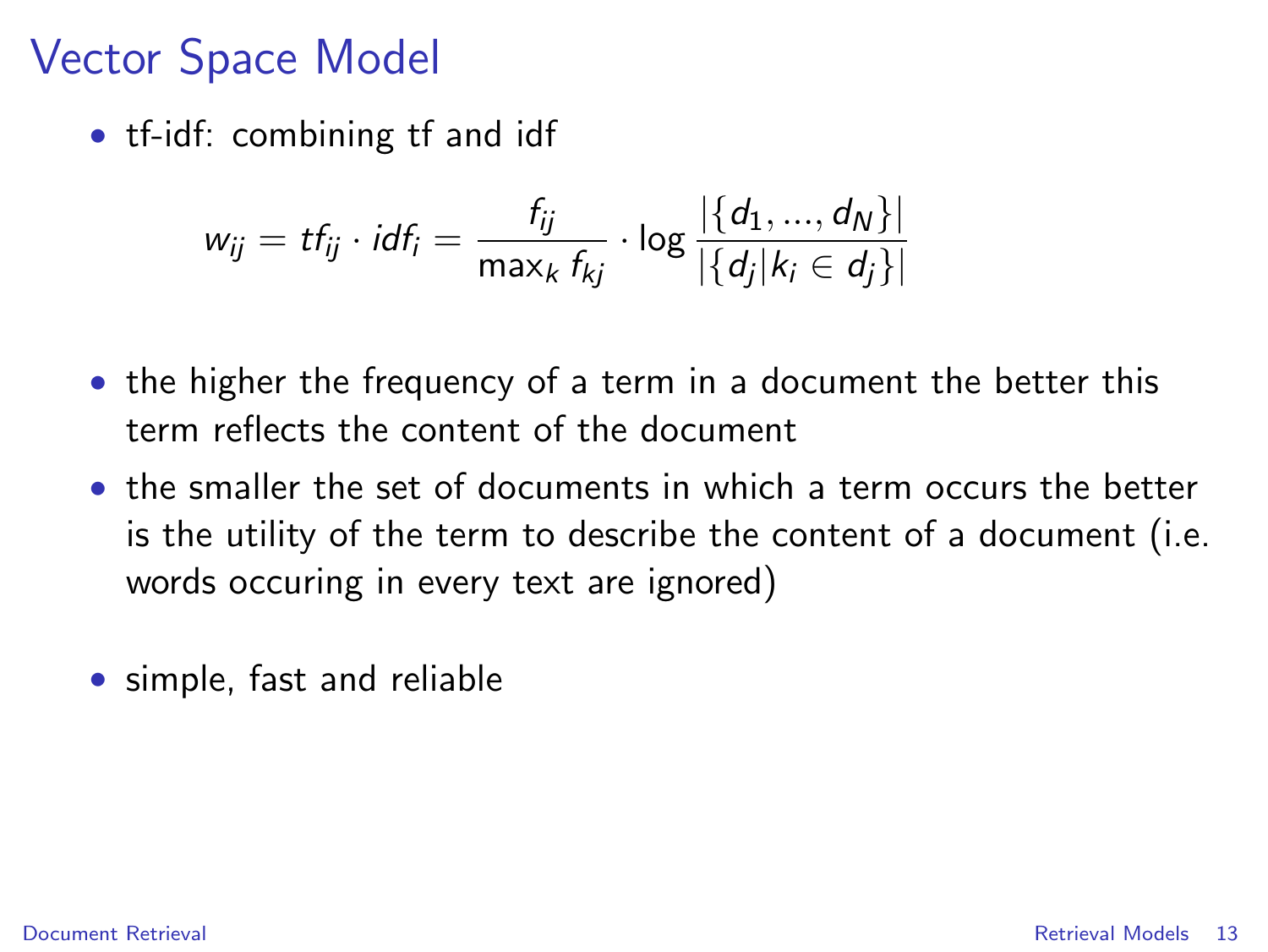- retrieval of similar documents
- relevance feedback: "Give me more of this"
	- using a sample document as extended query
	- more general: classify the retrieved documents as being useful  $(D_{+})$  or not  $(D_{-})$
	- compute a new description vector as the weighted sum of the original query and the classified documents

$$
\vec{q}' = \alpha \ \vec{q} + \beta \sum_{D_+} \vec{d} - \gamma \sum_{D_-} \vec{d}
$$

• query as a generalised document: "Ask Jeeves about"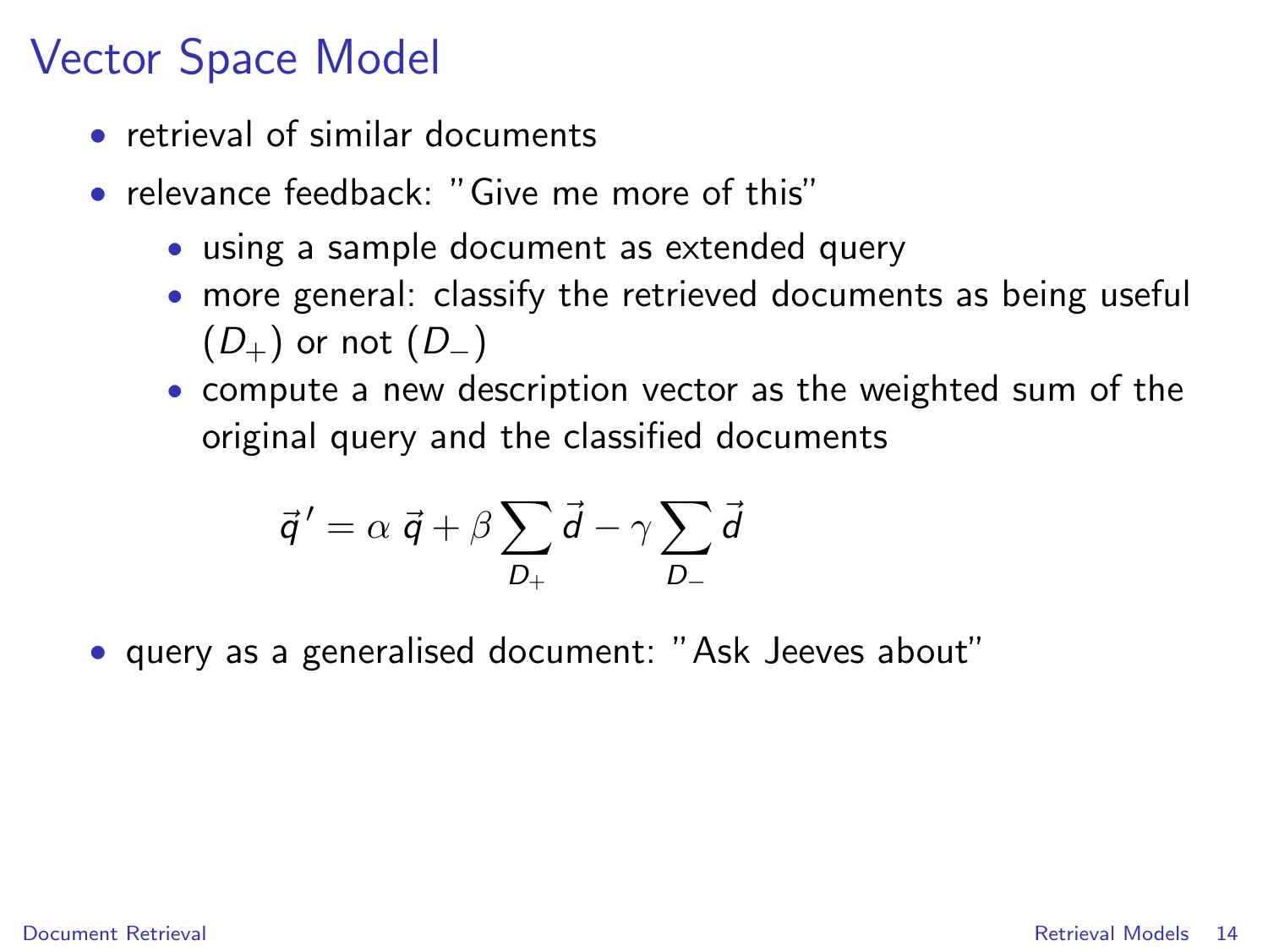### Weighted Boolean Model

- terms in the document are weighted (e.g. tf-idf)
- terms in the query not
- special operators for the logical connectors e.g. P-norm model for  $p = 2$

$$
sim(\vec{d}_j, \vec{q}_{and}) = 1 - \sqrt{\frac{\sum_{i=1}^{n} (1 - w_{ij})^2}{2}}
$$

$$
sim(\vec{d}_j, \vec{q}_{or}) = 1 - \sqrt{\frac{\sum_{i=1}^{n} w_{ij}^2}{2}}
$$

 $n:$  number of terms in the query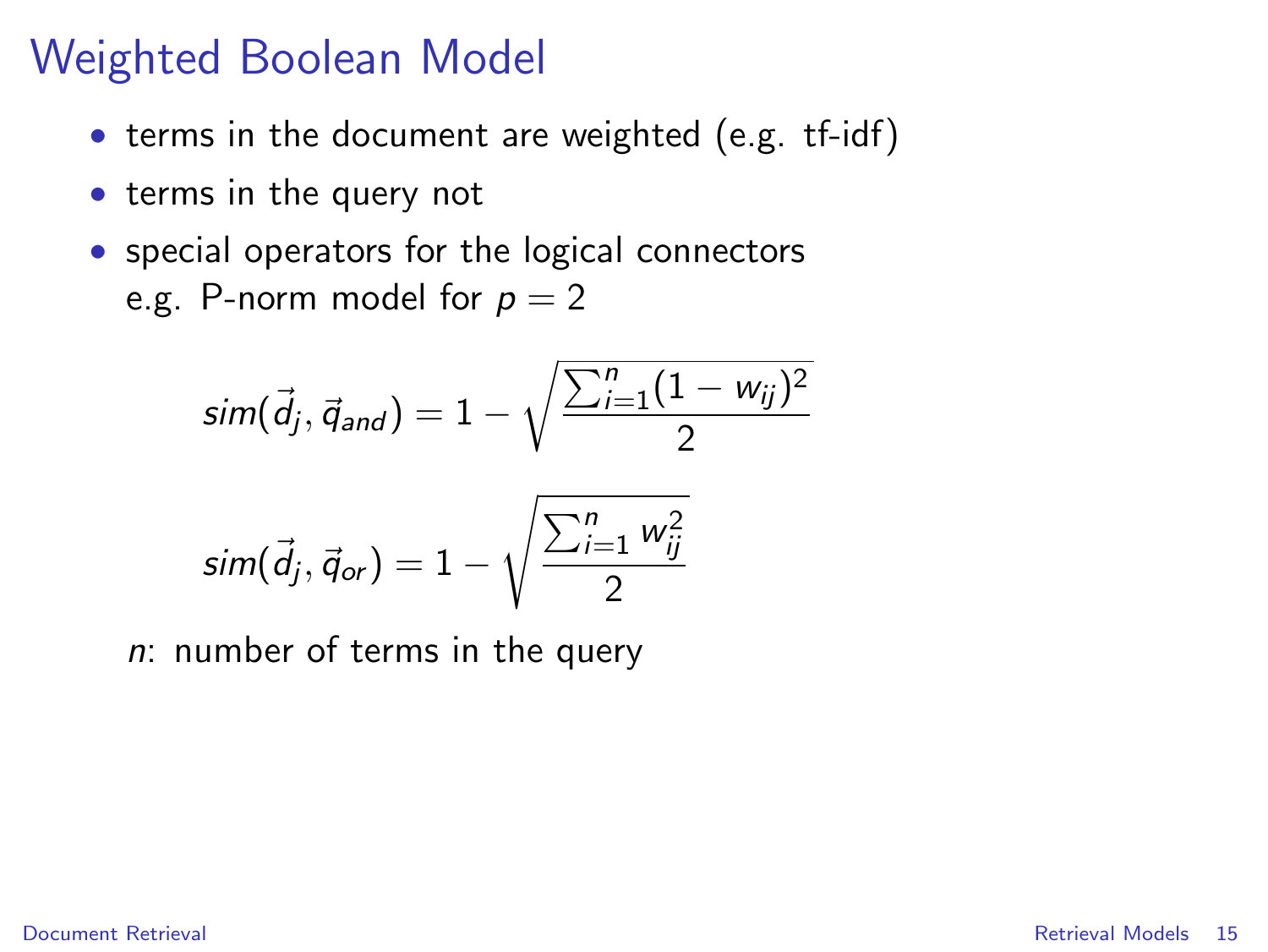- other similarity-based models
	- fuzzy set model
	- generalised vector space model
	- neural networks
	- bayesian networks
	- inference network model
	- belief network models
	- $\bullet$  ...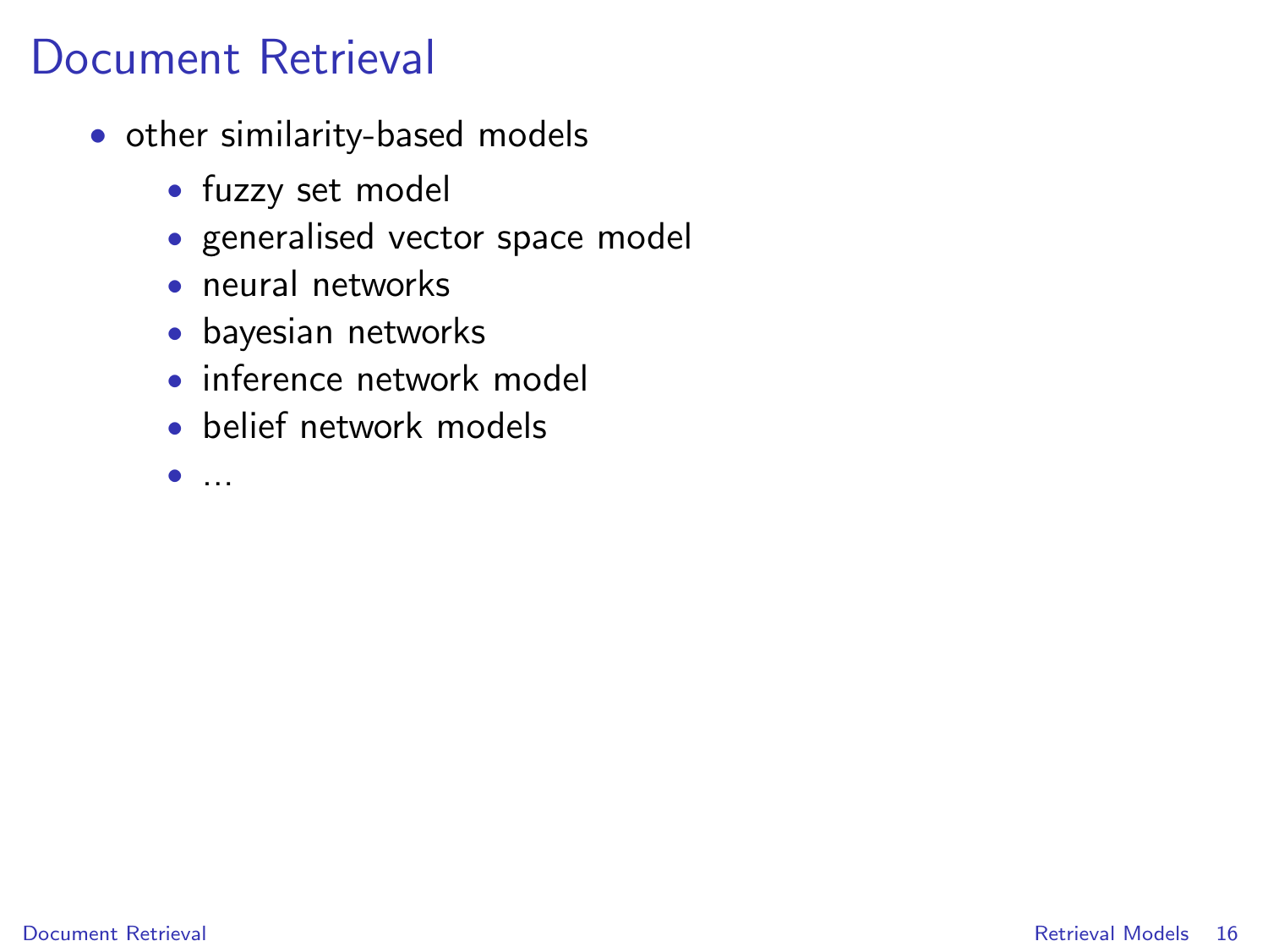- Document Representation
- Retrieval Models
- Quality Measures
- <span id="page-16-0"></span>• Document Management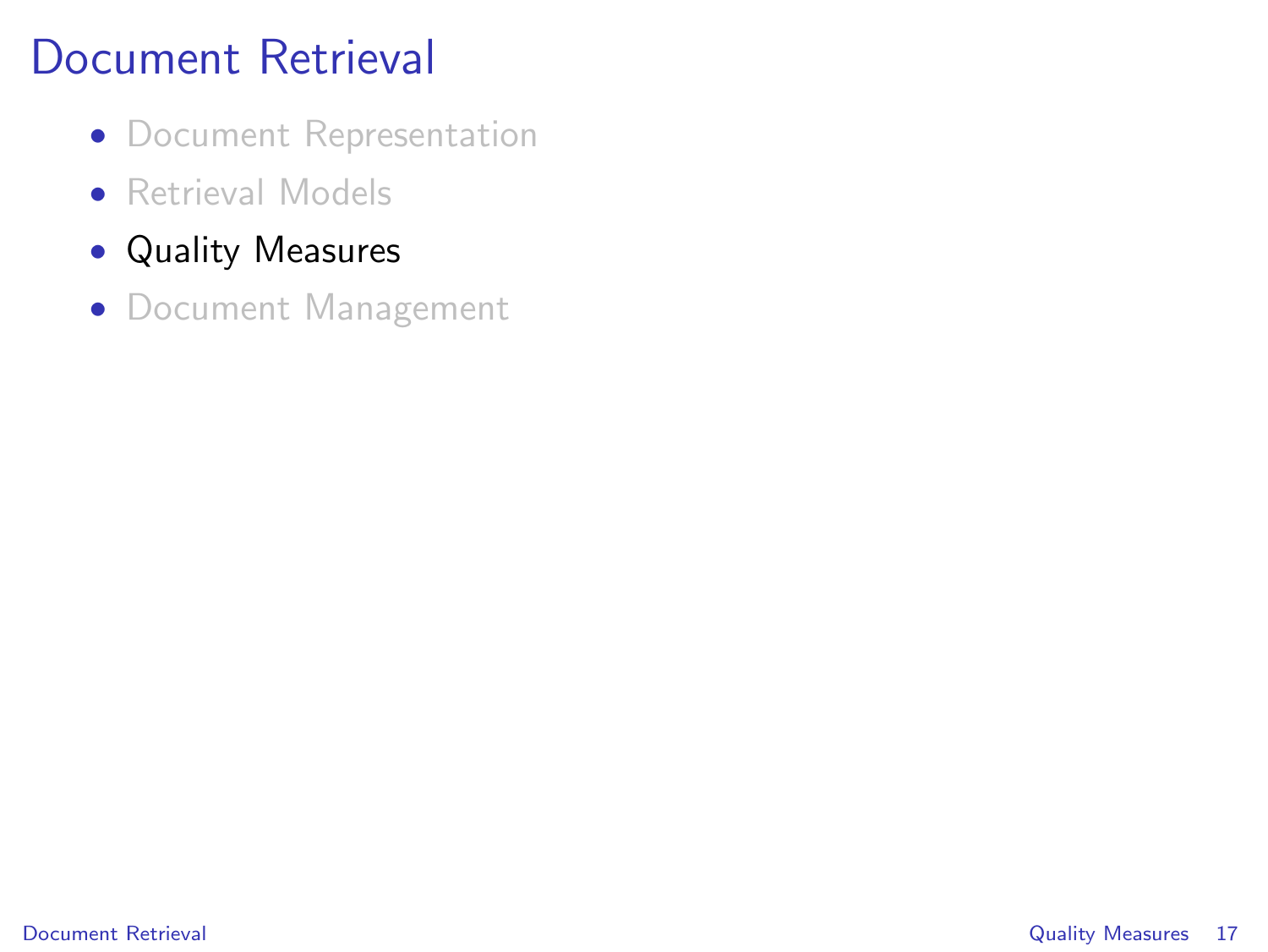- recall: fraction of the relevant documents which has been retrieved
- precision: fraction of the retrieved documents which is relevant

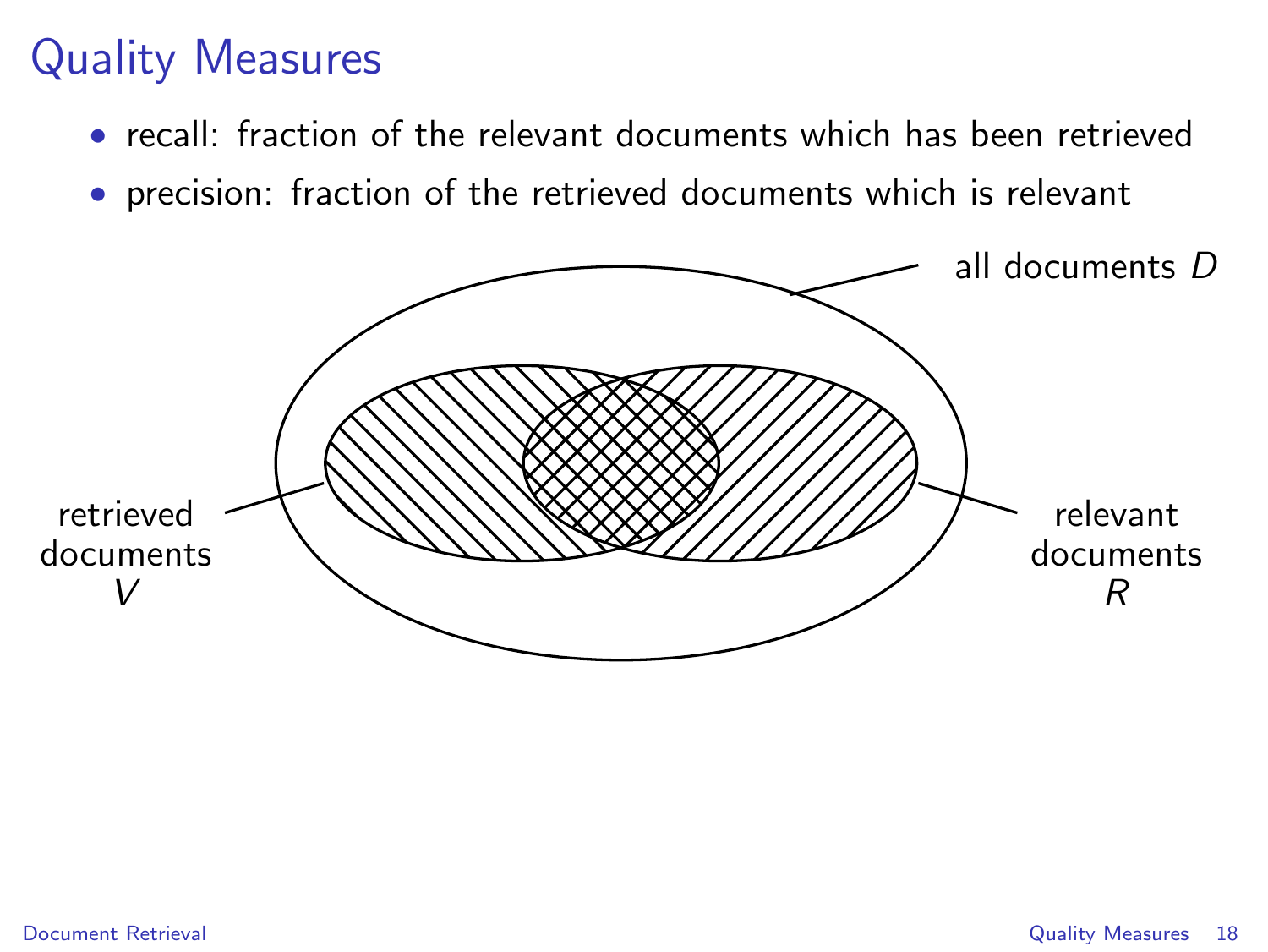• precision:

$$
precision = \frac{|V \cap R|}{|V|}
$$

• recall:

$$
recall = \frac{|V \cap R|}{|R|}
$$

• fallout:

$$
fallout = \frac{|R - V|}{|D - R|}
$$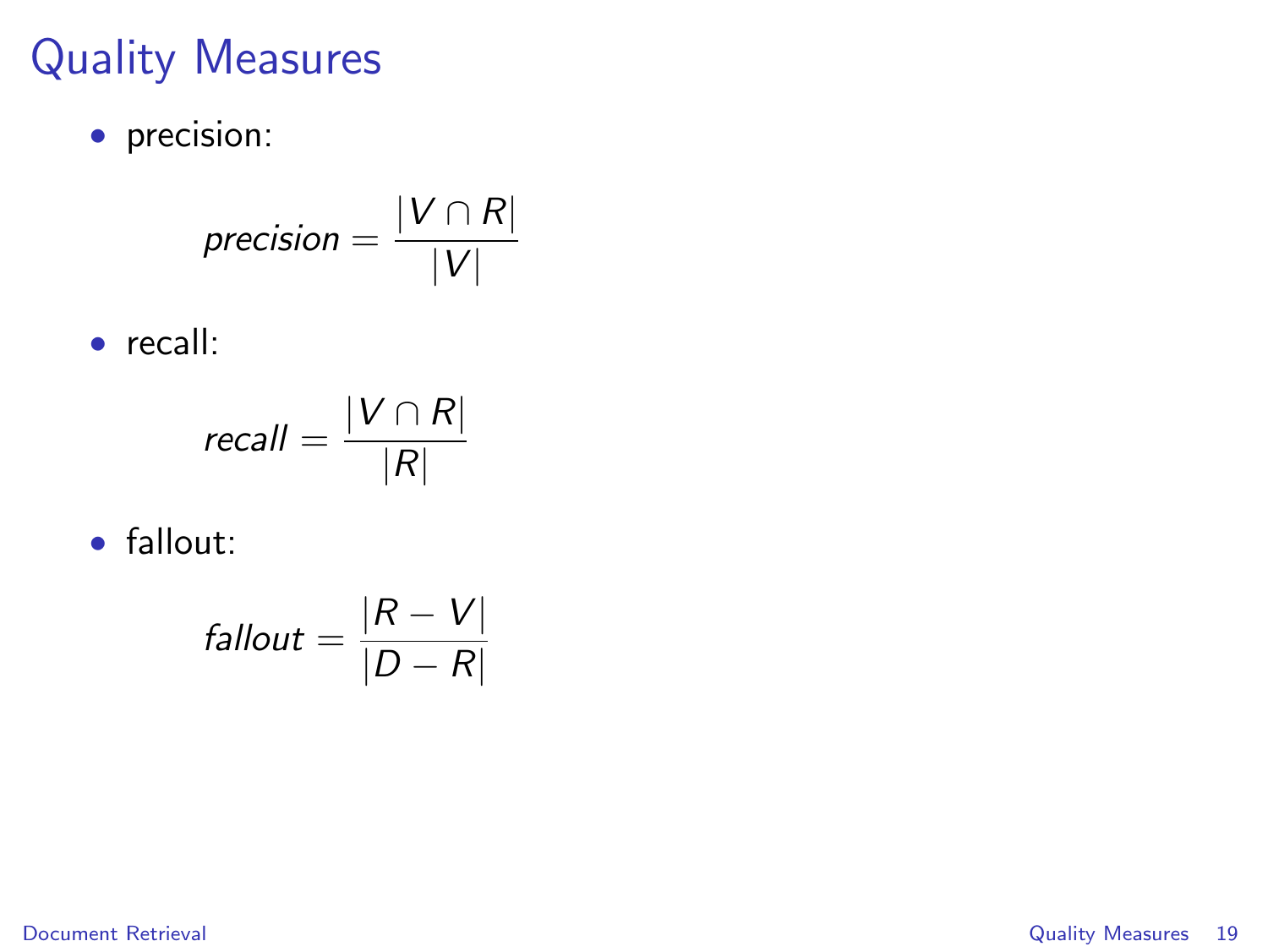- precision and recall are antagonistic measures:
	- maximizing recall reduces precision
	- maximising precision reduces recall
- if ranked documents are inspected incrementally, both figures vary over time
- open document collections: recall cannot be computed Which are the relevant documents on the web?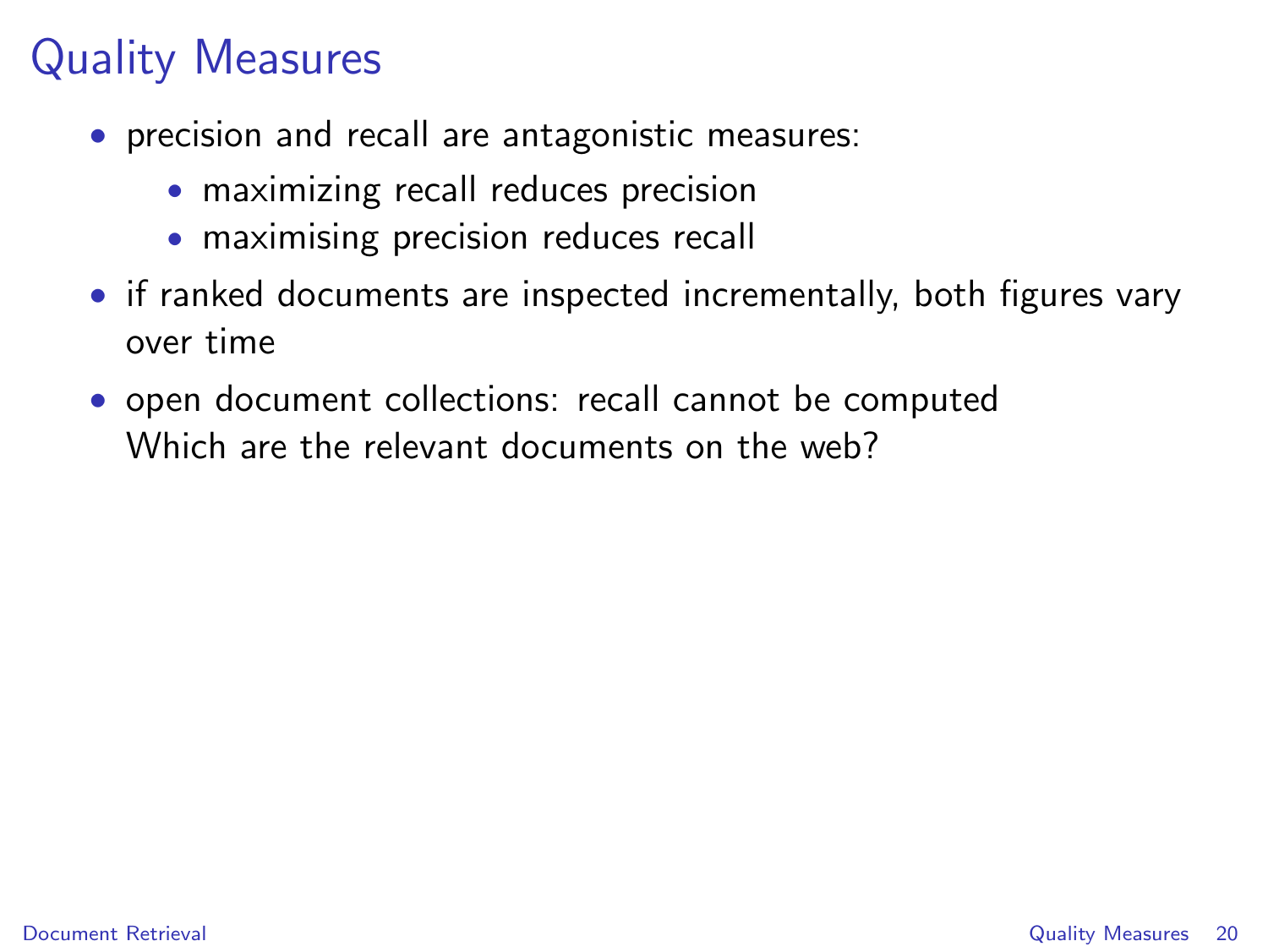- relevance is
	- a subjective notion
	- specific to a single query
- quality measures for test suites of queries: weighted sum over precisions at a given recall level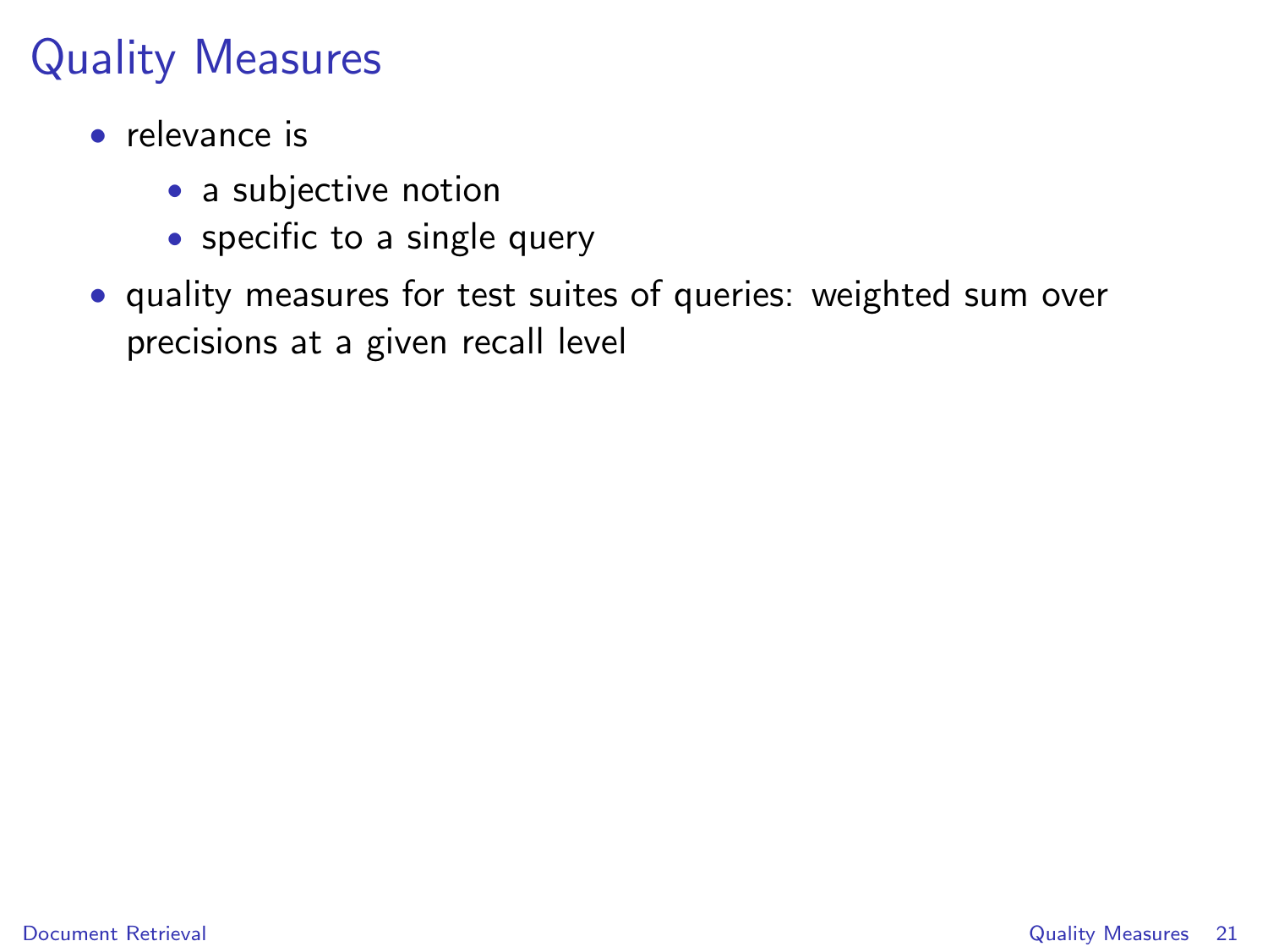• user-oriented measures: set of relevant documents is unknown

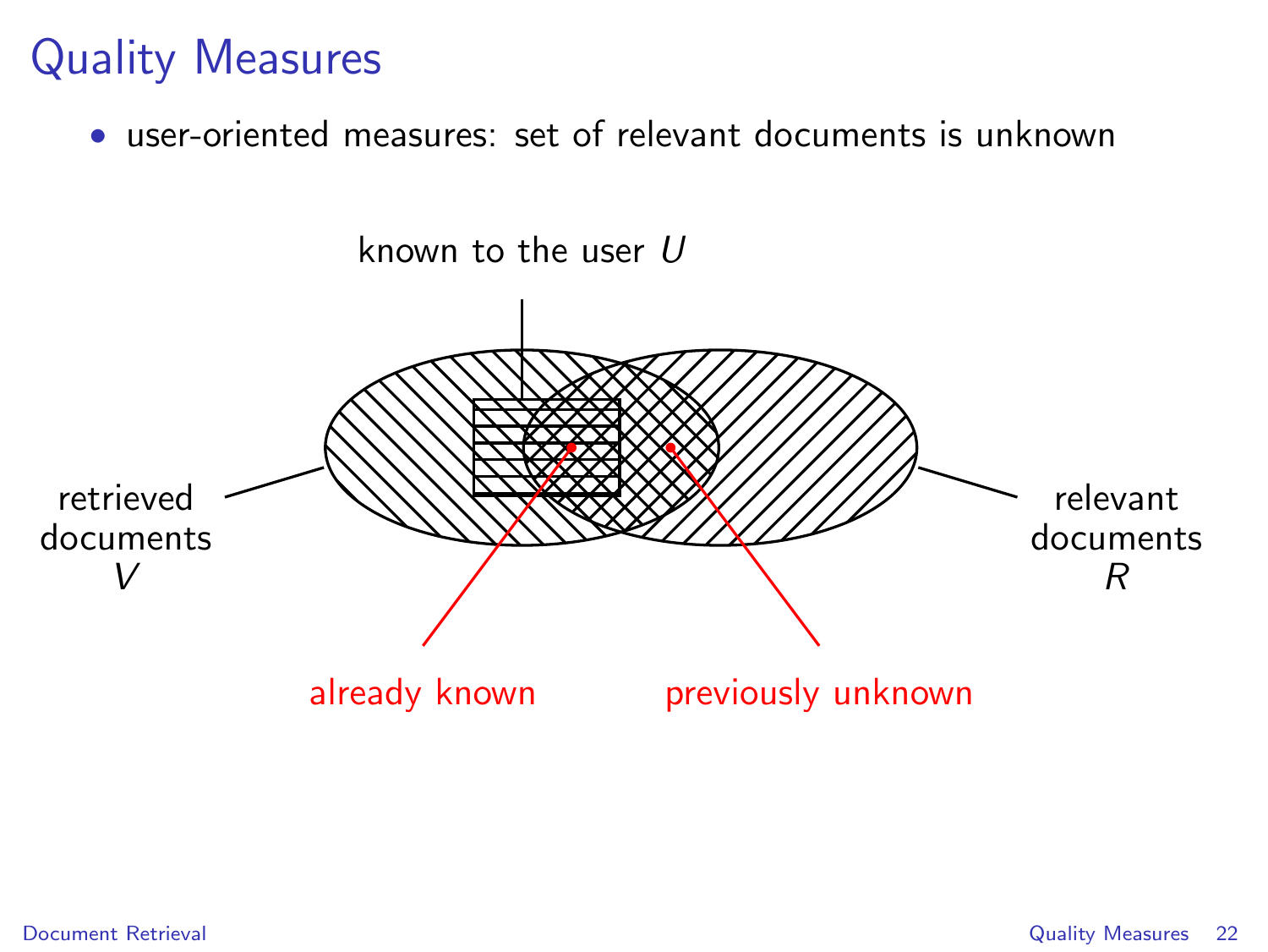• coverage: fraction of documents which is known to the user and has been retrieved

$$
coverage = \frac{|U \cap V|}{|U|}
$$

• novelty: fraction of the retrieved and relevant documents previously unknown to the user

$$
novelty = \frac{|(R \cap V) - U|}{|R \cap V|}
$$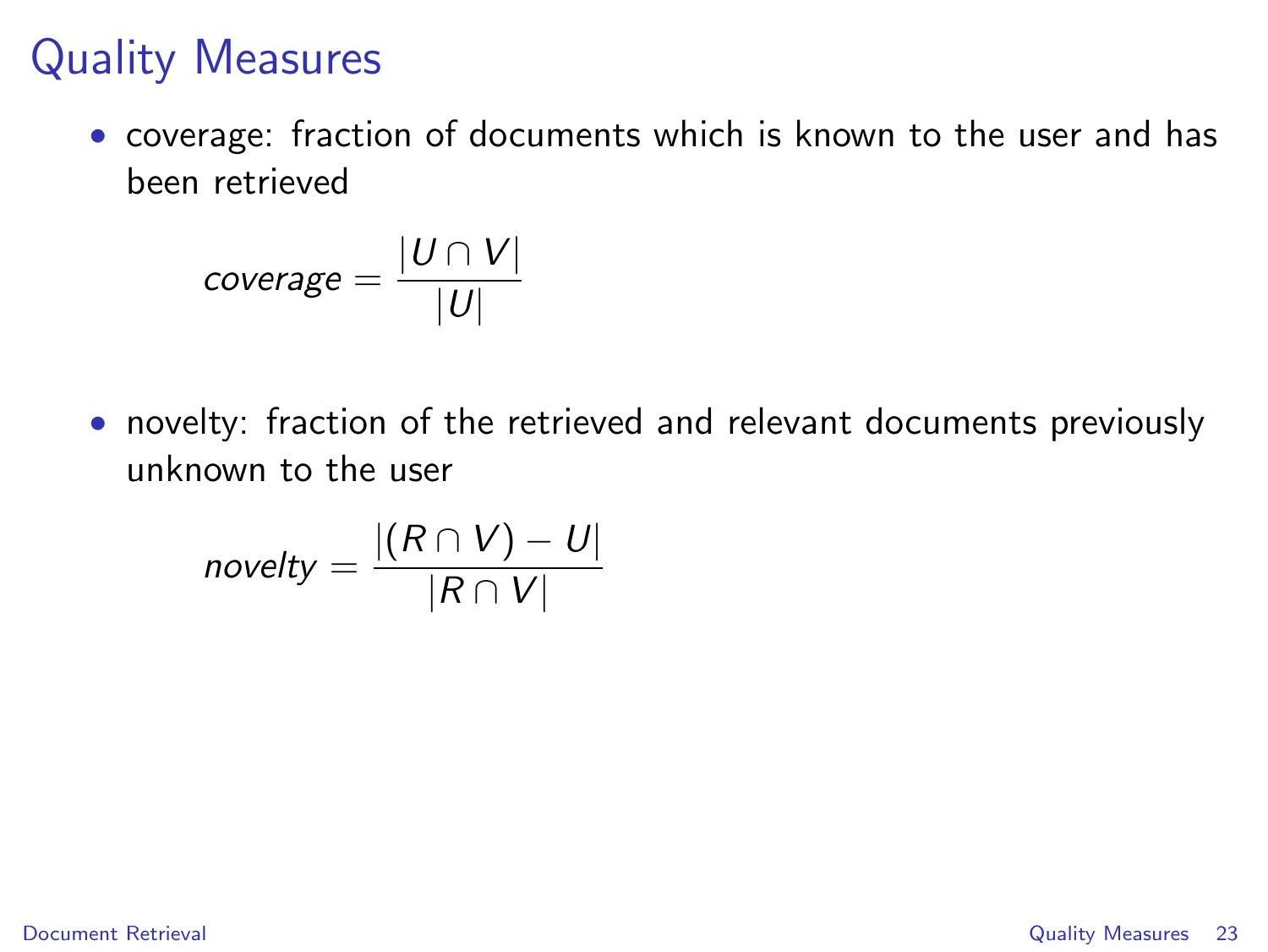- relative recall: found relevant documents divided by expected relevant documents
- recall effort: expected documents divided by documents to be read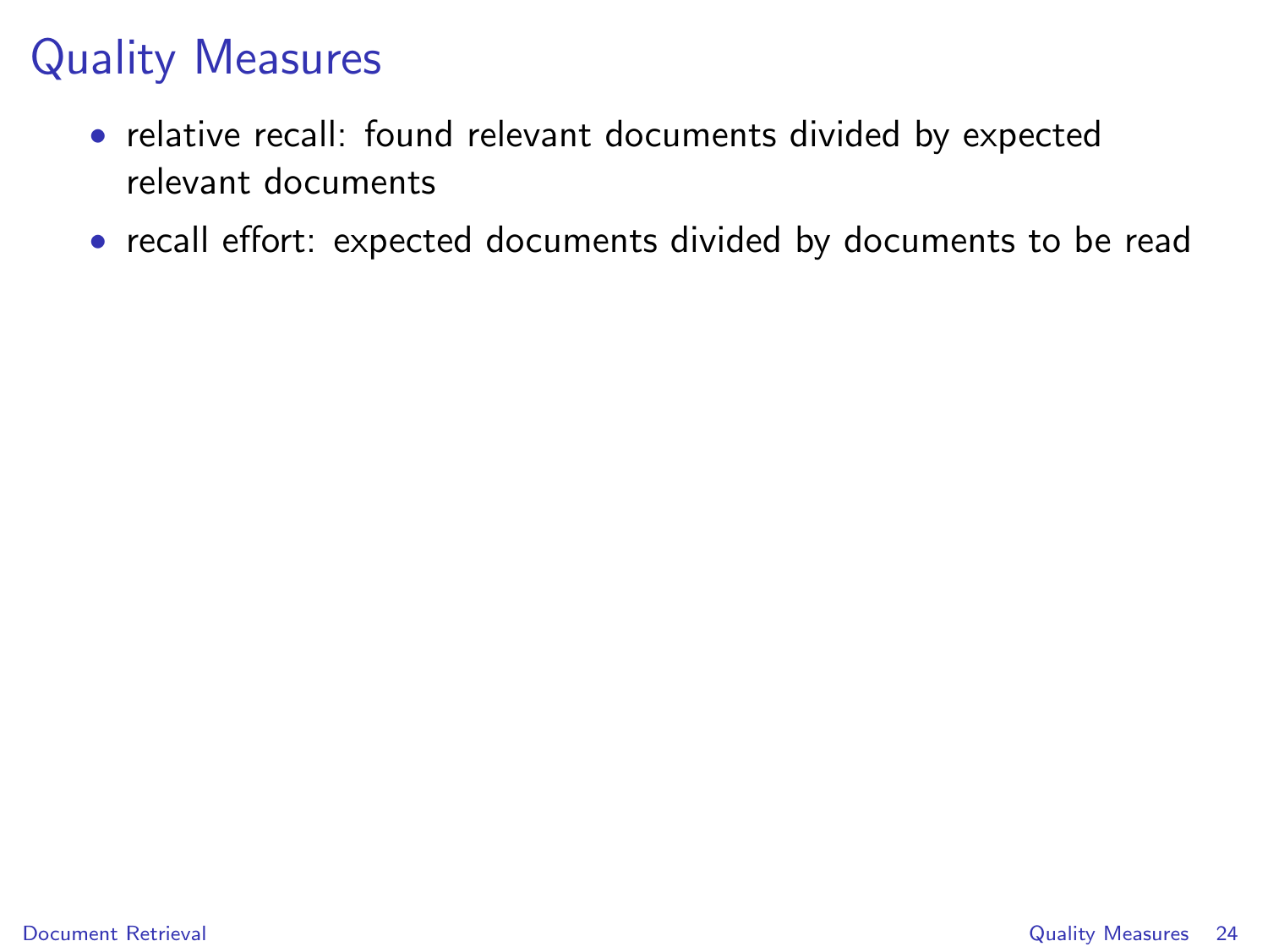- objective evaluation methods
	- standardised retrieval tasks on manually prepared text corpora ("gold standard")
	- text retrival conferences (TREC)
	- annual competition organized by the National Institute of Standards (NIST)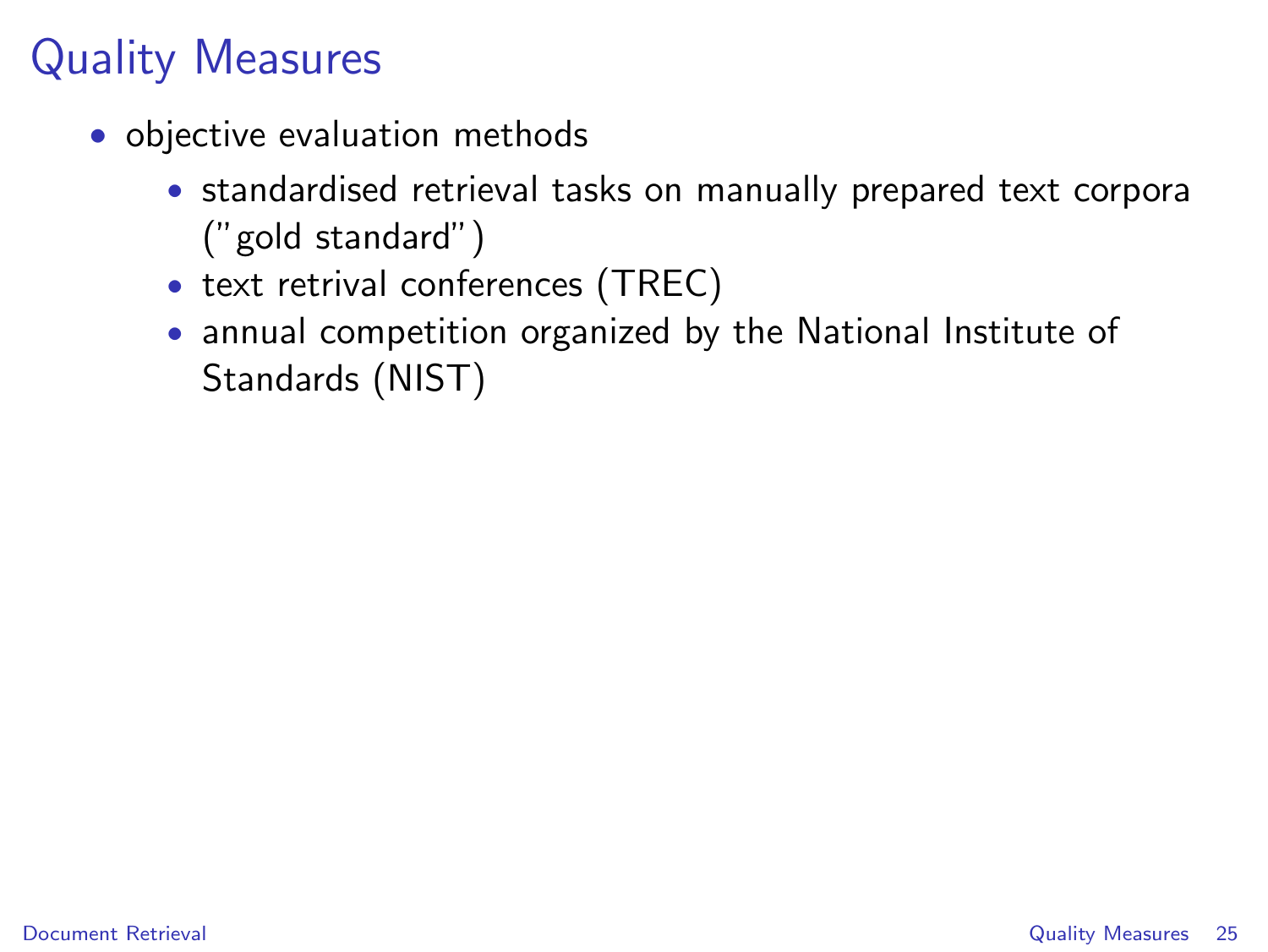- Document Representation
- Retrieval Models
- Quality Measures
- <span id="page-25-0"></span>• Document Management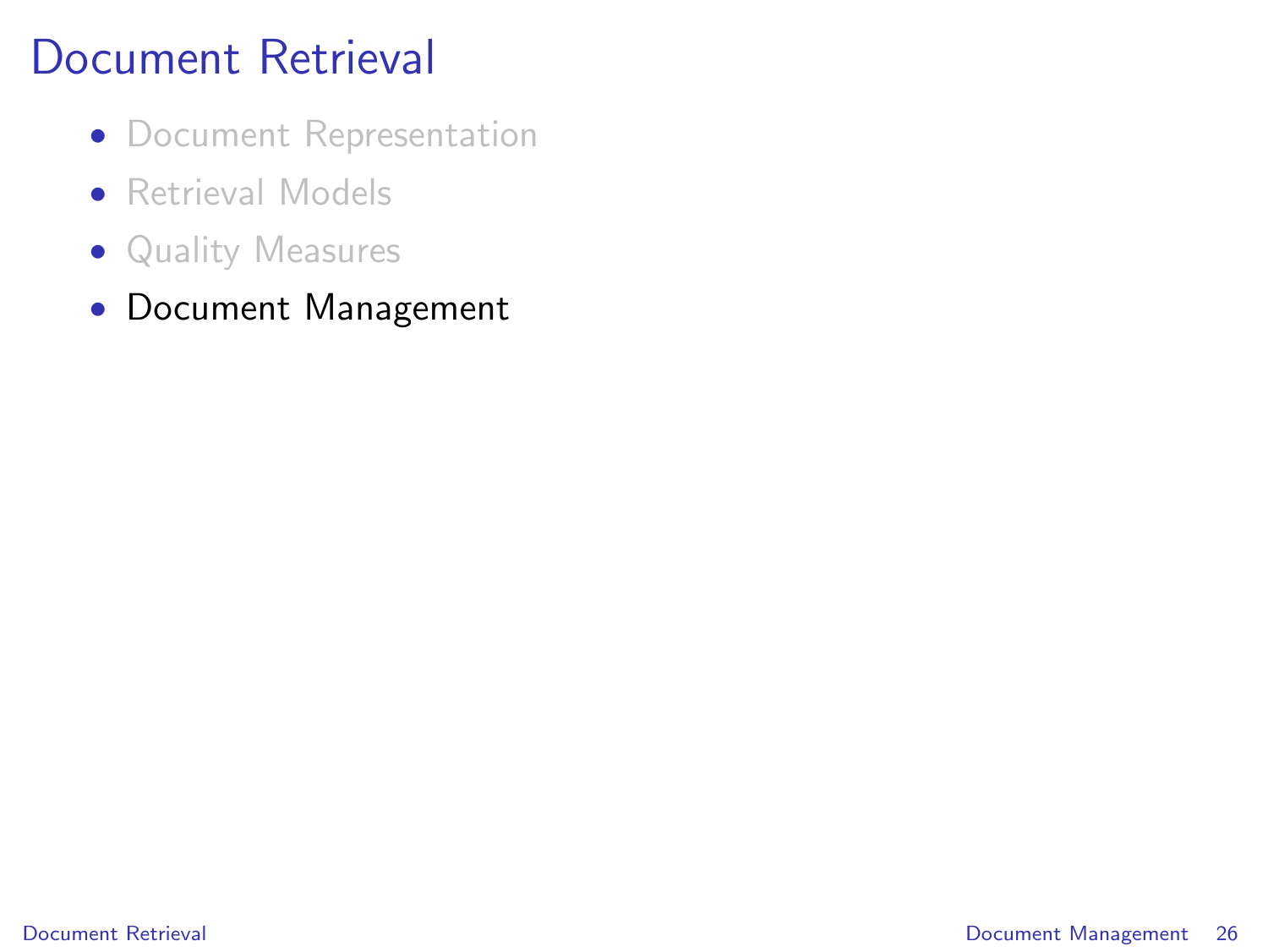### Document Management

- Classification
- Clustering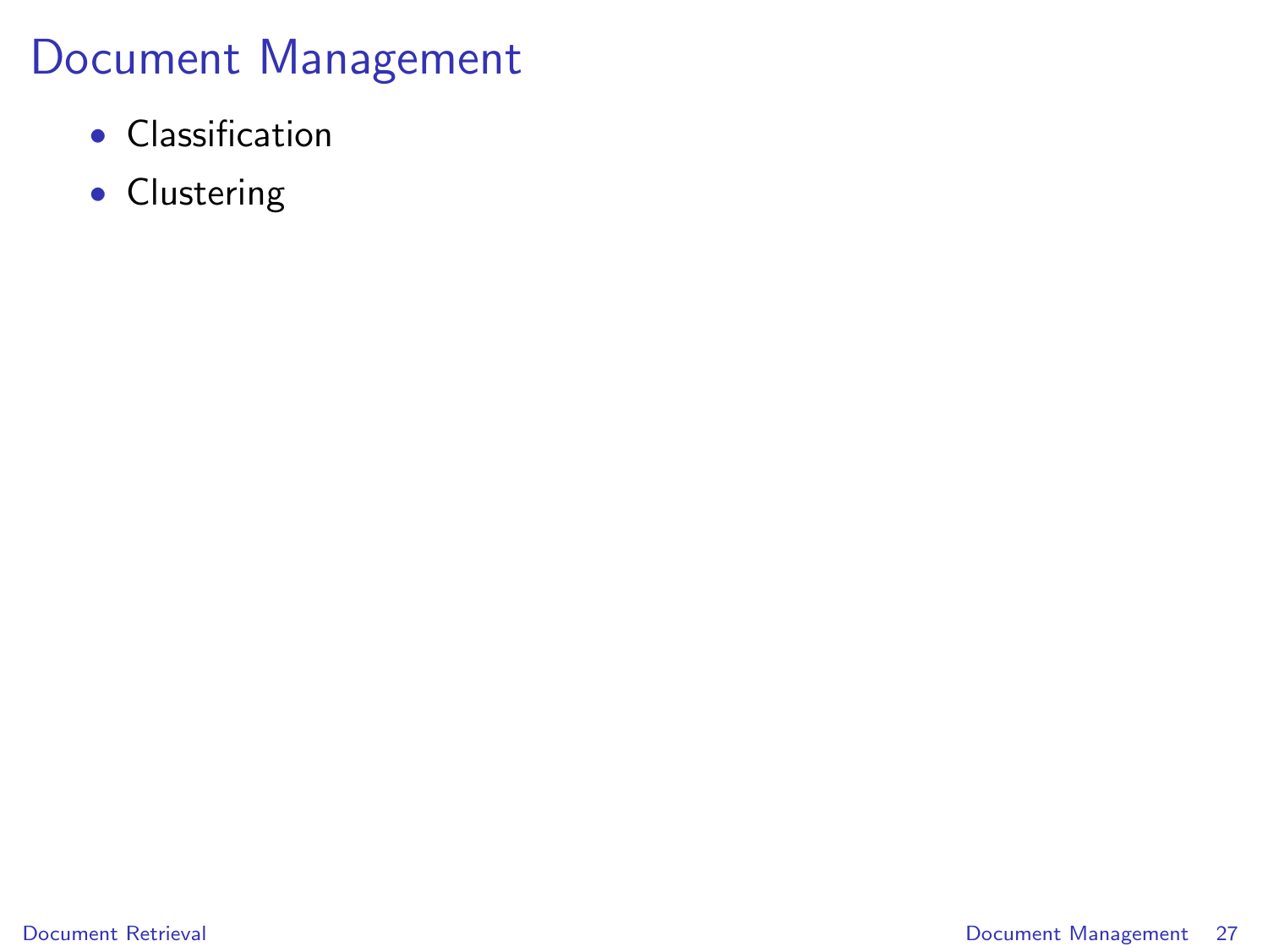## Classification

- supervised learning: class assignment for the training data is given
- applications:
	- routing of emails
	- filtering and grouping of online news
- train a neural network or a probabilistic classifier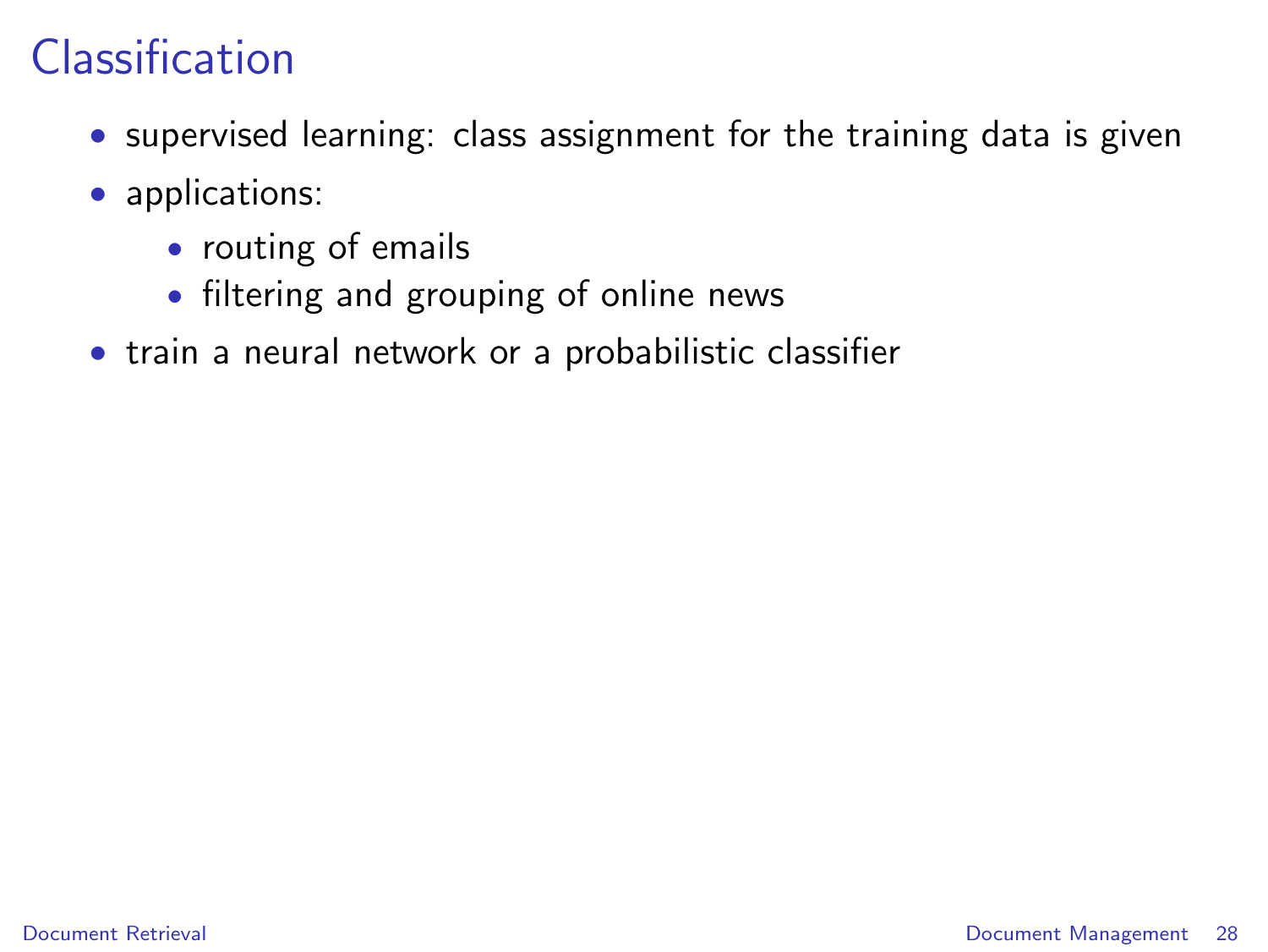# **Clustering**

- unsupervised learning: only maximum number of classes is given
- applications:
	- presentation of retrieval results
	- navigation tools for text collections
- class coherence: term frequency (tf)
- class distinction: inverse document frequency (idf)
- weighting of descriptors:  $tf \cdot idf$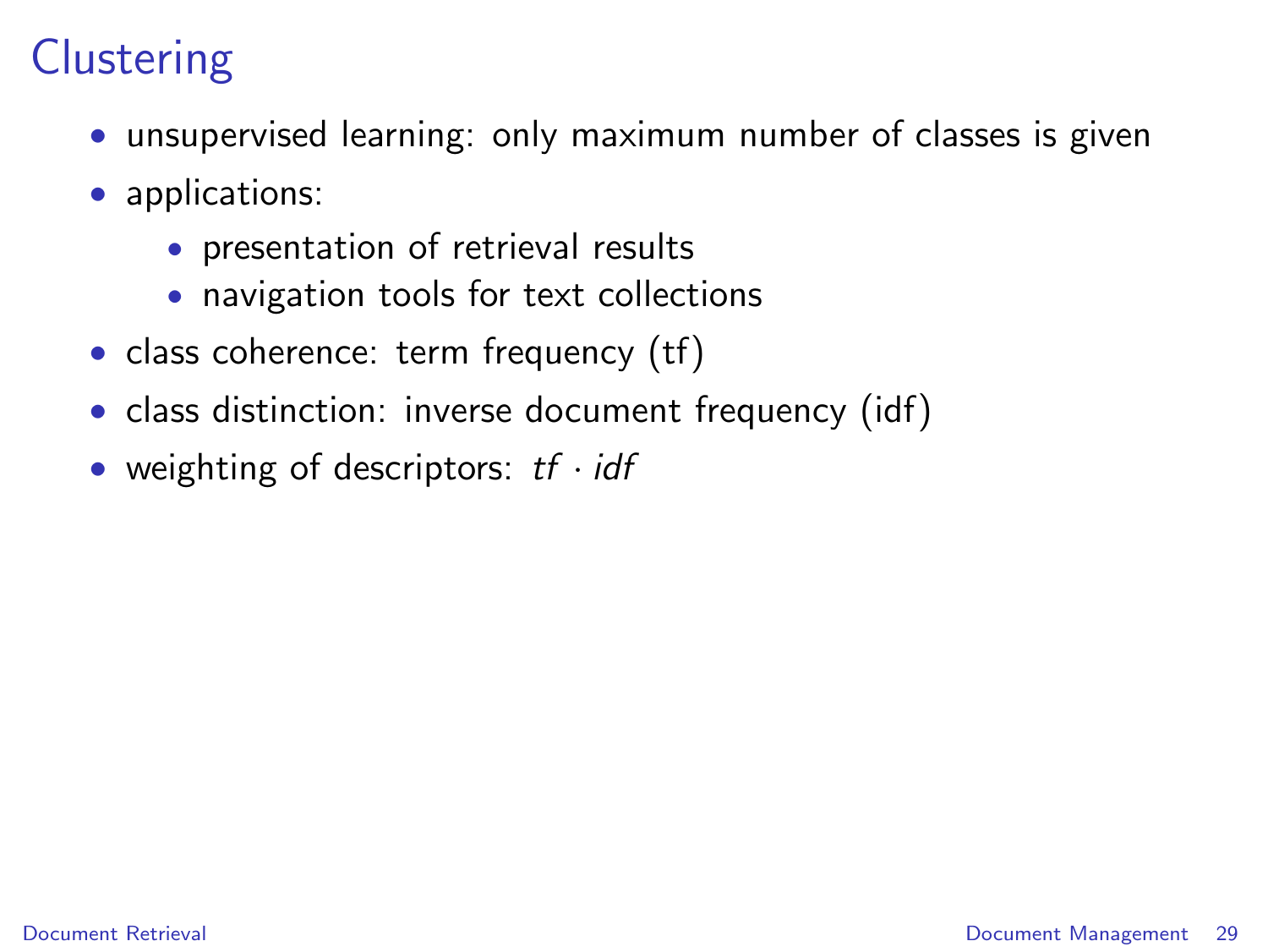- example: Excite (Frankfurter Rundschau online)
	- ranking
	- retrieval of similar documents
	- clustering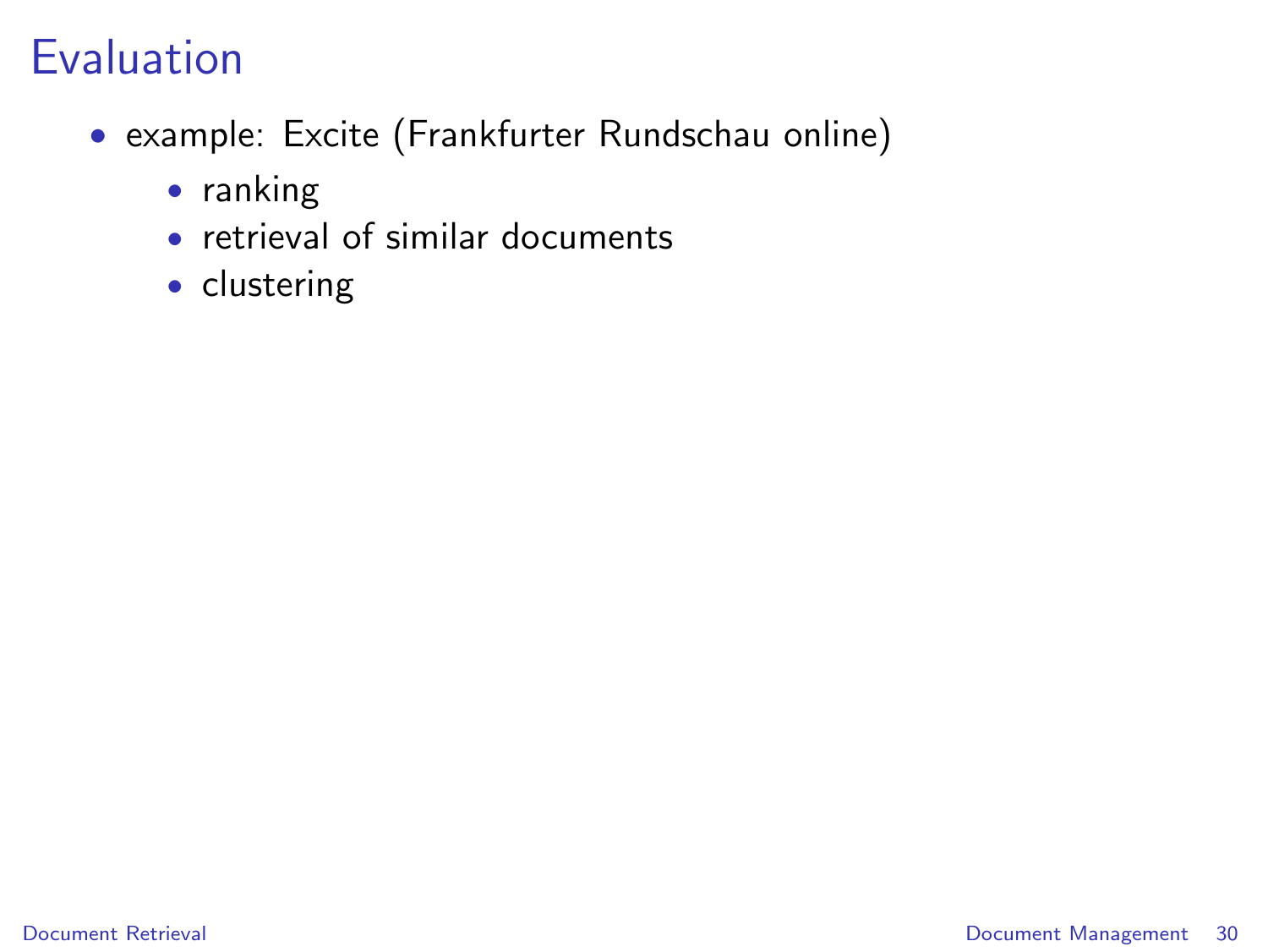- query: "schmutzige Bombe"
- ranking: 20 documents, 5 relevant:
	- 70% Zugang zu radioaktivem Material
	- 68% Bedrohung durch radioaktive Bomben
	- 64% Anschläge auf US-Marine geplant
	- 54% Bombe aus 2. Weltkrieg entschärft
	- 52% Bombenanschlag in Israel
	- 50% Bedrohung durch radioaktive Bomben
	- 50% Stadt ist zu schmutzig
	- 48% Atomkraft ist schmutzige Energie
	- 48% schmutzige Strassen
	- 48% Bombenanschlag auf israelisches Tanklager
	- 44% Islamisten-Prozess, tödliche Bombe
	- 44% Beziehungsdrama, Bombenattrappe entdeckt
	- 44% Bombenanschlag in Israel
	- 44% Entschädigung für libyschen Bombenanschlag
	- 44% Bedrohung durch radioaktive Bomben
	- 42% Bombenanschlag in Israel
	- 42% Dr. Seltsam: Wie sieht eine Atombombe aus?
	- 42% schmutziges Grün auf Ausstellung
	- 42% Bedrohung durch radioaktive Bomben
	- 42% Bomben im 2. Weltkrieg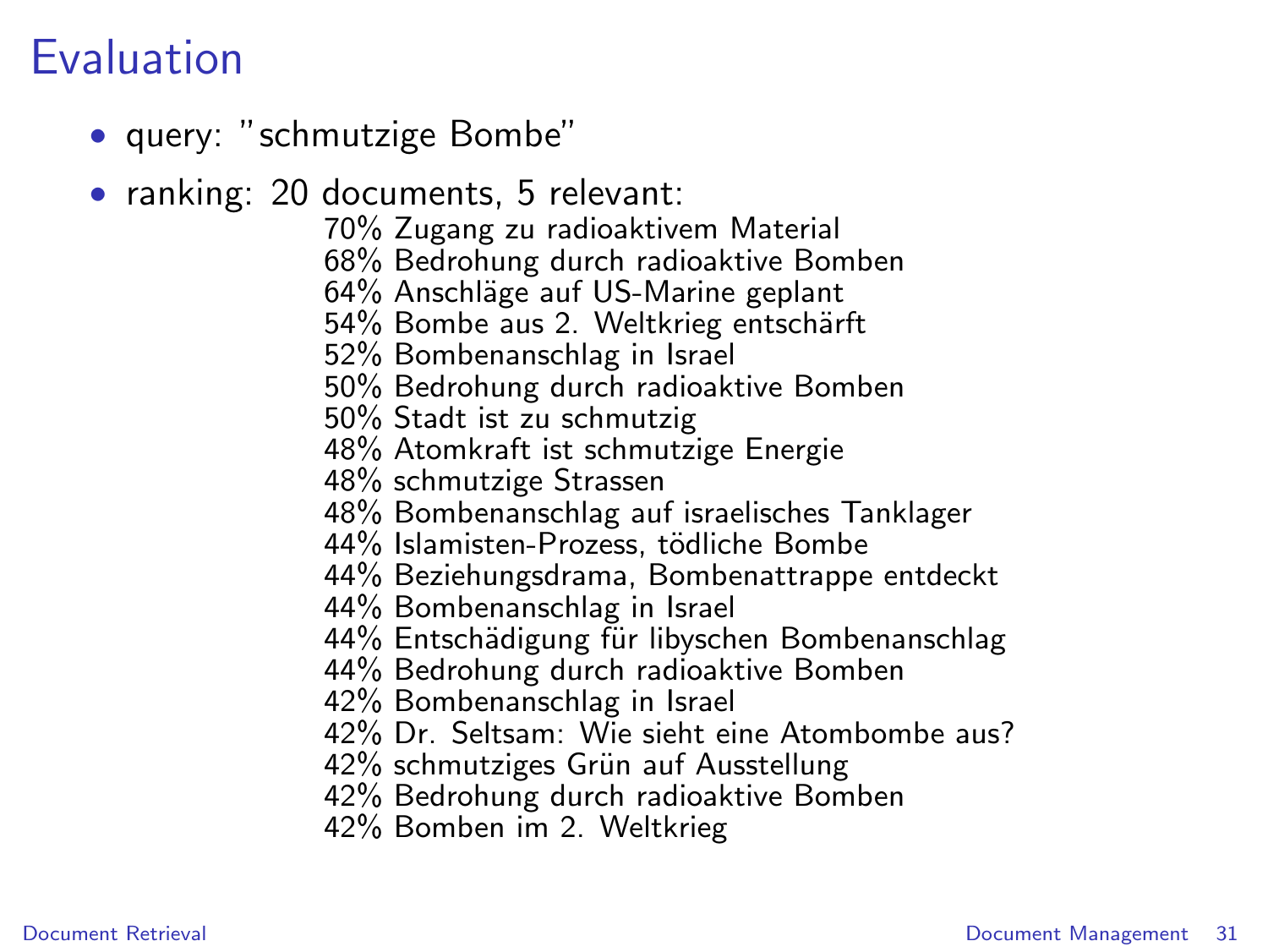- clustering
- group 1: bush, lämmle, palästinenser, gray, bombe 9 documents, 3 relevant unkontrollierter Zugang zu radioaktivem Material, Bedrohung durch radioaktive Bomben, Anschläge auf US-Marine geplant, Bombe aus 2. Weltkrieg entschärft, Bombenanschlag in Israel, Bedrohung durch radioaktive Bomben, Bombenanschlag in Israel, Bombenanschlag in Israel, Militärschlag gegen Irak
- group 2: ich, jeroen, willems, monolog, sehr 5 documents, 0 relevant schmutzige Servietten, Umgang mit technischen Produkten, Bombenangriffe auf Serbien, moralische Kategorien, schmutzige Wäsche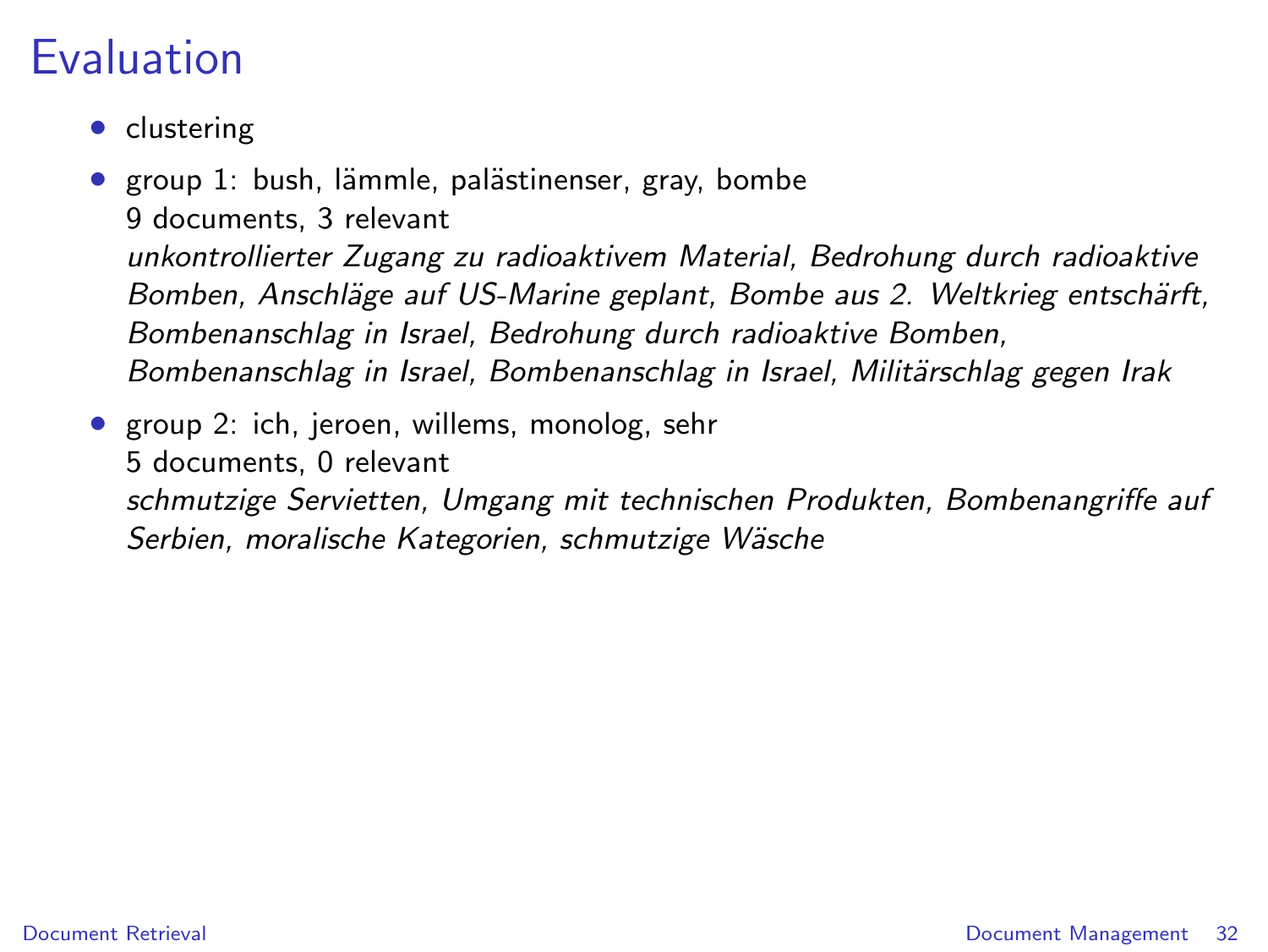- group 3: kpnqwest, boston, kirche, priester, massachusetts 5 documents, 0 relevant Entschädigung für libyschen Bombenanschlag, nicht schmutzig machen, Druckwelle einer Bombe, schmutzige Details, Bomben gegen das Internet
- group 4: kensington, palace, leigh, königin, apartments 1 documents, 0 relevant schmutzige Schuhe, schmutzige Schuhe
- group 5: kanata, ottawa, wäsche, ottawas, wäscheleinen 2 documents, 0 relevant schmutzige Wäsche waschen, schmutzige Wäsche waschen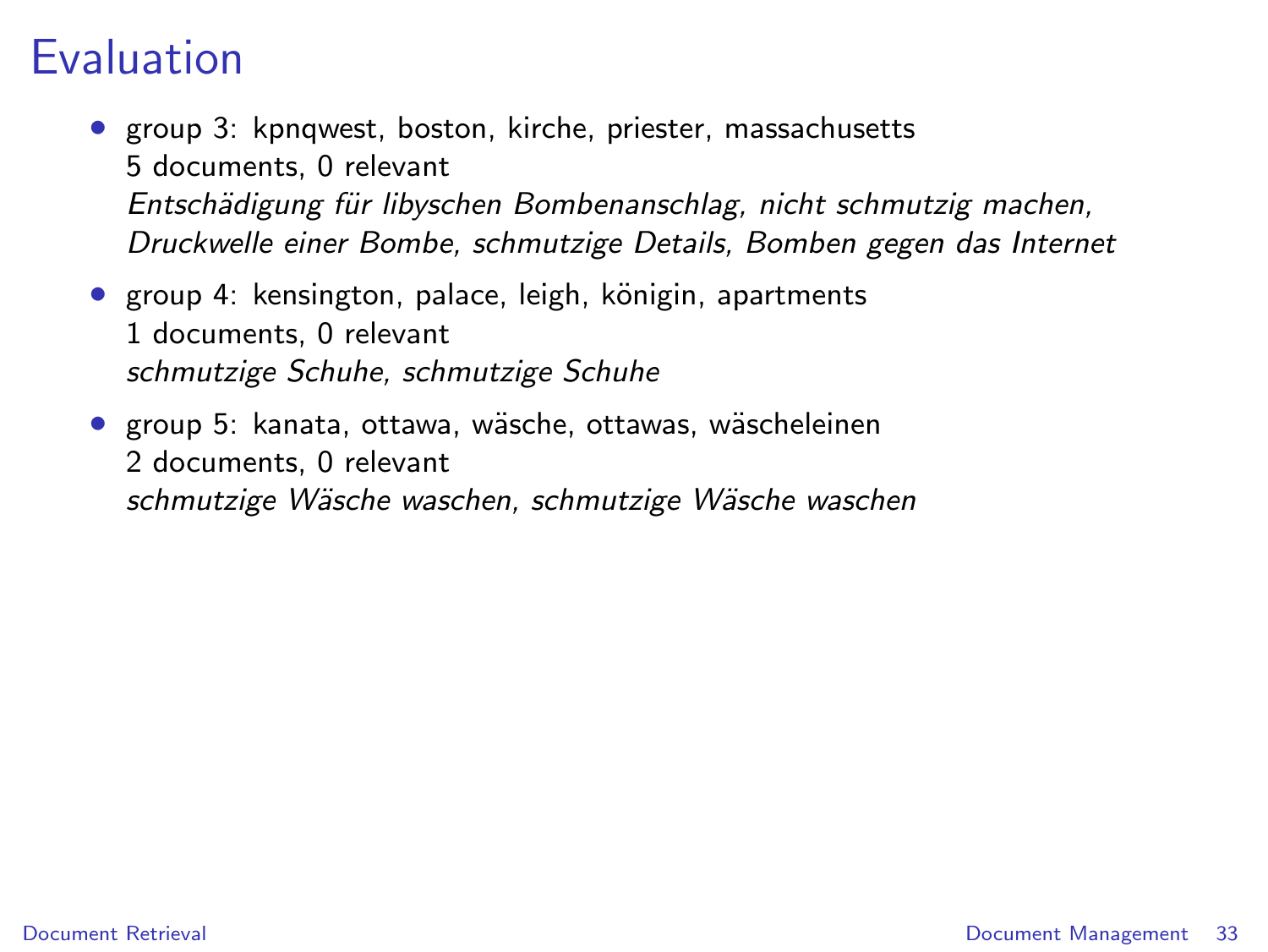- group 6: fifa, blatter, hayatou, addo, seenot 2 documents, 0 relevant schmutzige Tricks, schmutziges Spiel
- group 7: stadionbad, sprungturm, wasserspringer, beckenrand, wasser 1 document, 0, relevant platschende Bombe
- group 8: darmkrebs, riemann, darmkrebse, darmkrebsrisiko, früherkennung 1 document, 0 relevant Dunstkreis des Schmutzigen
- group 9: jerome, ungebetenen, bronx, audrah, karst 1 document, 0 relevant Bombenattentat im Kriminalroman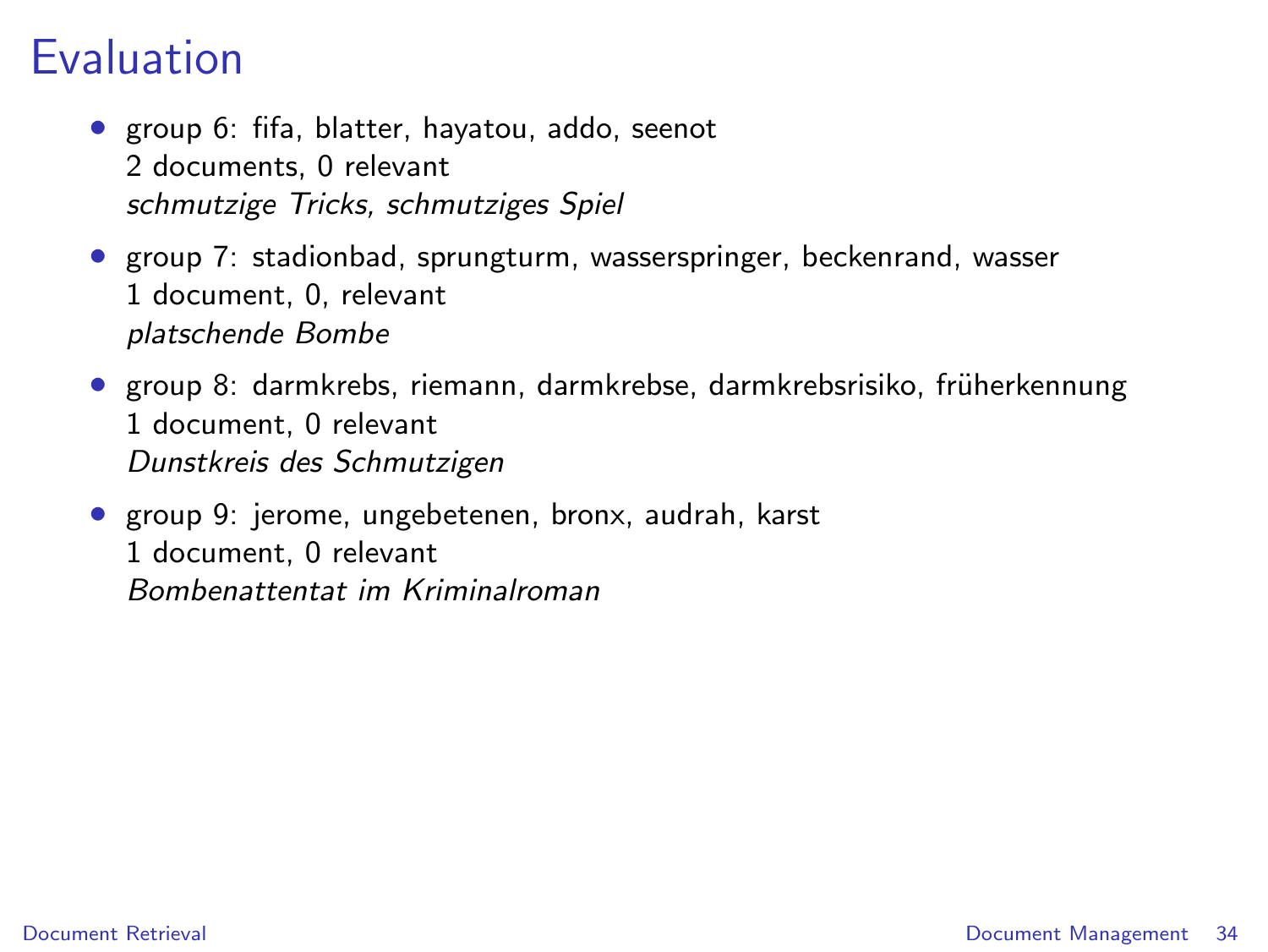• separaration of ambiguous words (1): Strom

• group 1: biblis, edf, kwk, ovag, block ... Attacke gegen den staatlichen französischen Energiekonzern EdF, da nicht zu erkennen sei, woher der Strom stamme.

... ein Gesetz zur Förderung von Strom aus umweltfreundlichen Kraft-Wärme-Kopplungs-Anlagen (KWK) auf den Weg gebracht.

... Oberhessische Versorgungsbetriebe AG (Ovag) kann sich über ihr Strom-Geschäft nicht beklagen.

Bundeswirtschaftsminister Werner Müller droht dem französischen Stromkonzern Electricité de France (EdF) mit einem Importboykott.

... wie Motorroller, Leichtmofas, Power-Bikes und E-Kickboards, die ihre Leistung aus rein regenerativen Stromquellen beziehen.

... hatte es allein in Rheinland-Pfalz mehr als 60 öffentliche und private Badeanstalten an dem Strom gegeben.

... zwei Boote der Vereinten Nationen auf dem Kongo eingetroffen ... Bis vor kurzem war der Strom Kampfschauplatz gewesen.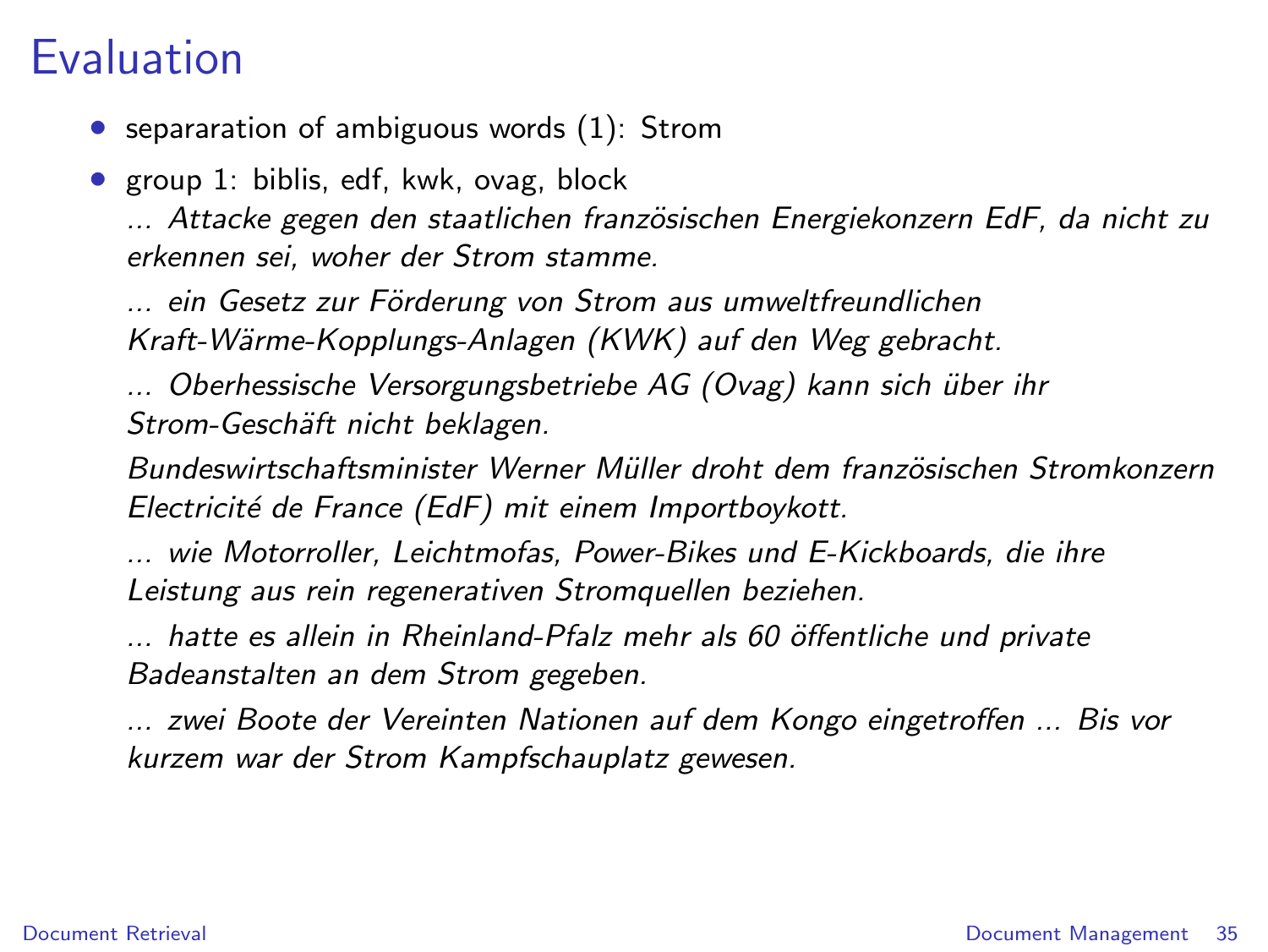- separation of ambiguous words (2): Gewinn
- group 1: dm, kl, lotto, gewinnt, dmez Glücksspiel: 7 documents, 7 fitting

Vor einigen Jahren hatte sich Frauchen beim Gassigehen die Hausnummern gemerkt, an denen Bodo das Bein hob, entsprechende Kreuze im Lotto-Schein gesetzt und damit einen Volltreffer gelandet: "Bodo hat 1,9 Millionen Mark erpinkelt", bilanziert Hans-Joachim Schmitz von der Lotto-Gesellschaft Rheinland-Pfalz. Gassigehen mit Bodo könnte sich derzeit besonders lohnen: 36 Millionen Mark (18,4 Millionen Euro) winken im Samstag-Lotto, nachdem der Jackpot am Mittwoch wieder nicht geknackt wurde, sagte Schmitz.

Geknackt ist er, der Lotto-Jackpot von 36 Millionen Mark, in den die Verlierer der wöchentlichen Hoffnungszulage einmal mehr duldsam eingezahlt hatten, um wieder leer auszugehen. Irgendwo gibt es zwei Gewinnende im Lande, die nun auf ihren Schein starren, um sich zu vergewissern, dass sie sich nicht verzählt oder die Superzahl mit der Endnummer des Spiels 77 verwechselt haben. Für alle anderen gilt, dass Lotto die Illusion auf einen finalen Kurswechsel eines Spiels ist, das letztlich doch wieder bloß weiter geht...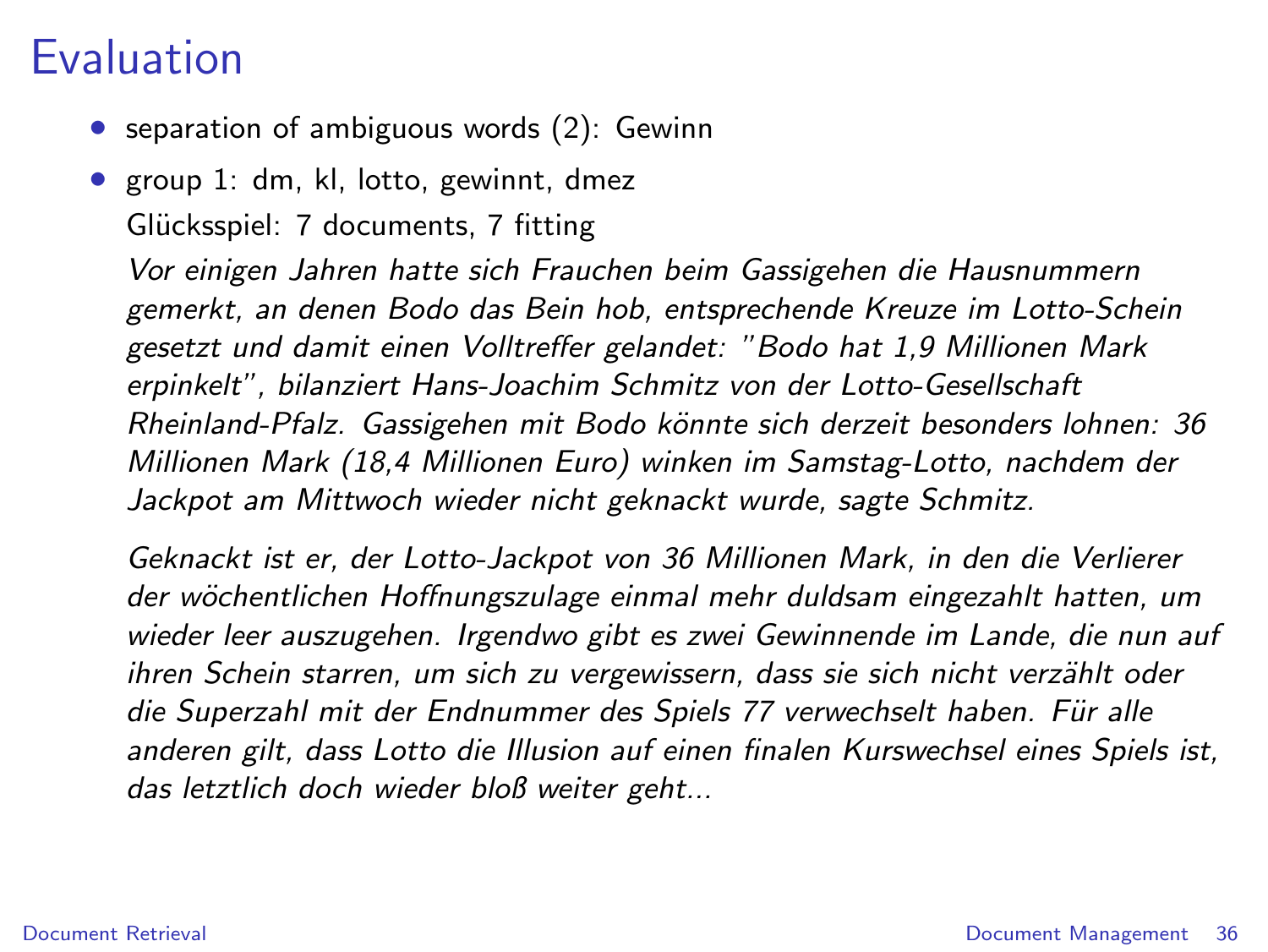#### Evaluation

- group 2: audi, infomatec, lufthansa, harlos, piloten finanzieller Gewinn: 8 documents, 6 fitting
- group 3: eintracht, nils, schuss, 2, bhc sportlicher Gewinn: 5 documents, 4 fitting
- group 4: indus, kill, kapitalismus, kobank, risikostreuung finanzieller Gewinn: 5 Dokumente, 5 fitting
- group 5: tour, de, france, armstrong, etappe sportlicher Gewinn: 4 documents, 4 fitting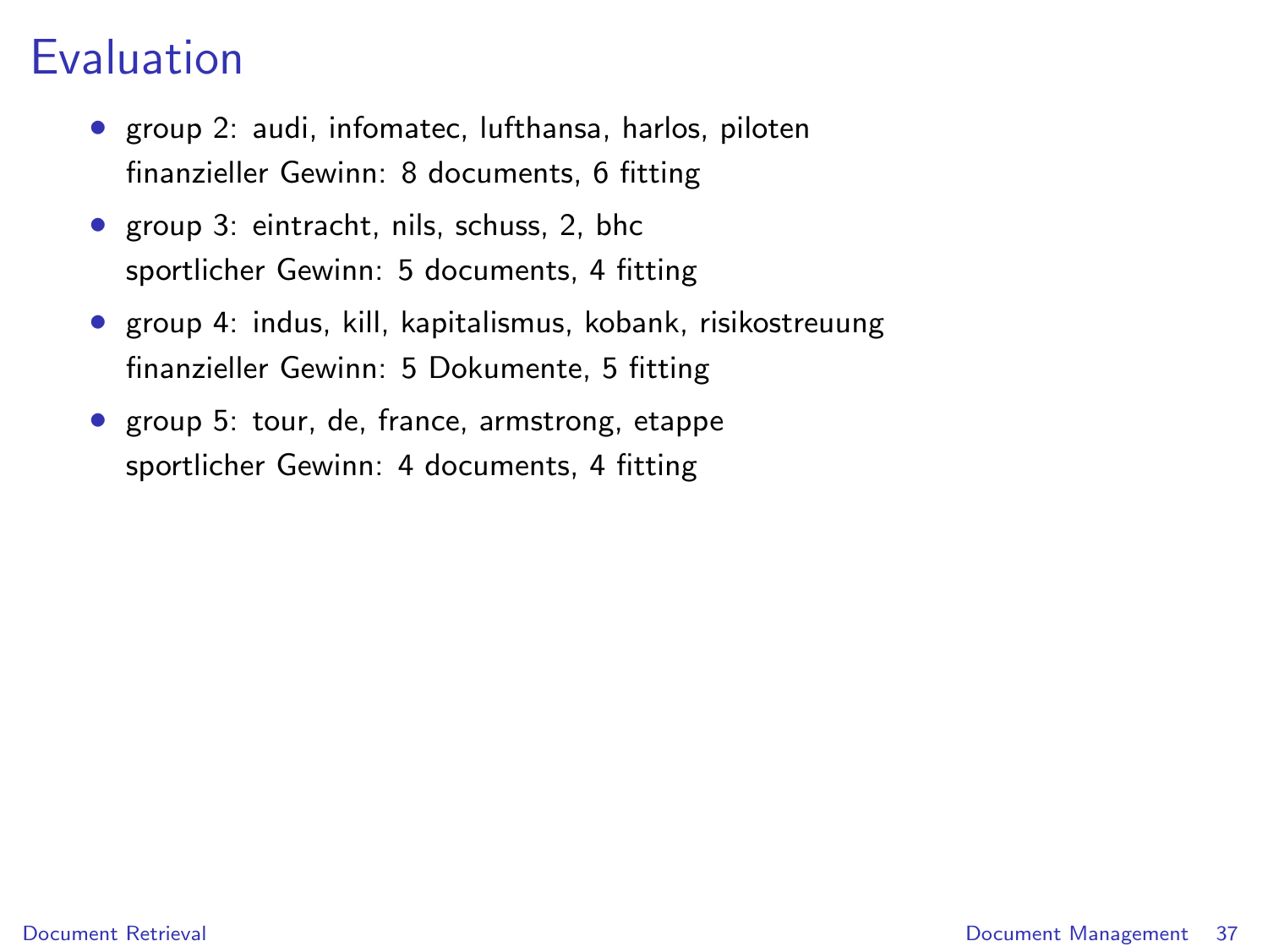#### Evaluation

● group 6: edf, orlando, mafia, fiat, bandenmäßig diverse Gewinne:

große Mengen an Drogen ..., um sie mit Gewinn ... weiterzuverkaufen. ... auch drei Geldhäuser für ihr geplantes Joint Venture gewinnen. ... der Gewinn aller Direktmandate .

- group 7: a, bildungslücke, 63, box, magazin Preisausschreiben: 3 documents, 3 fitting
- group 8: incognegro, uh, oh, funkiness, hiphop ... Gänseblümchen gewinnen .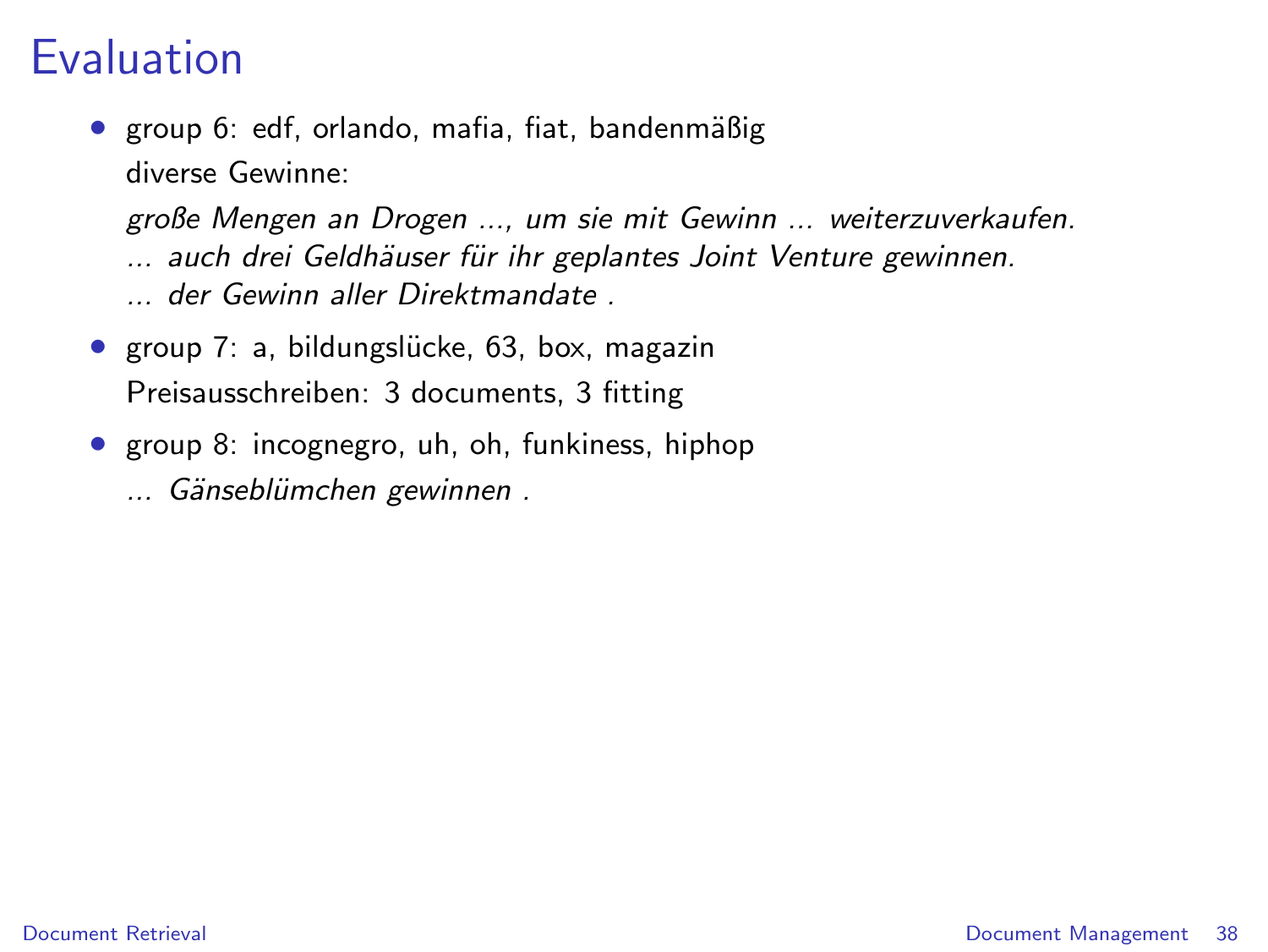#### Evaluation

- group 9: olympischen, olympia, olympiabewerbung, machbarkeitsstudie, ioc ... innerdeutsches Rennen ... gewinnen ....
- group 10: dosenpfand, anhänger, umfrage, befürworten Mehrheit dafür gewinnen ...
- group 11: caisse, ware, visier, aufsicht, mit, bankenriese finanzieller Gewinn
- group 12: misslicher, scharon, palästinenser, arafats politischer Gewinn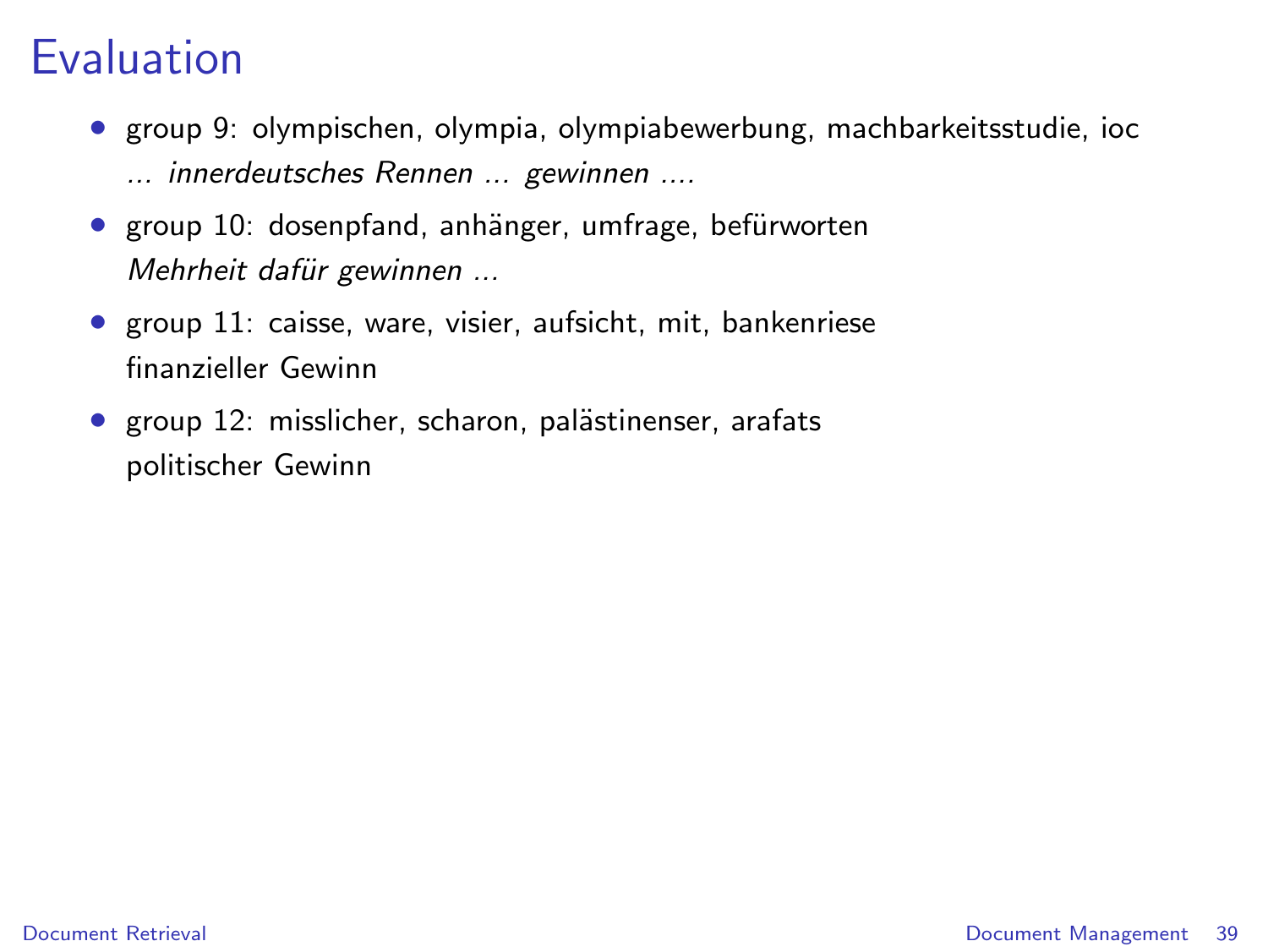## Database and Information Systems

- 11. Data Warehouses and OLAP
- 12. Data Mining
- 13. Semi-structured Data
- 14 Document Retrieval
- 15. Web Mining
- 16. Text Mining
- <span id="page-39-0"></span>17. Multimedia data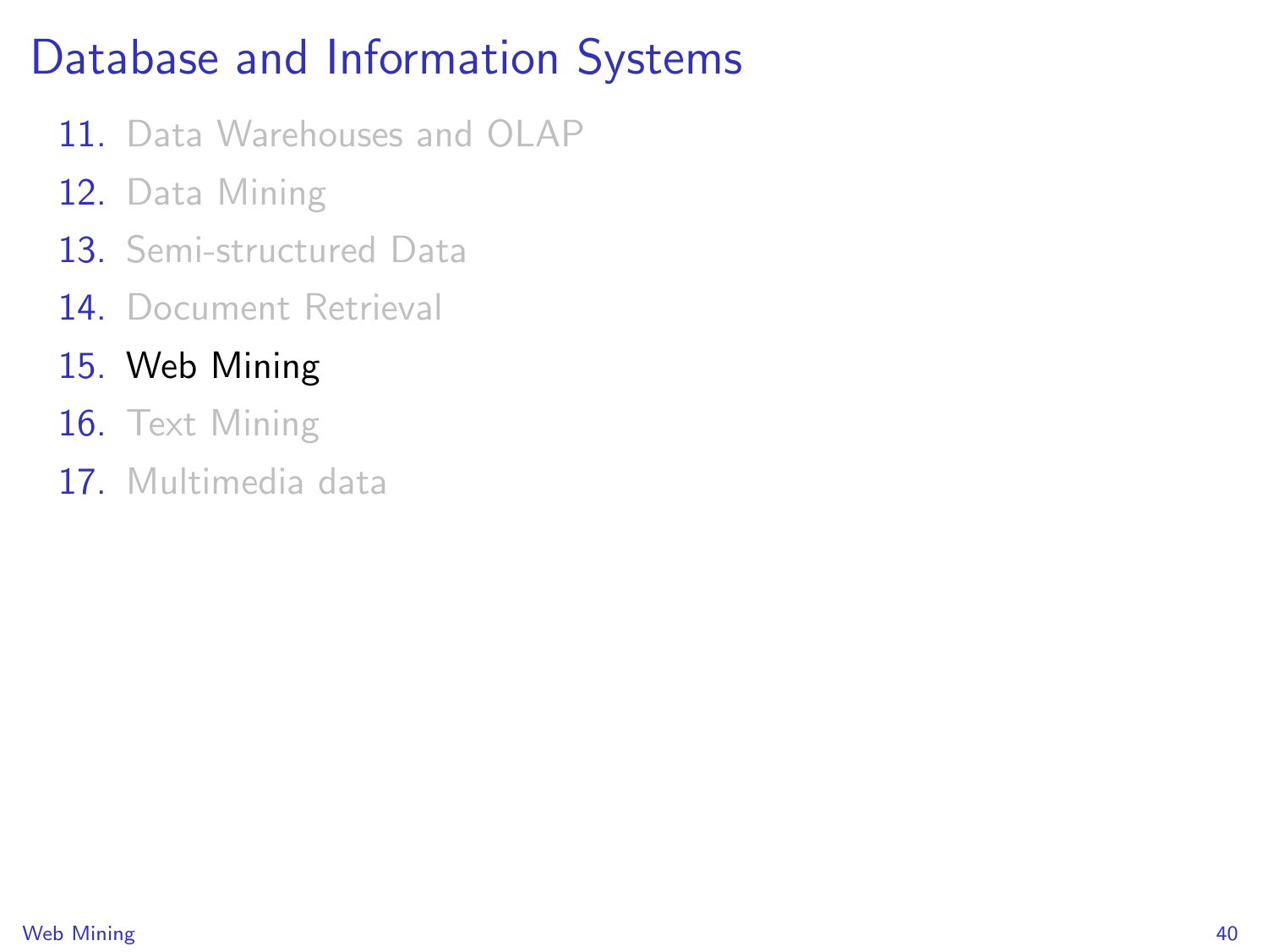## **Readings**

• Soumen Chakrabarti: Mining the Web. Morgan Kaufmann Publishers, Amsterdam etc. 2003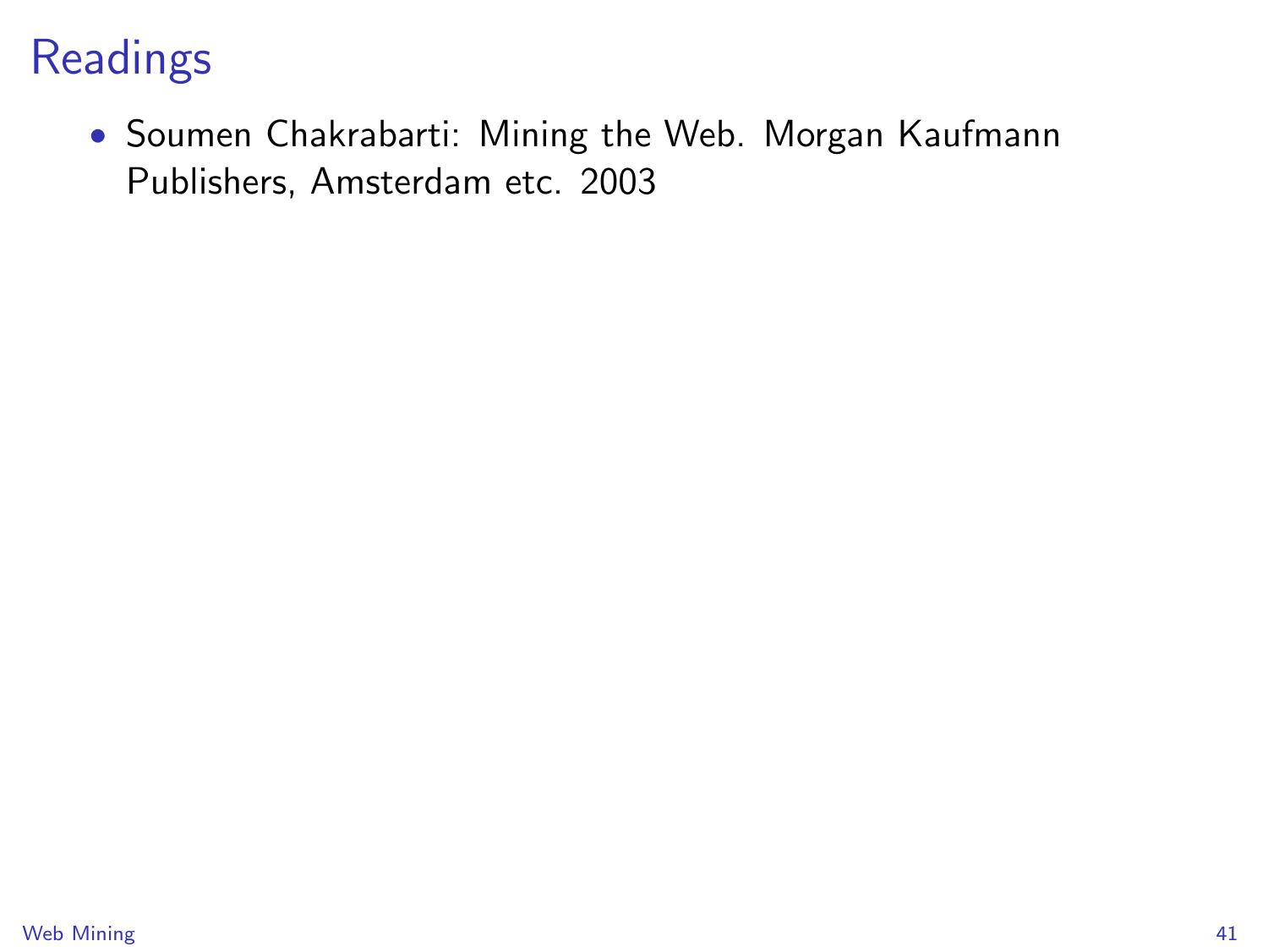# Web Mining

- Markup Analysis
- Link Context Analysis
- Link Structure Analysis
- Page Role Classification
- Problems of Link Analysis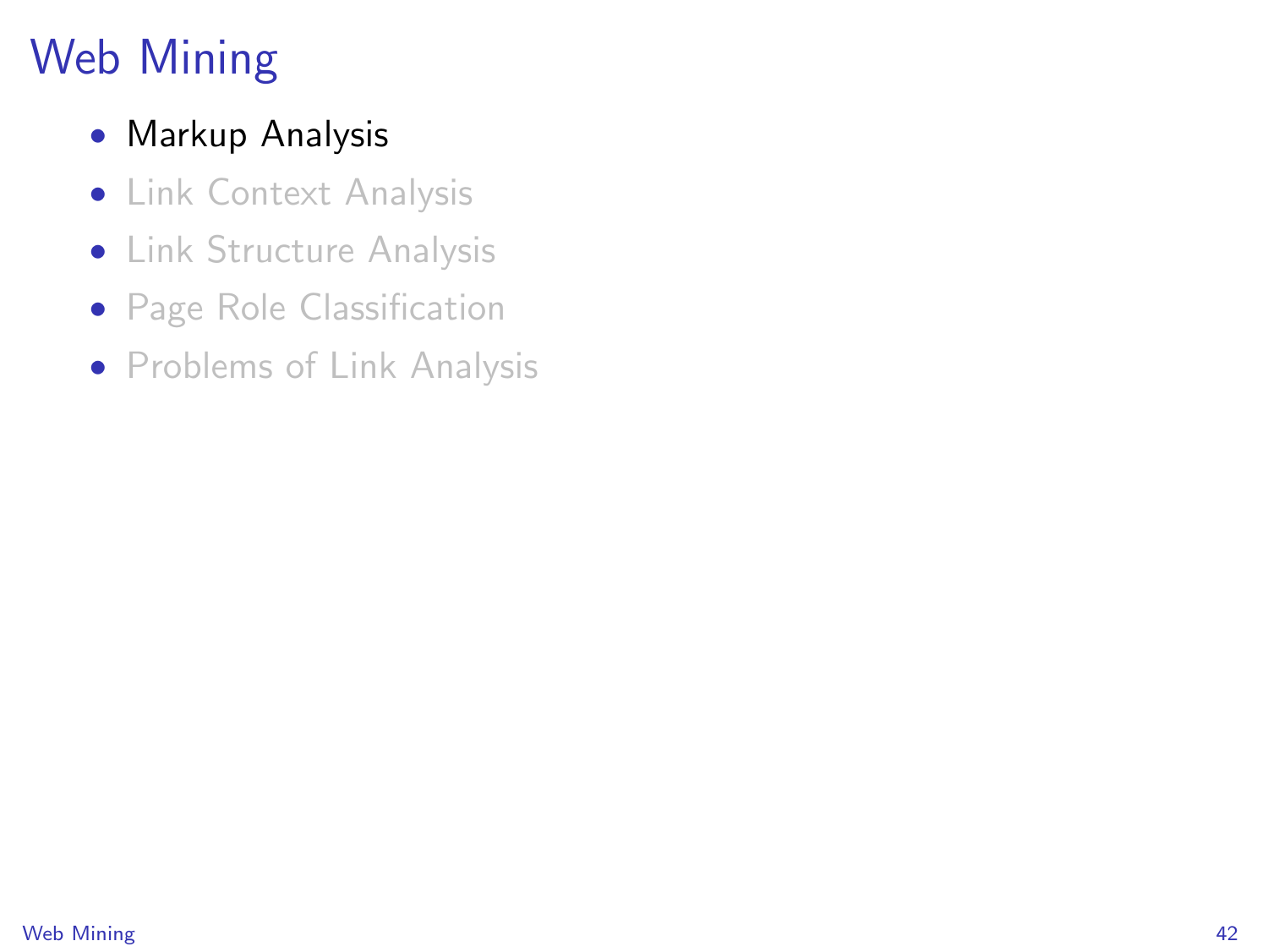#### Markup Analysis

- <span id="page-42-0"></span>• web documents contain more information than pure text
	- metainformation
		- description
		- keywords
	- document structure
		- URI
		- title
		- headlines
		- font tags (strong, bold, emphasize)
		- text body
		- $\bullet$  ...
	- different kinds of information can be weighted differently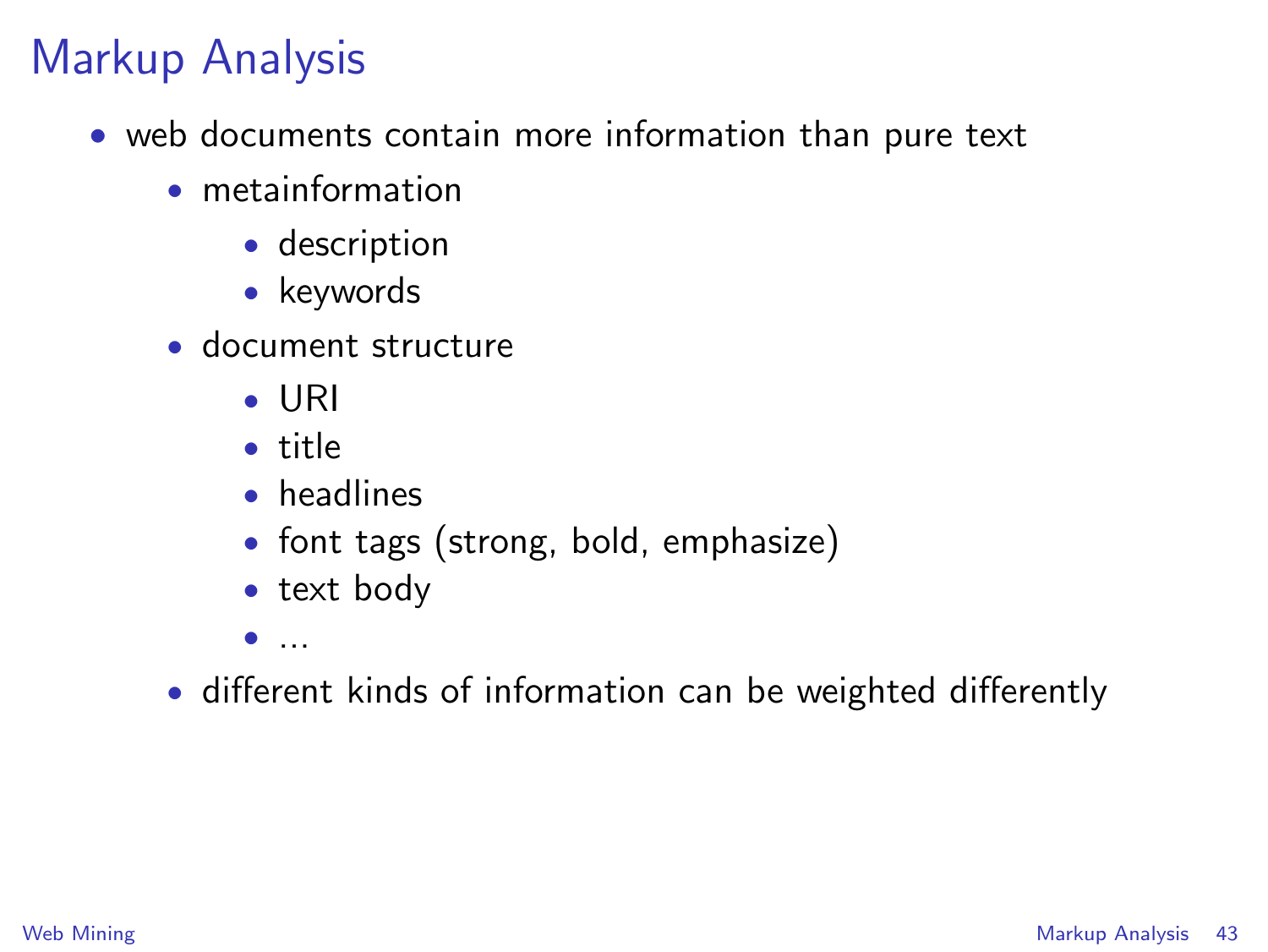## Markup Analysis

- markup is used for spamming: "invisible" text
	- metainformation
	- color
- link frequency information is also not reliable
	- web pages are mirrored
	- removal of duplicates becomes necessary
- evaluating the quality of a page:
	- detailed analysis of the link structure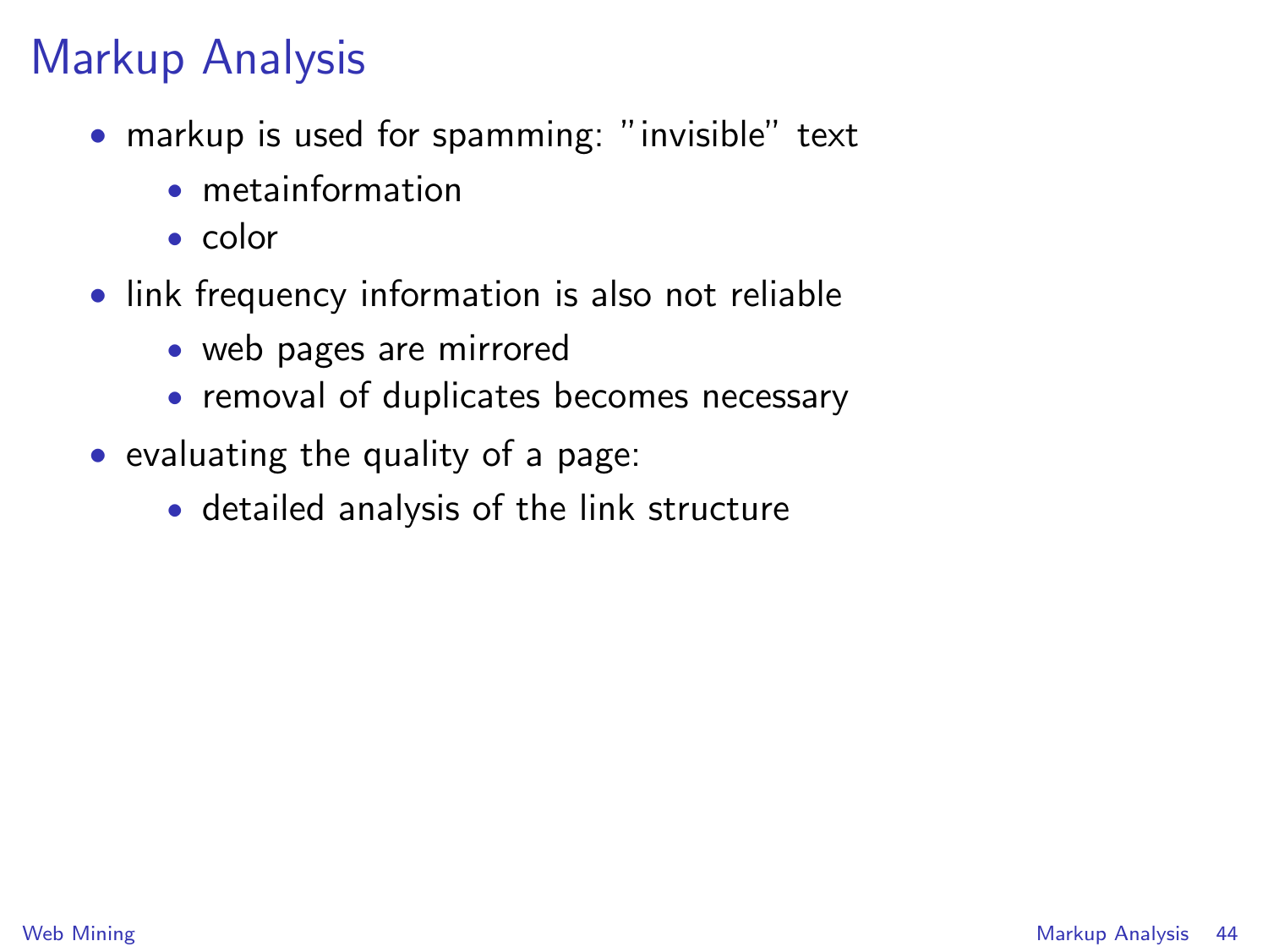- the web is more than a collection of documents and links
- links are embedded in a web-page
- anchor text:

We have several open positions in our group.

• anchor context:

<span id="page-44-0"></span>For information about open positions click here.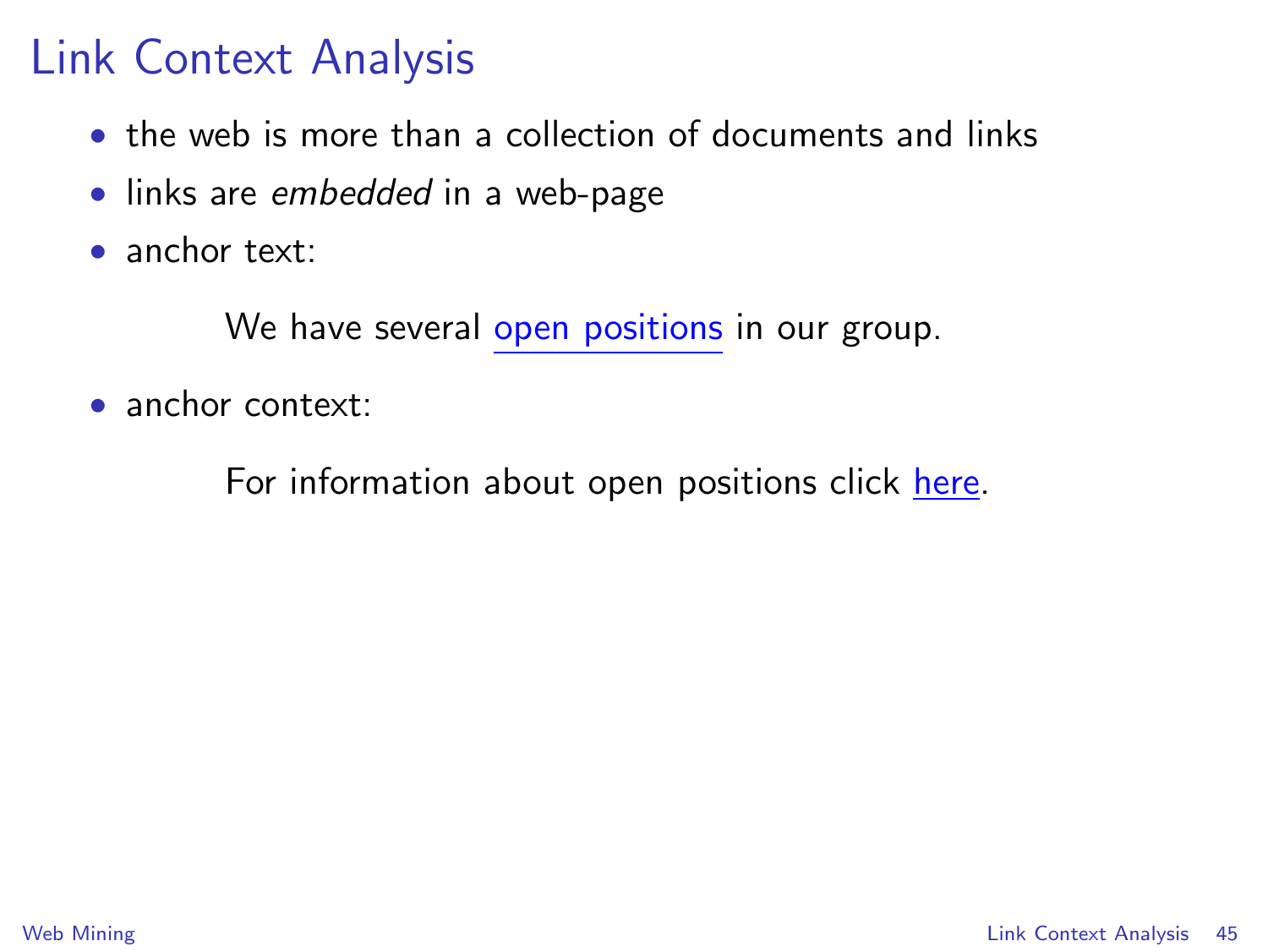• anchor and target text provide mutual evidence

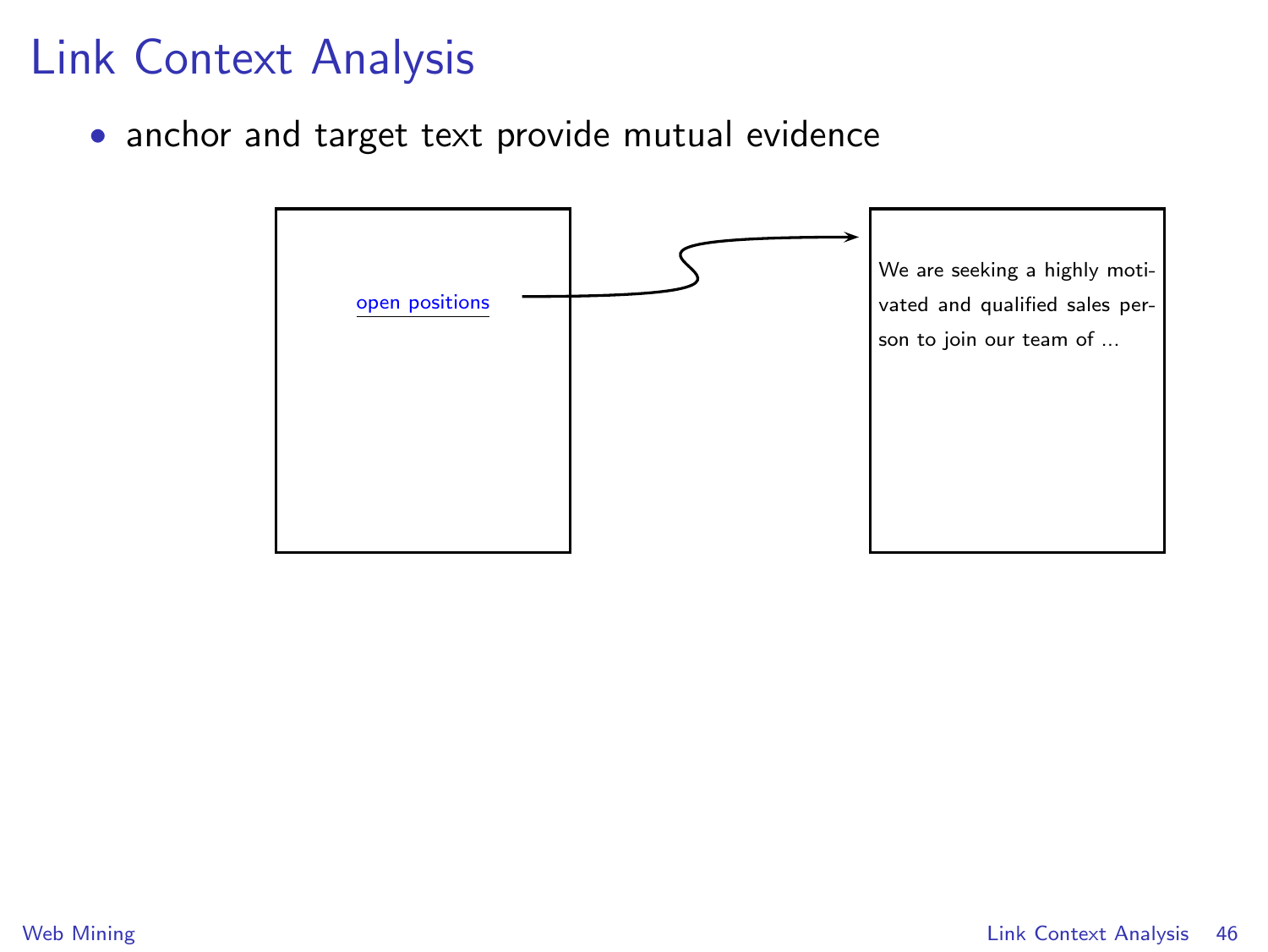• sometimes anchor and target are fully complementary



- possible solution: absorbing text from neighboring pages
	- both incoming and outgoing
	- mark the descriptors as belonging to other pages
	- useful for pages with little or no textual information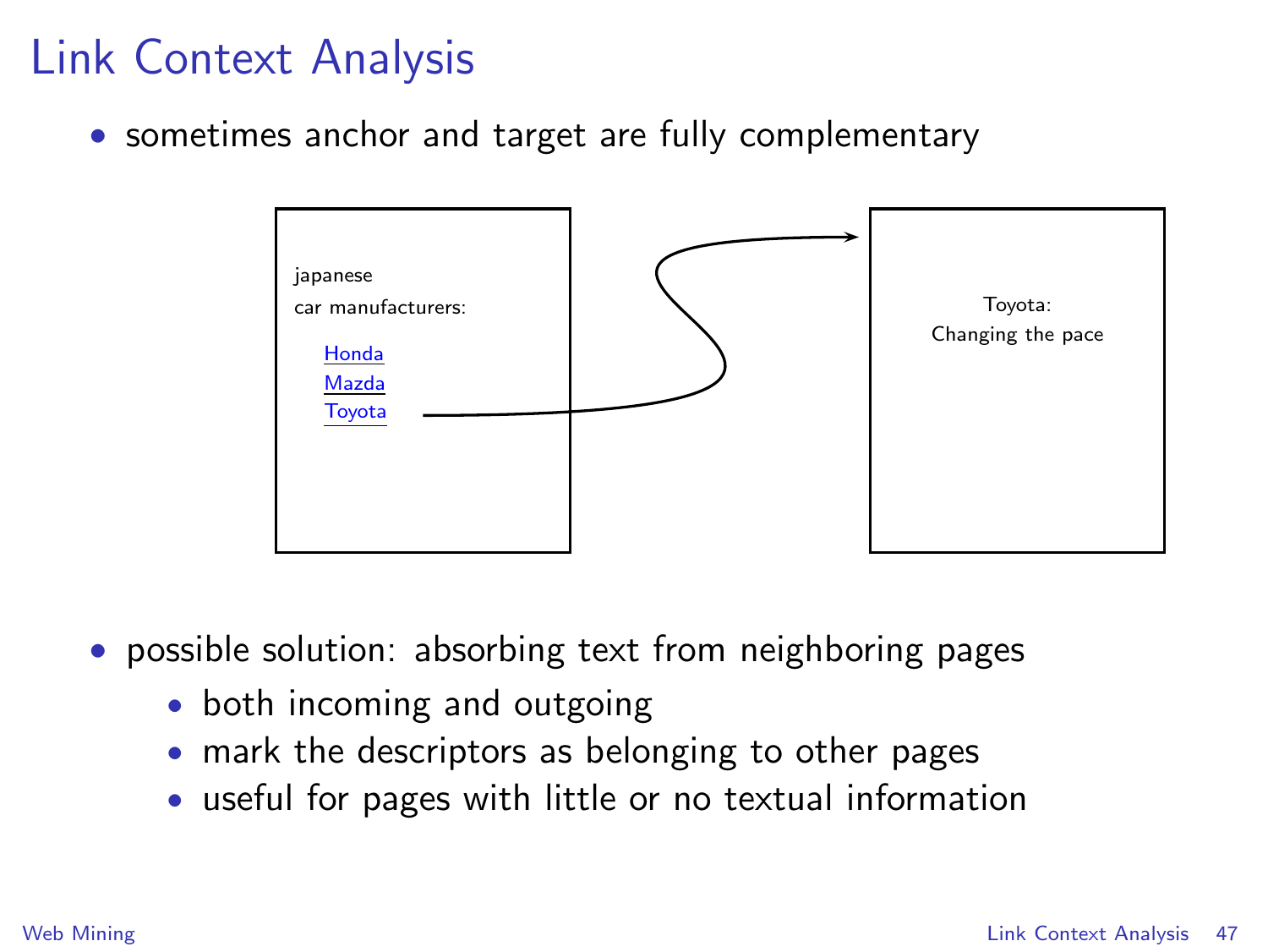- combined classifiers can be trained
- problem: possible imbalance between the two information sources
	- one source dominates the overall probability
- co-training: keep the feature spaces disjoint
	- use the scores of one classifier to train the other and vice versa
		- $\rightarrow$  semi-supervised training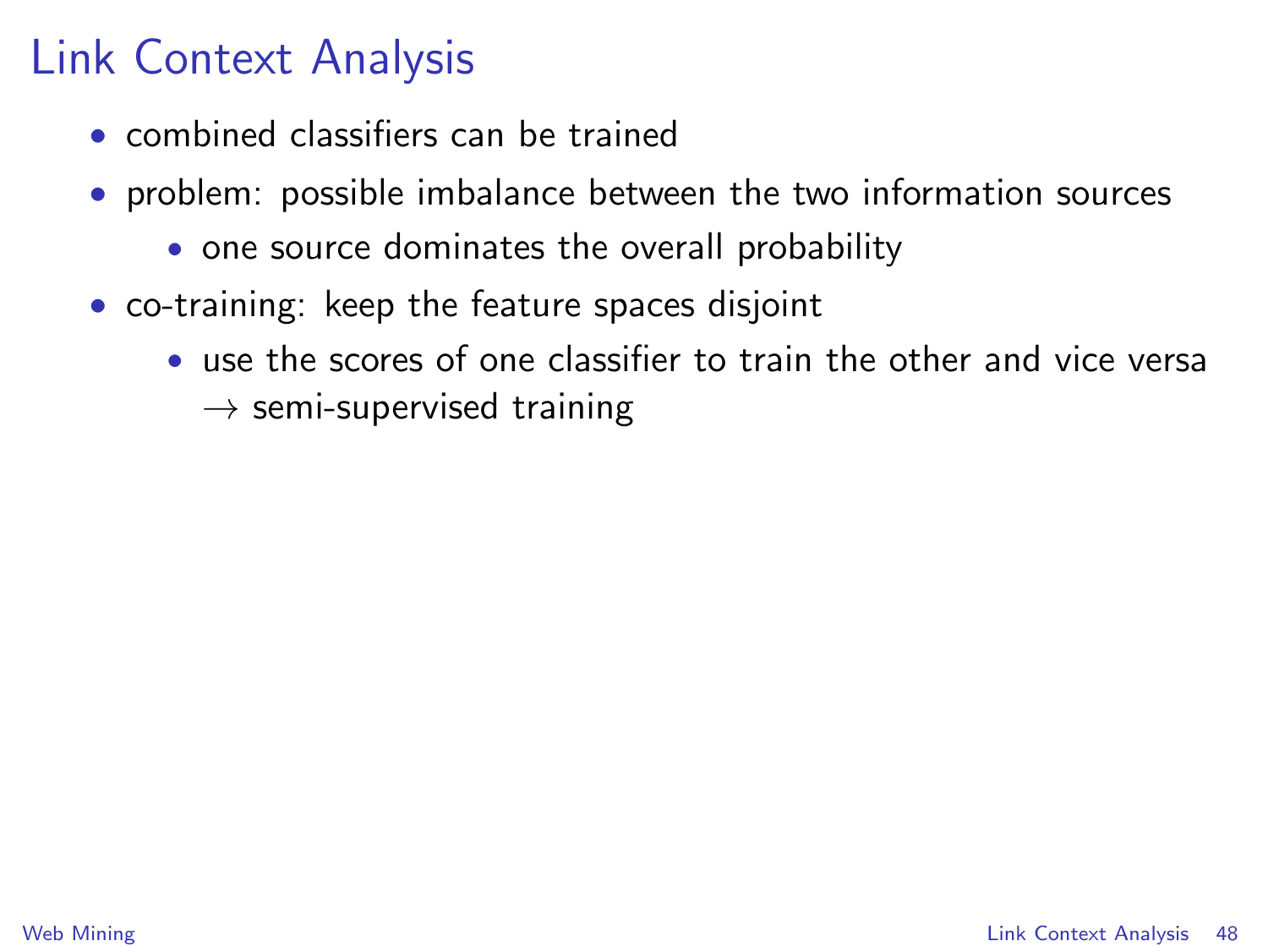- supervised classification is infeasible
	- high annotation costs
	- millions of pages
- semi-supervised training: e.g. expectation maximization
	- annotate a small amount of the available data
	- train a classifier
	- classify the remaining data
	- rank the data according to the confidence rating of the classifier
	- select the classification results with highest confidence value
	- add them to the set of already annotated data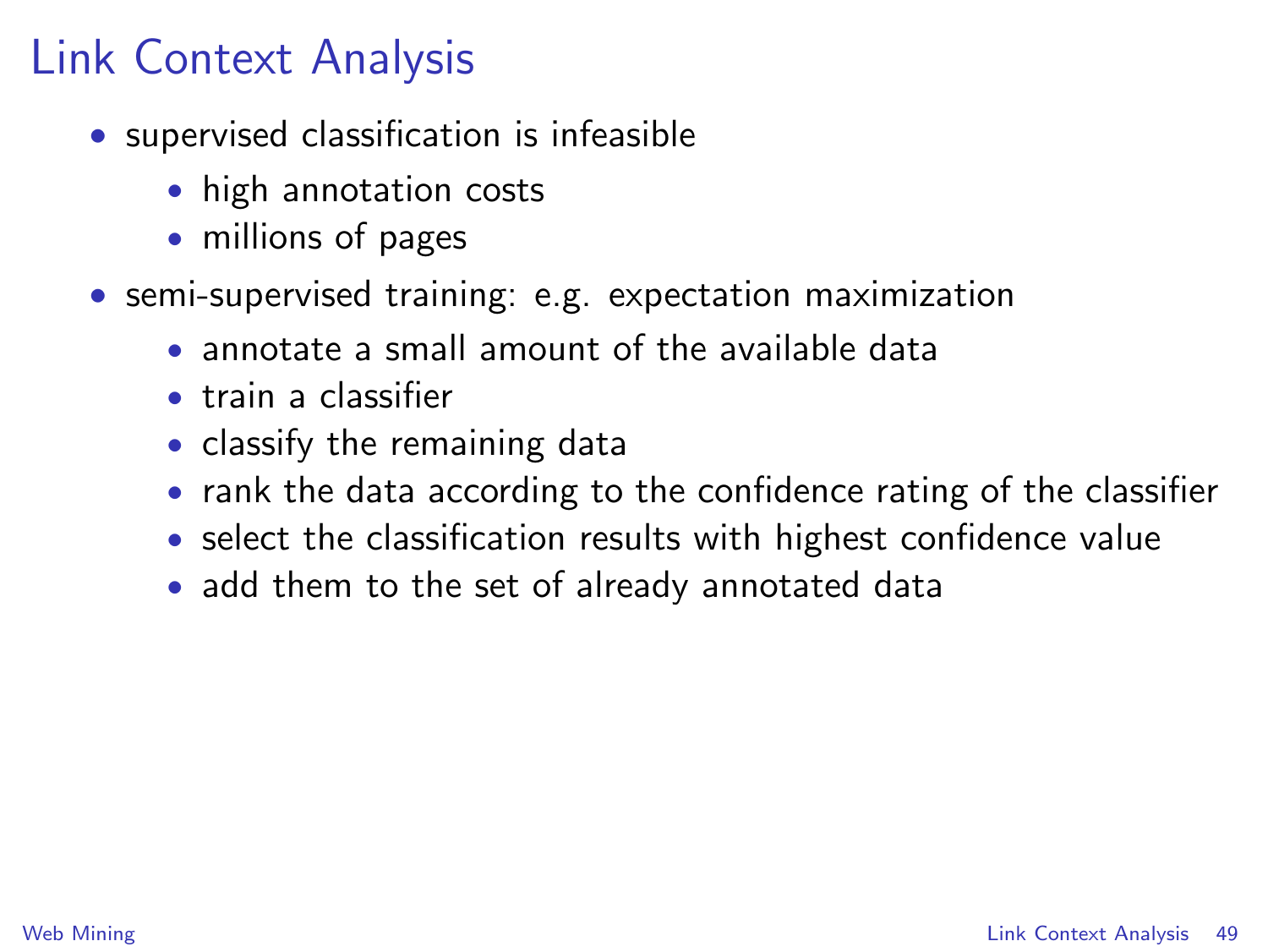## Link Structure Analysis

- detection of page clusters (communities)
	- allows thematic disambiguation
	- search space reduction by intersecting cluster
- <span id="page-49-0"></span>• application of ideas from bibliometry: co-citation
	- two documents are commonly cited by many others
		- $\rightarrow$  the documents are somehow related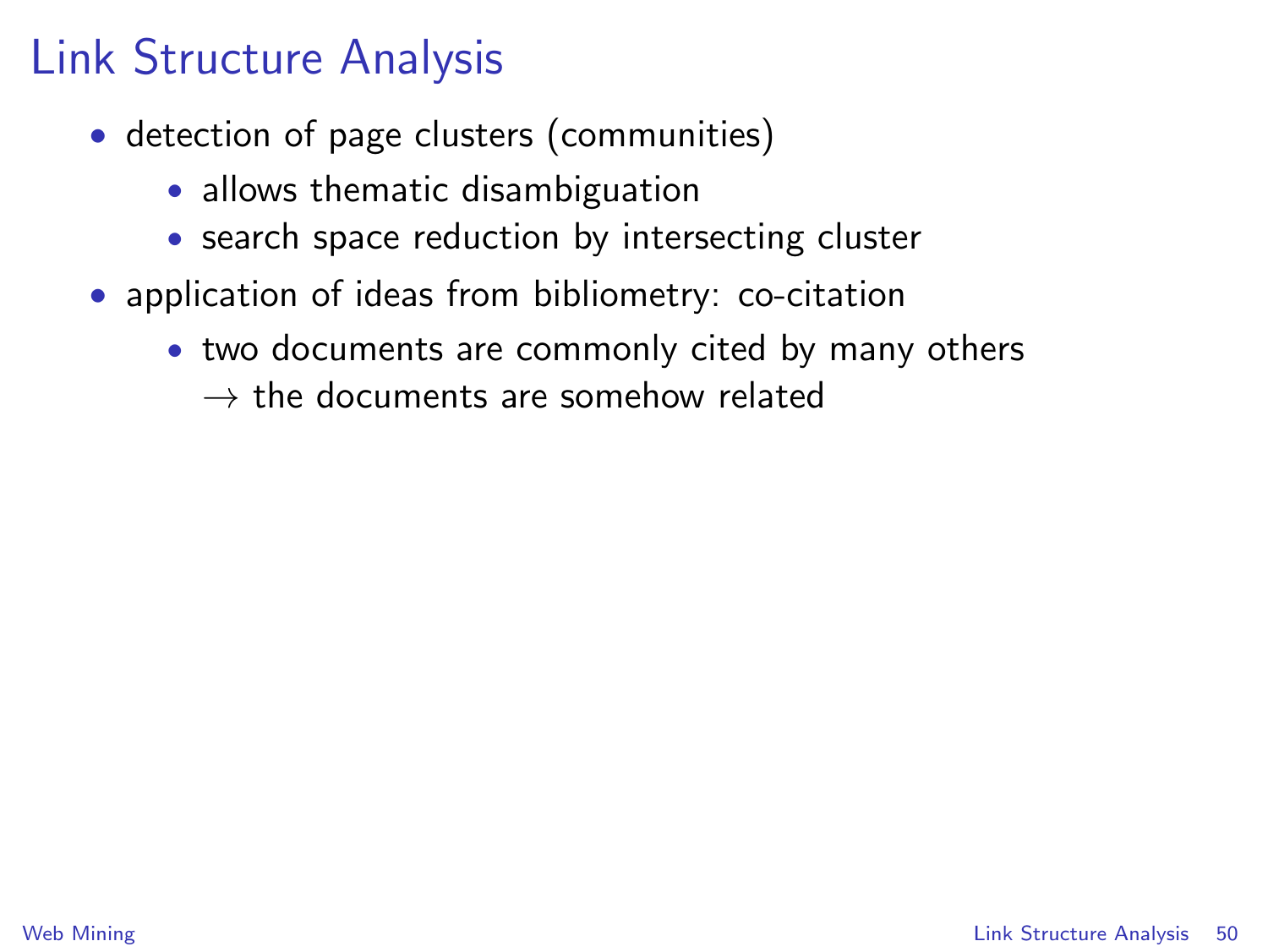#### Link Structure Analysis

- a link can be seen as an implicit recommendation ("citation")
	- assessment of the prestige of a page
		- $\rightarrow$  prestigeous pages provide high quality information
- problems
	- link structure is only partially known
		- collecting incoming links by crawling is always incomplete
	- number of citations can be manipulated easily
		- quality of the citing page needs to be considered as well (backlinking)
		- few links from pages with a high rank is better than many links from pages with low rank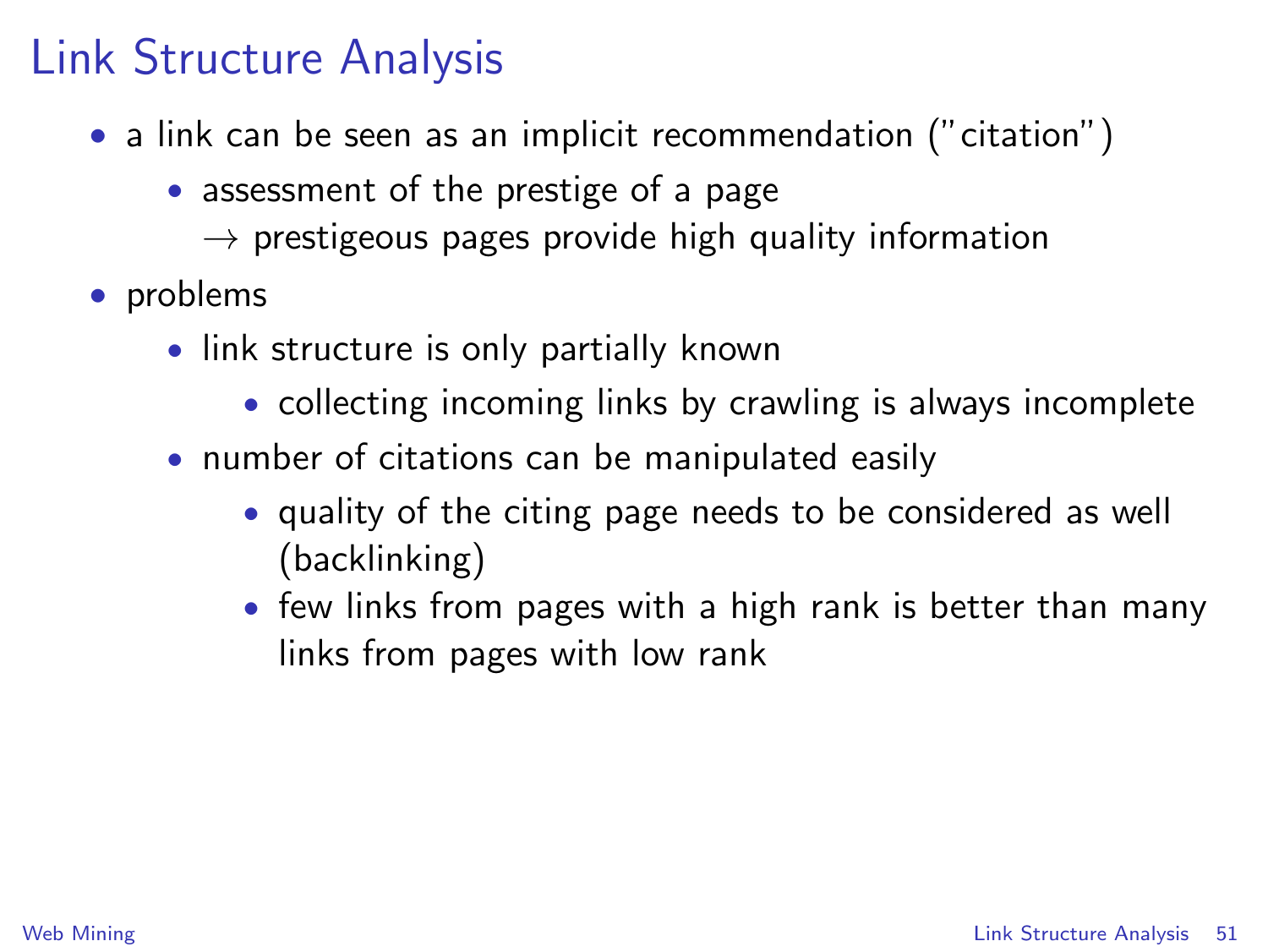- PageRank: Page, Brin, Motwani, Winograd (1998)  $\rightarrow$  Google
- web page: u
- forward links: outgoing from u to other pages  $F(u)$
- back links: incoming from other pages to  $\mu$   $B(\mu)$
- rank:  $R(u)$

$$
R(u) = c \sum_{v \in B_u} \frac{R(v)}{|F(v)|}
$$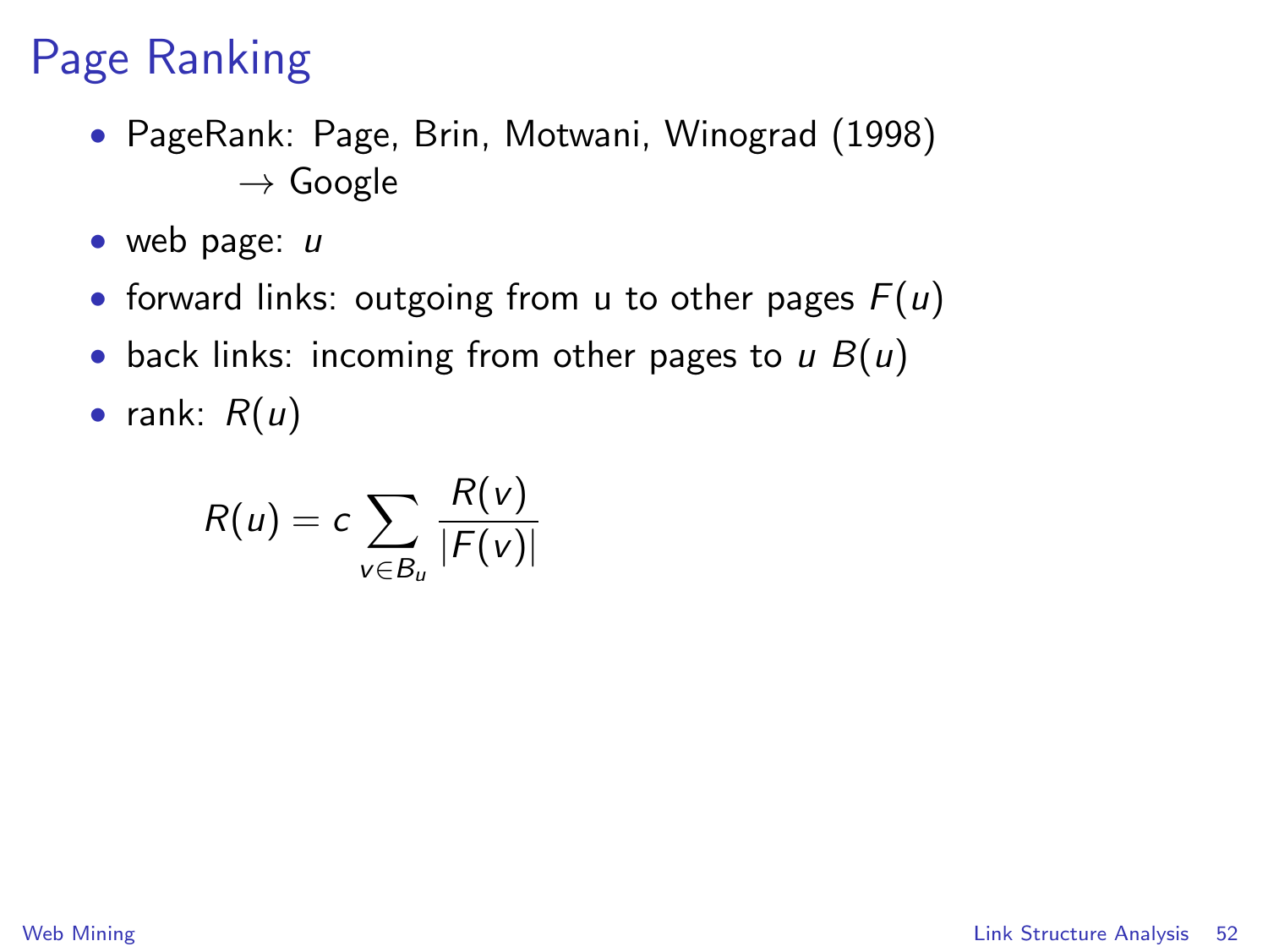- pages
	- receive their prestige from incoming links
	- distribute their prestige evenly to the outgoing links

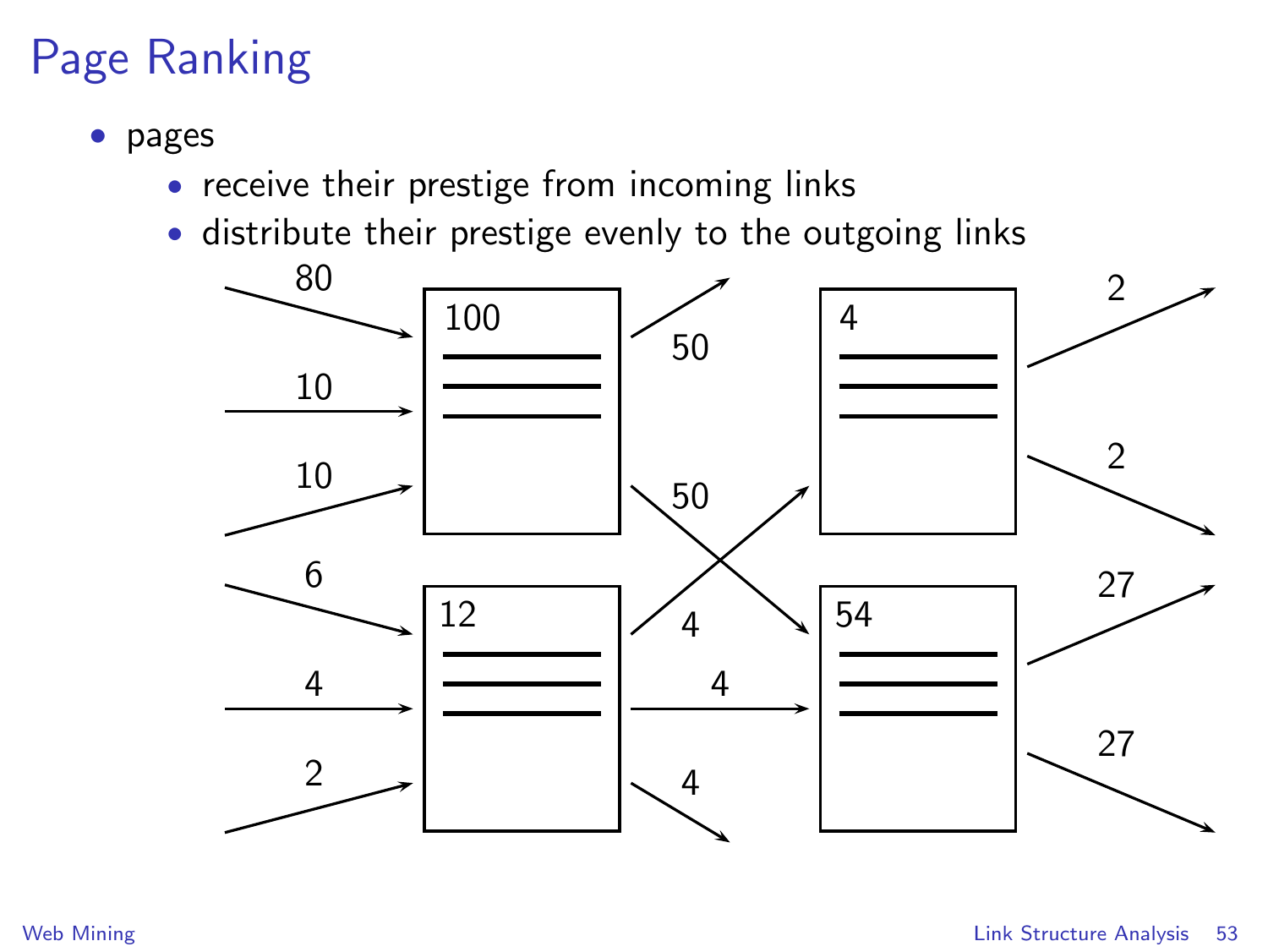- recursive algorithm
- repeated approximation until enough stability is achieved full convergence is not necessary

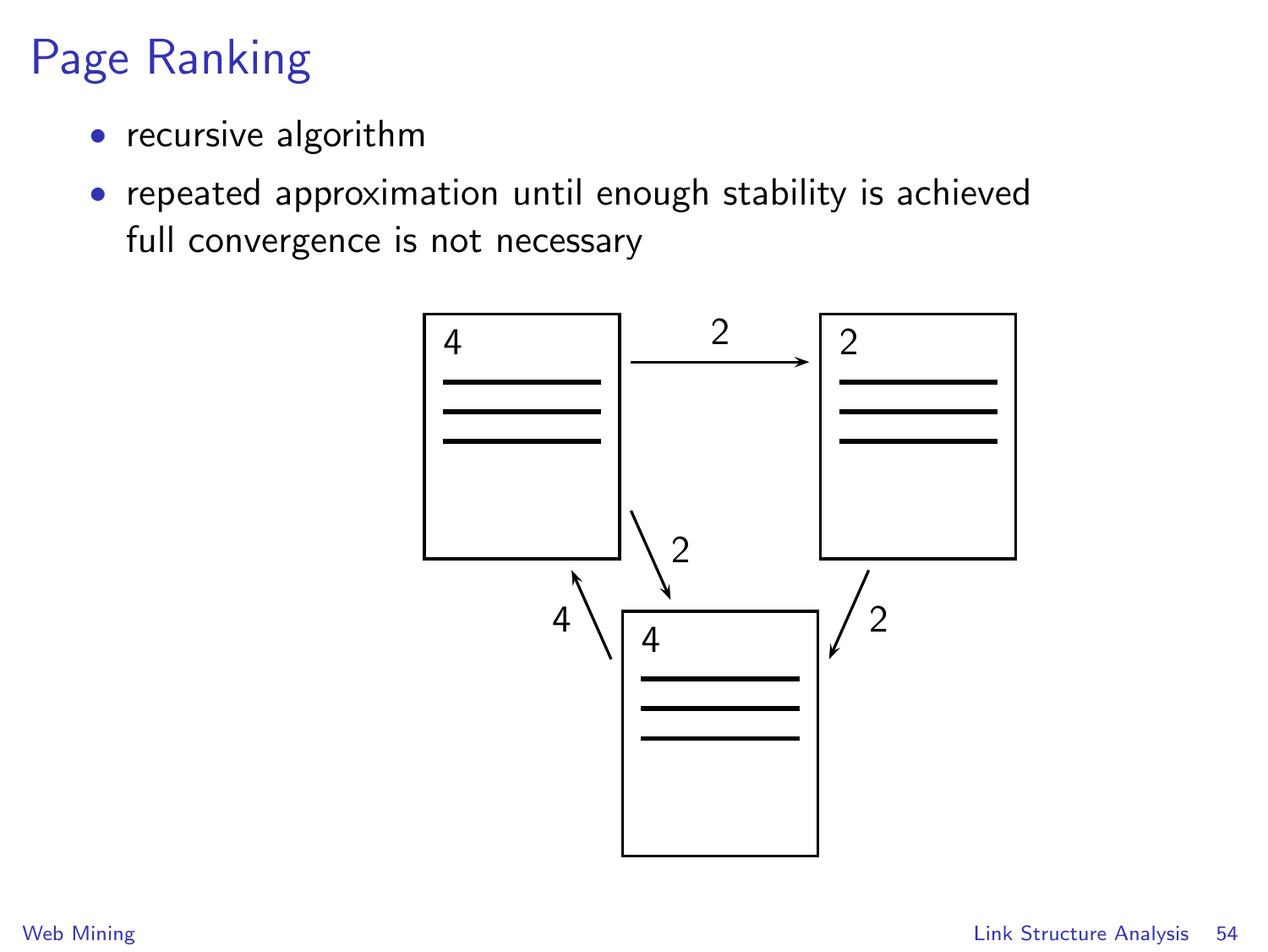• problem: link cycles without outgoing links (crawler traps)



- $\rightarrow$  unlimited accumulation of weights
- additional decay term included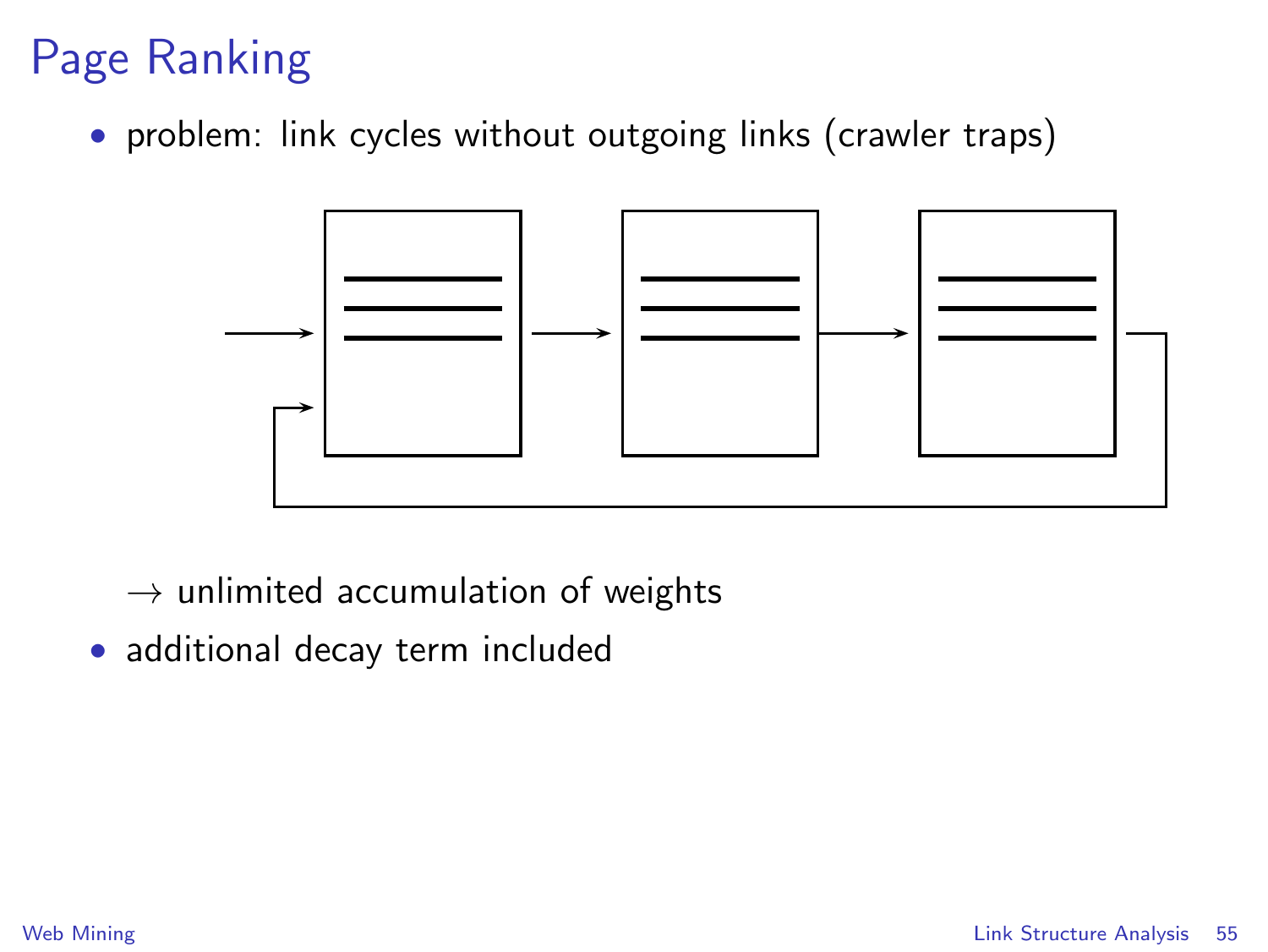- prestige approximated by a random walk model: estimation of the probability that a random surfer reaches a particular page
- Google: combination of methods
	- standard text-based distance measures
	- proximity
	- anchor text
	- page ranking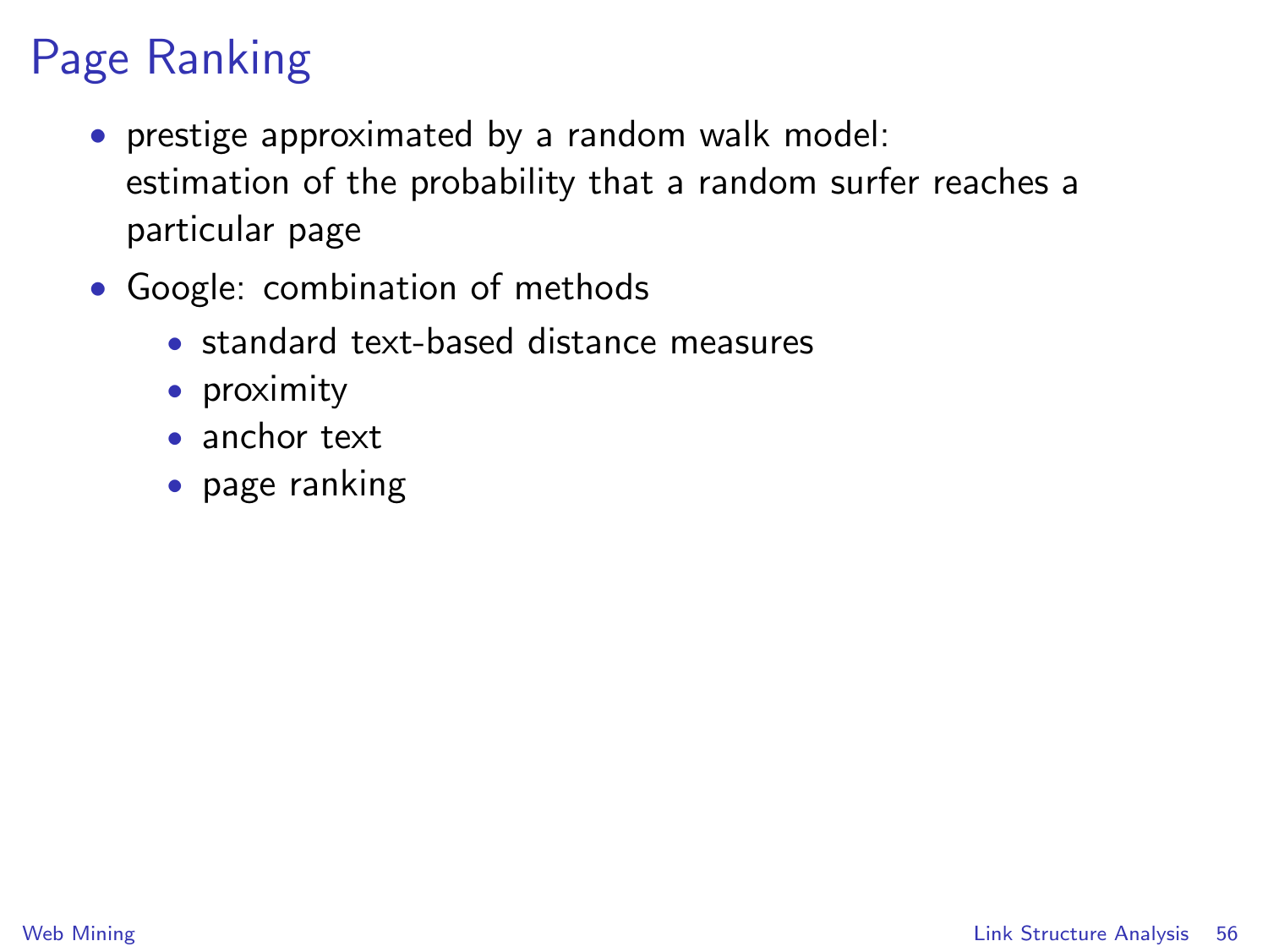• adapted page rank

$$
R(u) = c \sum_{v \in B_u} \frac{R(v)}{|F(v)|} + E(u)
$$

- targeted initialisation of  $E(u)$ 
	- personalised rankings: e.g. using personal bookmarks or the links on a users homepage
	- avoids the presentation of (highly linked) address book pages
	- fairly robust against spamming attacks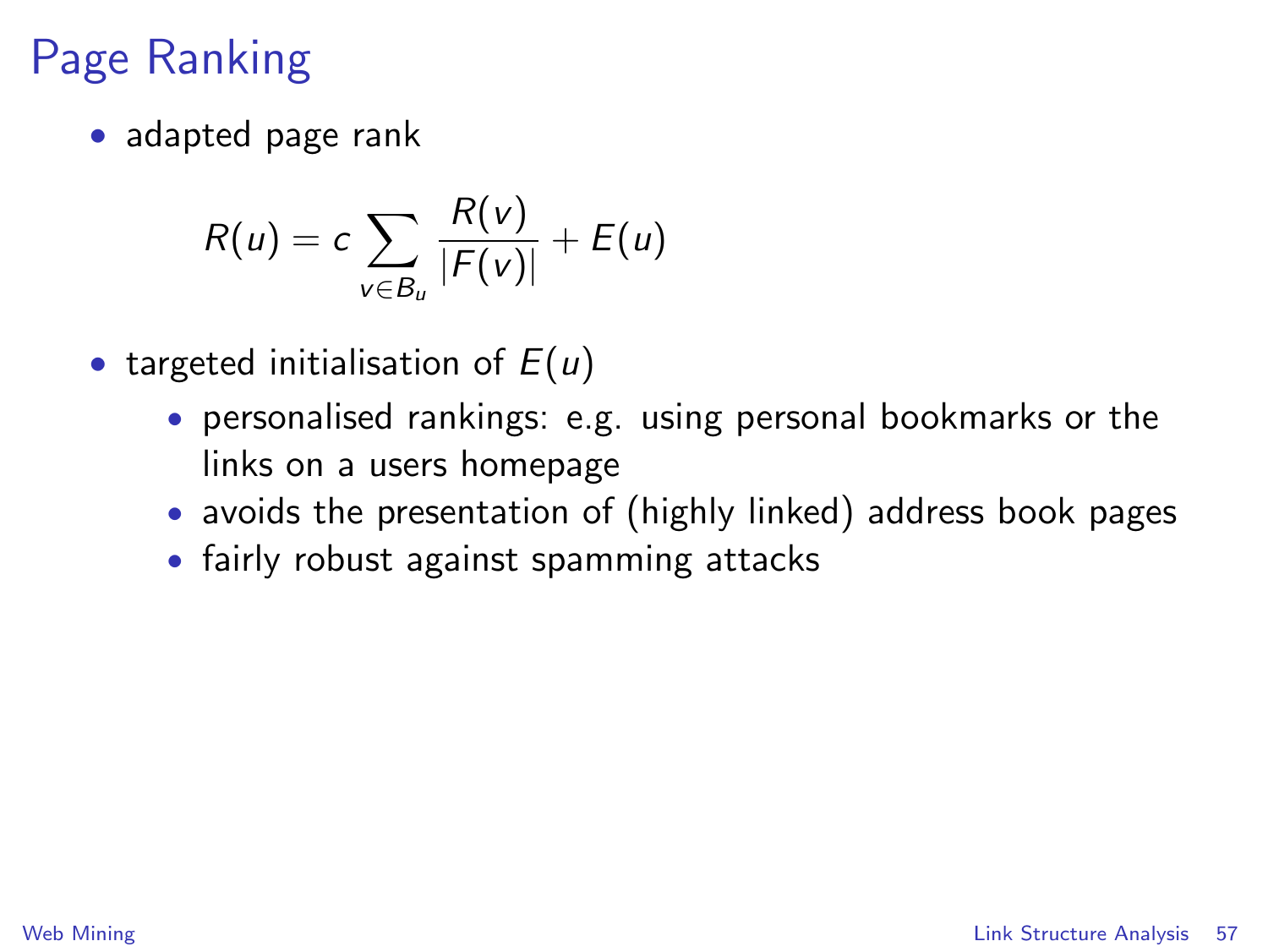- additional applications of PageRank:
	- comparison with access statistics: accessed pages vs. recommended pages
	- backlink prediction: control information for web crawler
	- navigation tools: visualising the importance of links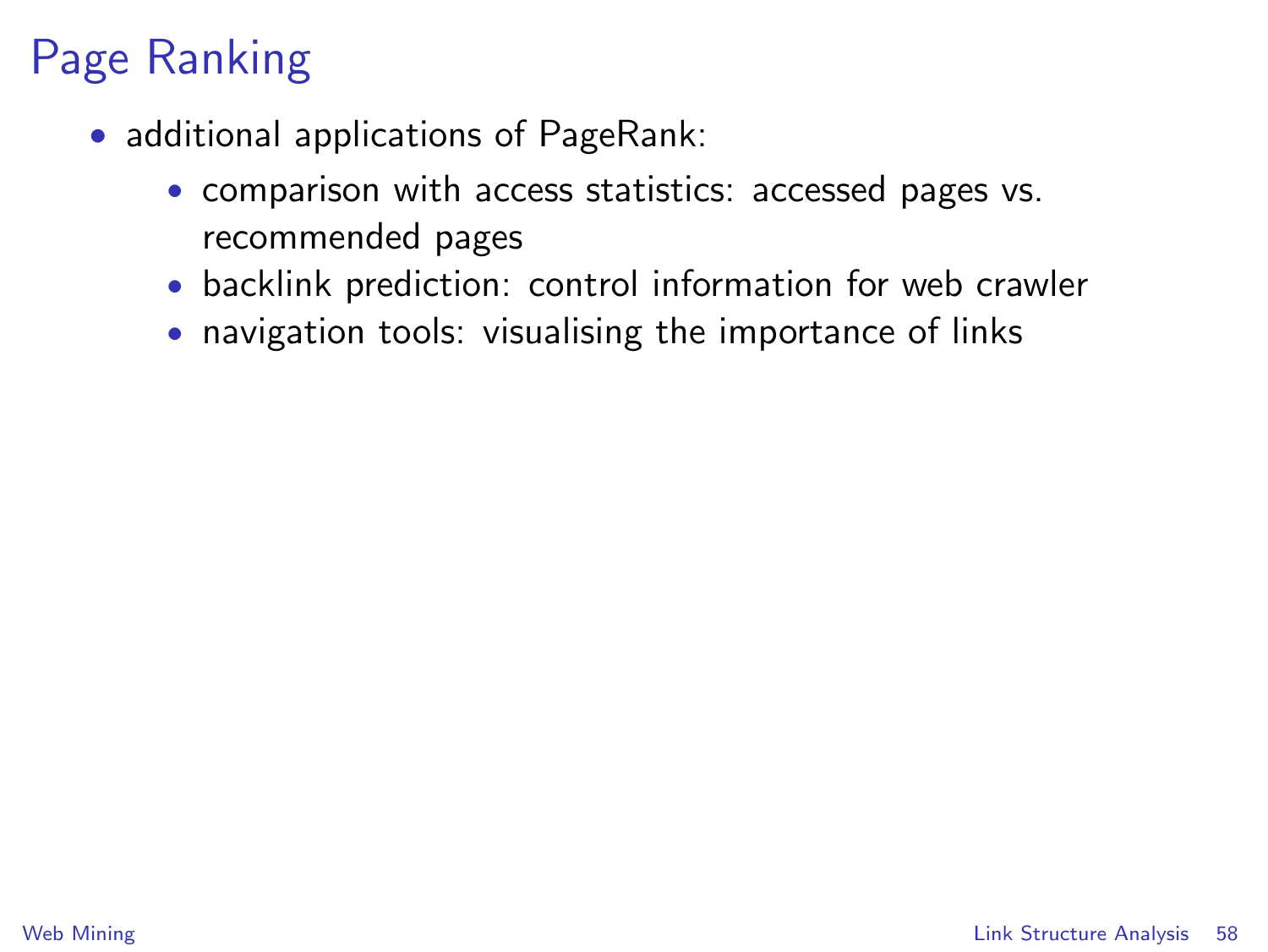- HITS: hypertext-induced topic selection (Kleinberg, 1998)
- two types of popular web pages:
	- authorities: provide high quality information
	- hubs: link to many authorities
- page role classification based on characteristic structural patterns
	- authority score: sum of hub scores pointing to the page
	- hub score: sum of authority scores to which the page points
- <span id="page-58-0"></span>• host internal links do not provide evidence of authority (self-citation)
	- need to be ignored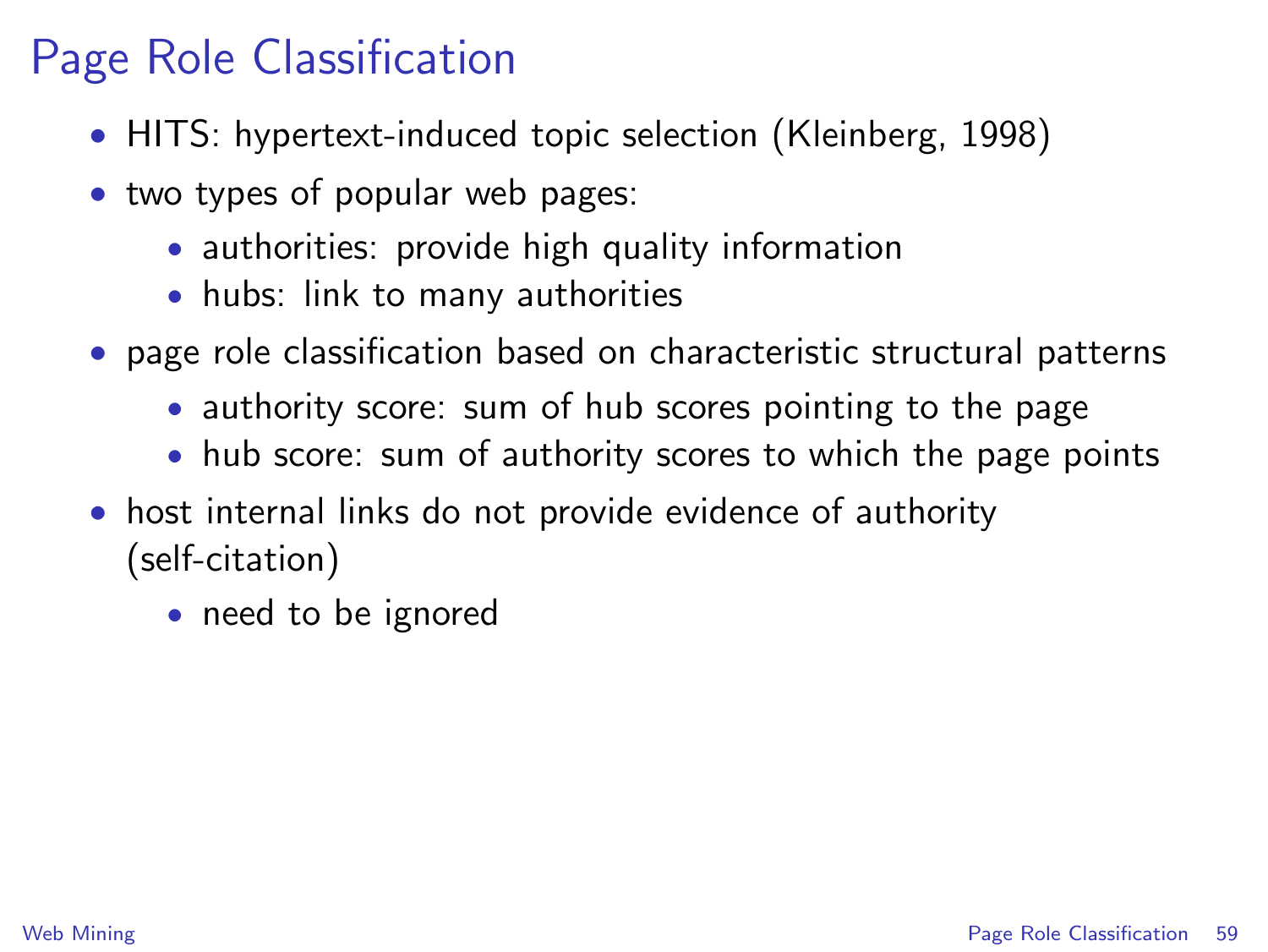- HITS is topic/query specific
	- prestige values have to be computed online!
- particularly well suited for broad-topic queries
	- environmental protection, smart phones, digital photography, ...
	- usually high number of relevant pages
	- too much to be displayed; filtering required
- <span id="page-59-0"></span>• hubs are considered more useful, if the user wants to explore a new topic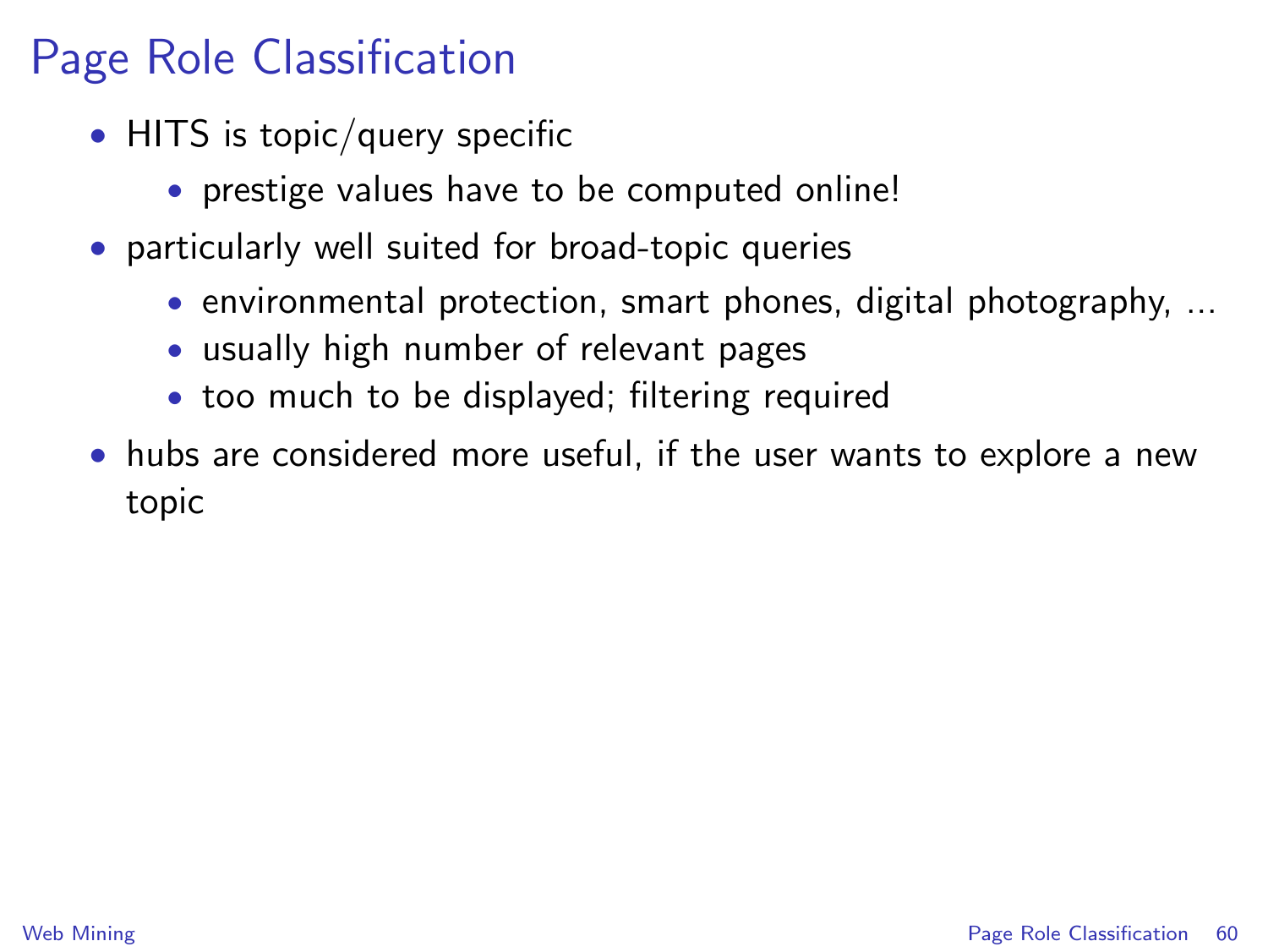- topic distillation:
	- obtain a set of pages with a text-based search engine (root set)
		- consists of several hundred pages
		- will contain some authorities but not all of them
	- extend the root set by all neighboring pages, both in and out (base set)
		- consists of several thousand pages
		- contains probably most of the authorities
	- eliminate links to the same host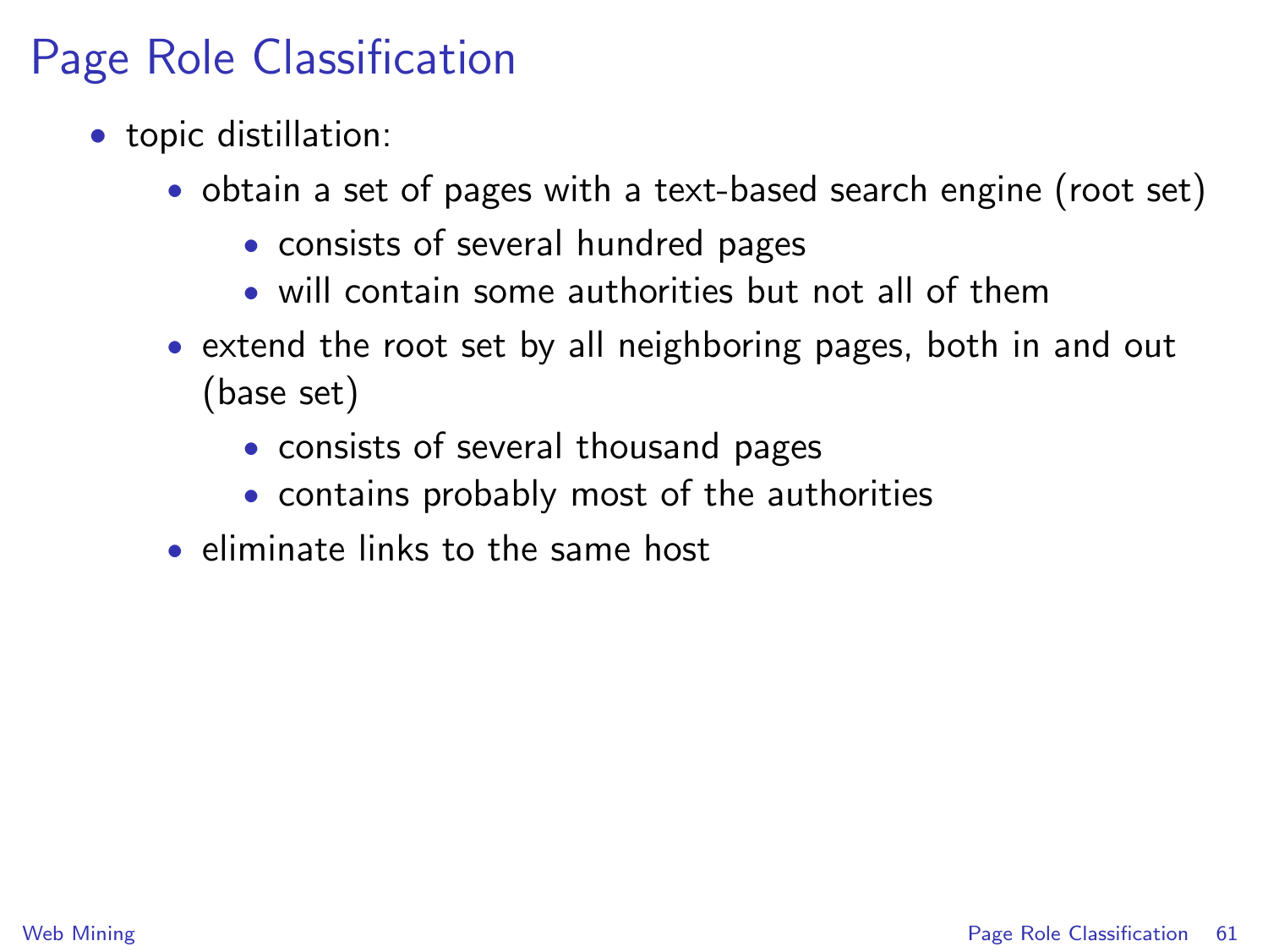- topic distillation (cont.)
	- initialize hub and authority values for each page
	- update hub and authority values iteratively until the network stabilises



• report top-ranking hubs and authorities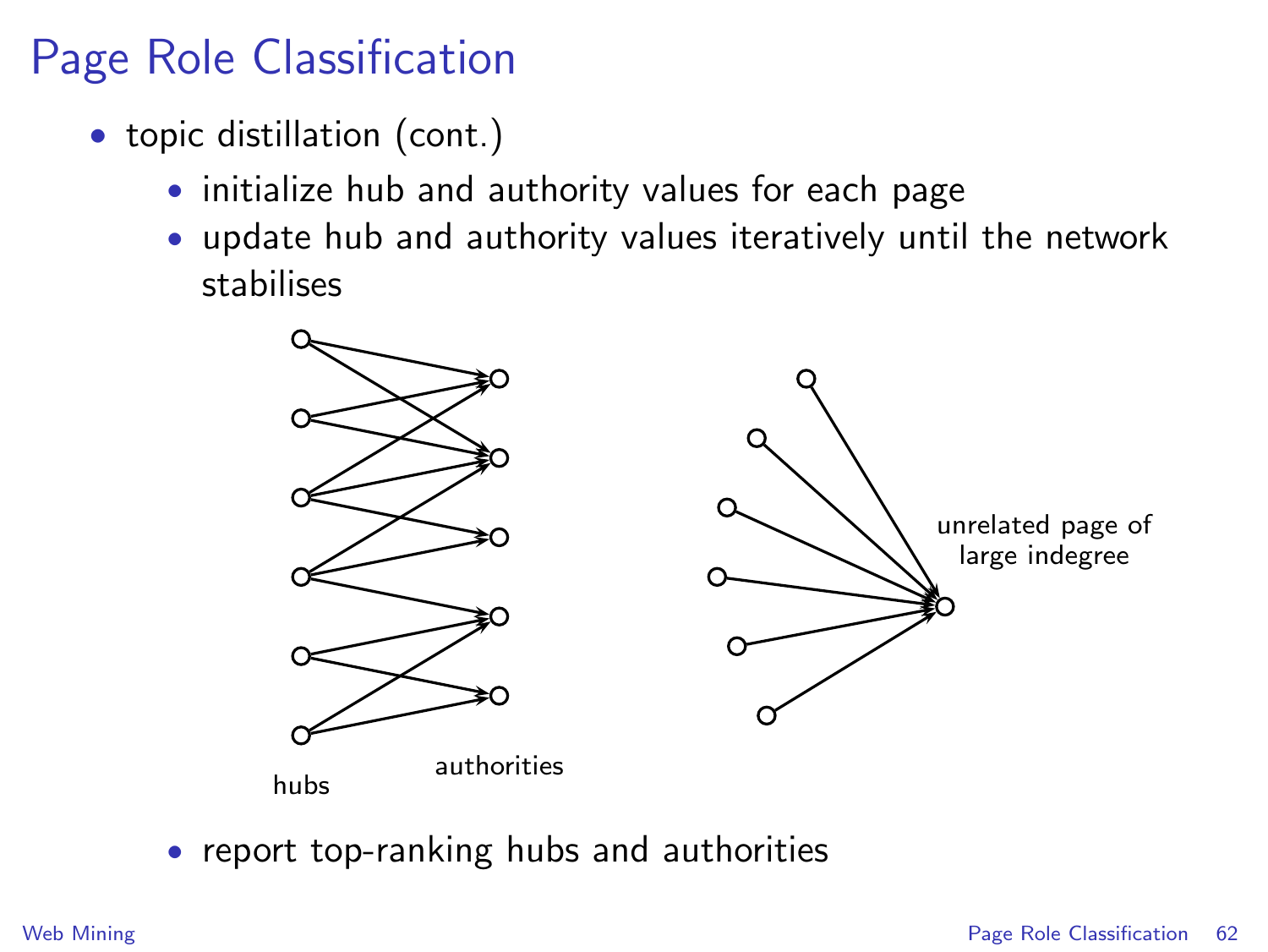## Link Analysis

- other applications of link analysis
	- communication channels and bottlenecks in organizations
	- reputation in social networks
	- opinion leadership in social media
	- trust in e-business
	- detection of fake reviews
	- $\bullet$  ...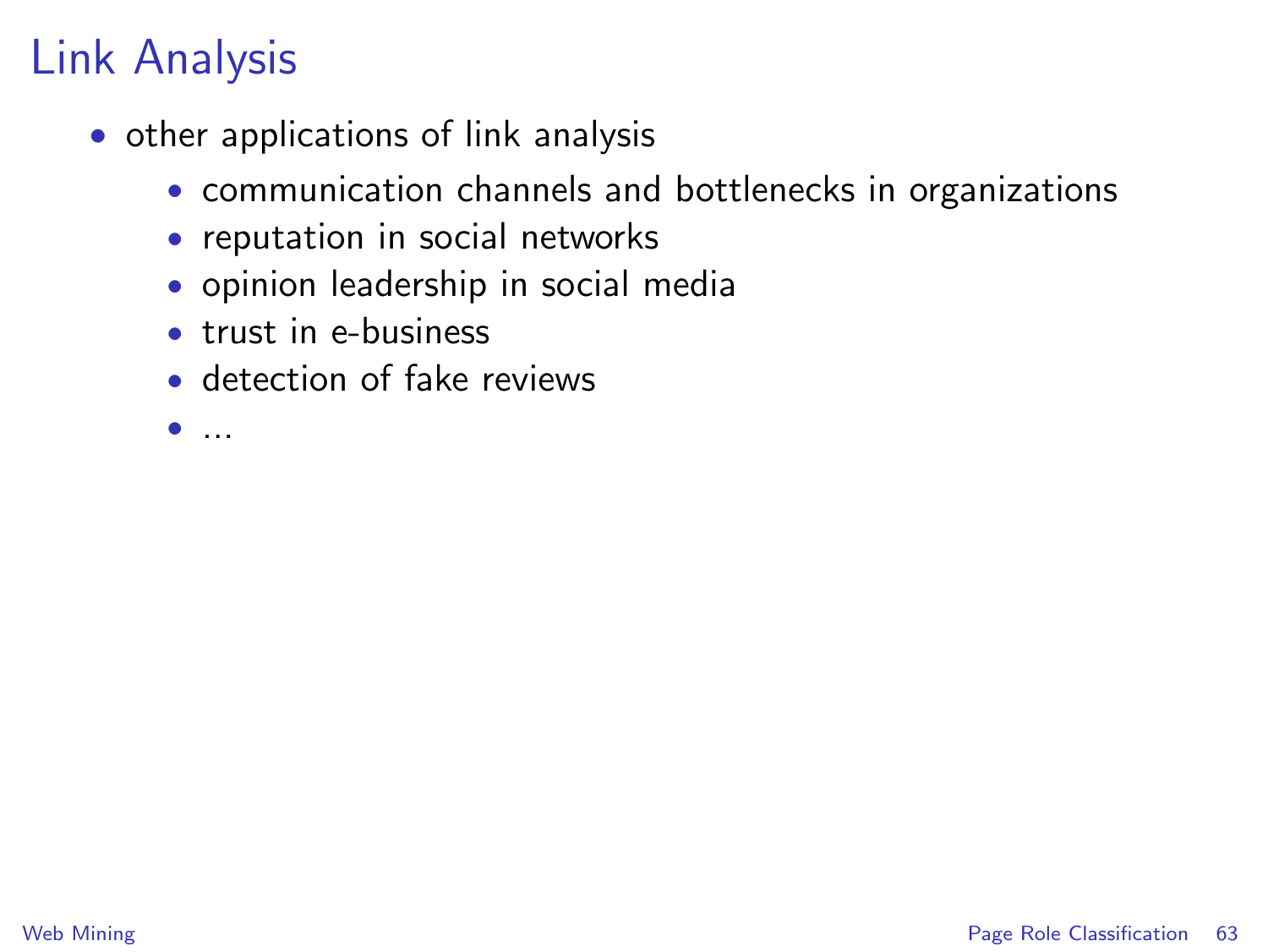#### Link Analysis: Problems

- including the radius-1 neighborhood improves recall
- but leads to topic contamination
- radius-2 neighborhood: most hits are off topic
	- topic generalization: the neighborhood contains pages more general than the original query e.g. "movie awards"  $\rightarrow$  "movies"
	- topic drift: many sites contain non-semantic links to general pages
		- e.g. This page is best viewed with ...
- <span id="page-63-0"></span>• both can be purposefully engineered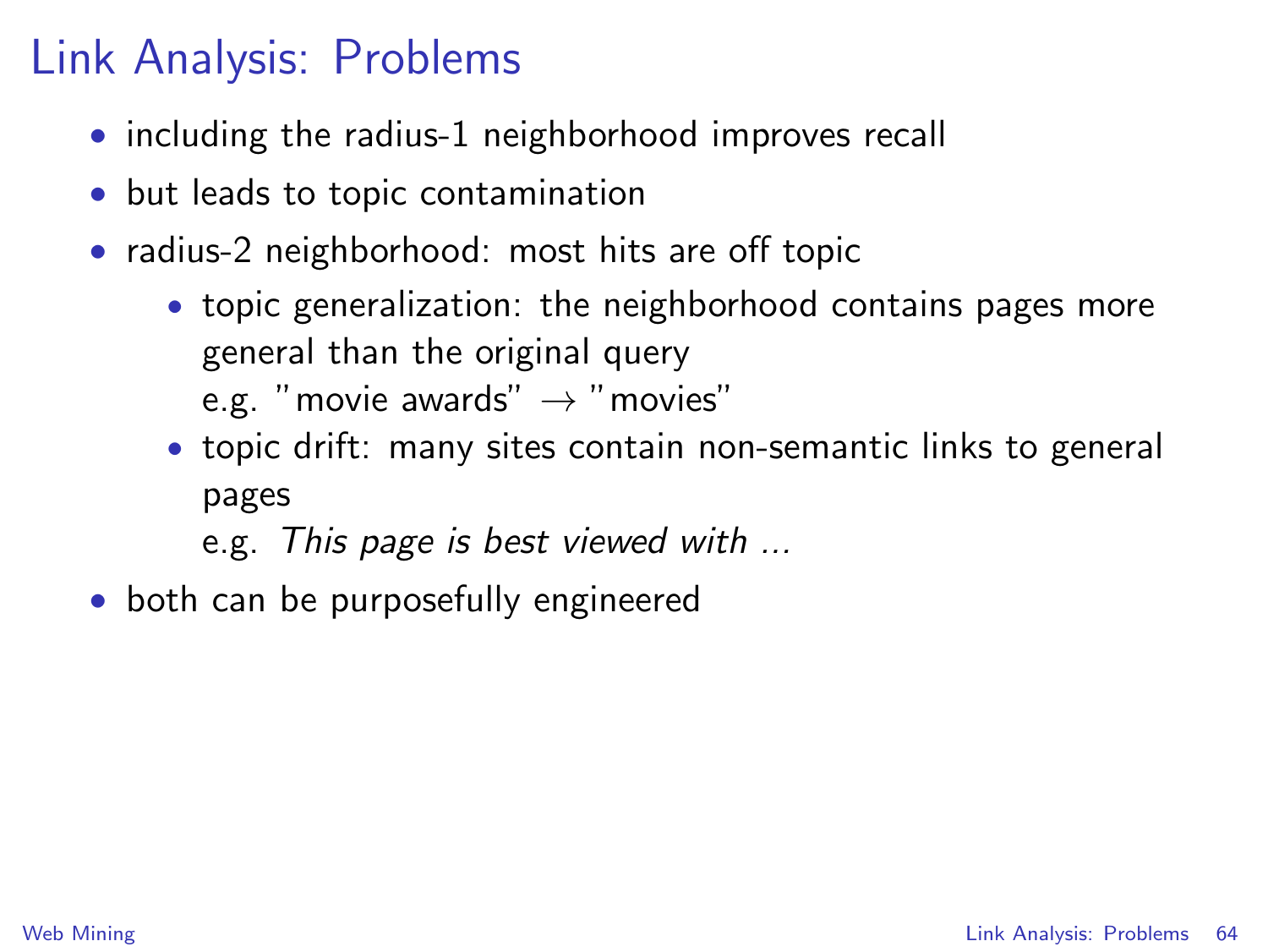## Link Analysis: Problems

- spamming link analysis engines
	- setting up fake communities of densely linked web pages
	- linking without semantic connection
	- placing links at public places (discussion forums, community systems, ...)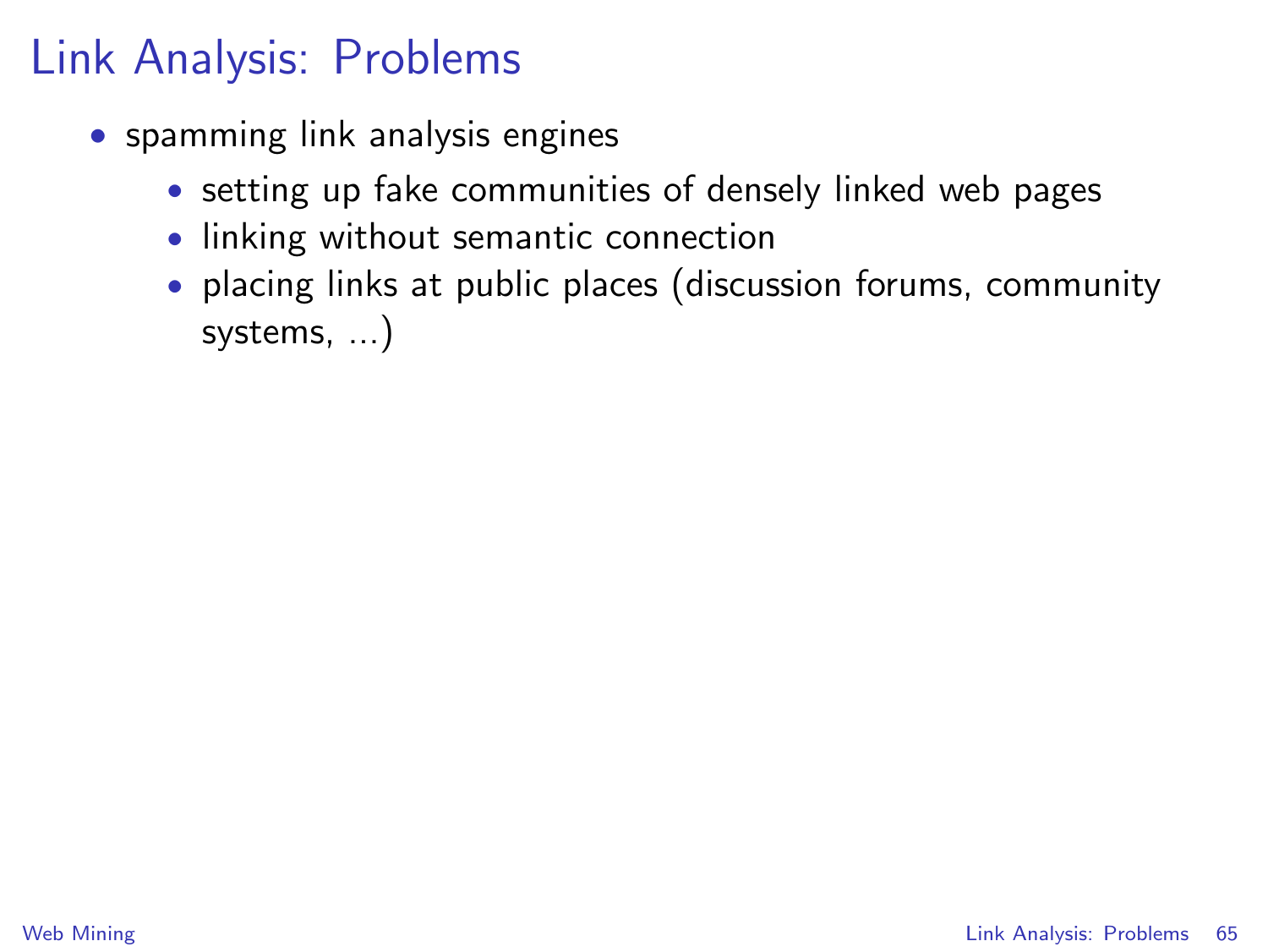## Database and Information Systems

- 11. Data Warehouses and OLAP
- 12. Data Mining
- 13. Semi-structured Data
- 14 Document Retrieval
- 15. Web Mining
- 16. Text Mining
- 17. Multimedia data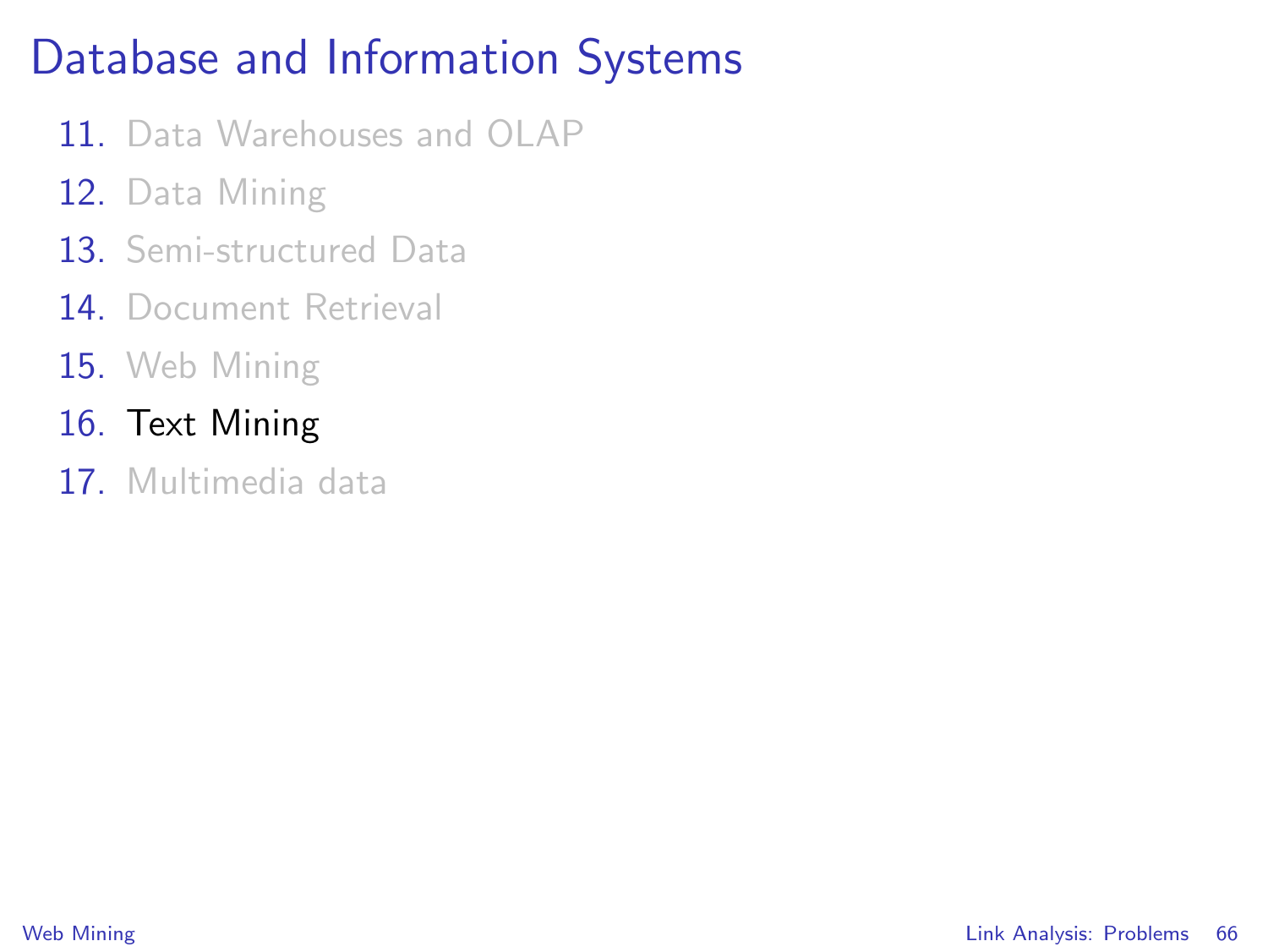# Text Mining

#### 1. Content Extraction

- 2. Open Domain Question Answering
- 3. Opinion Mining
- <span id="page-66-0"></span>4. Trend Detection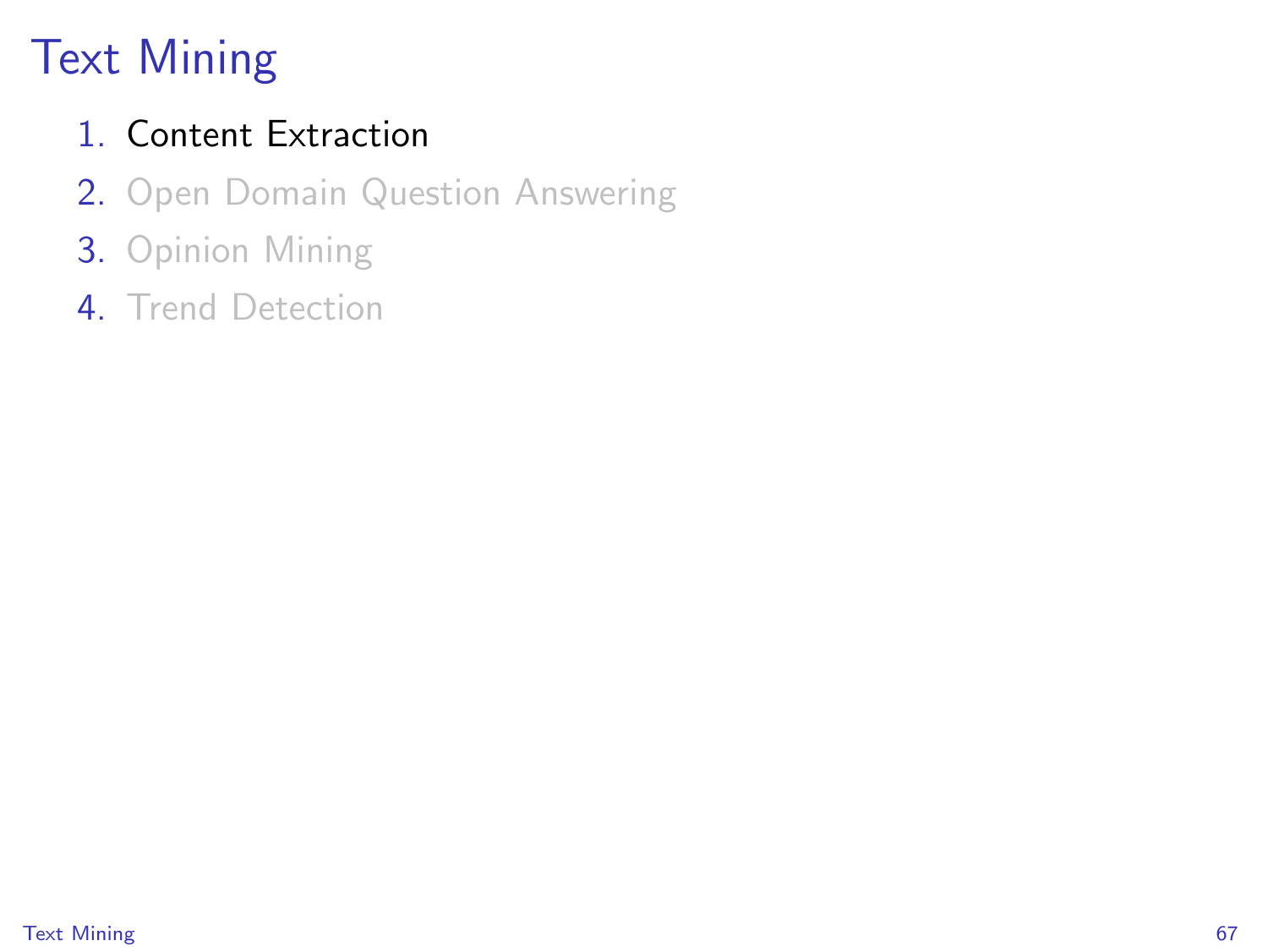- document retrieval is not enough: a user needs information, not documents
- texts are more than word collections

<span id="page-67-0"></span>This site does not contain pornography!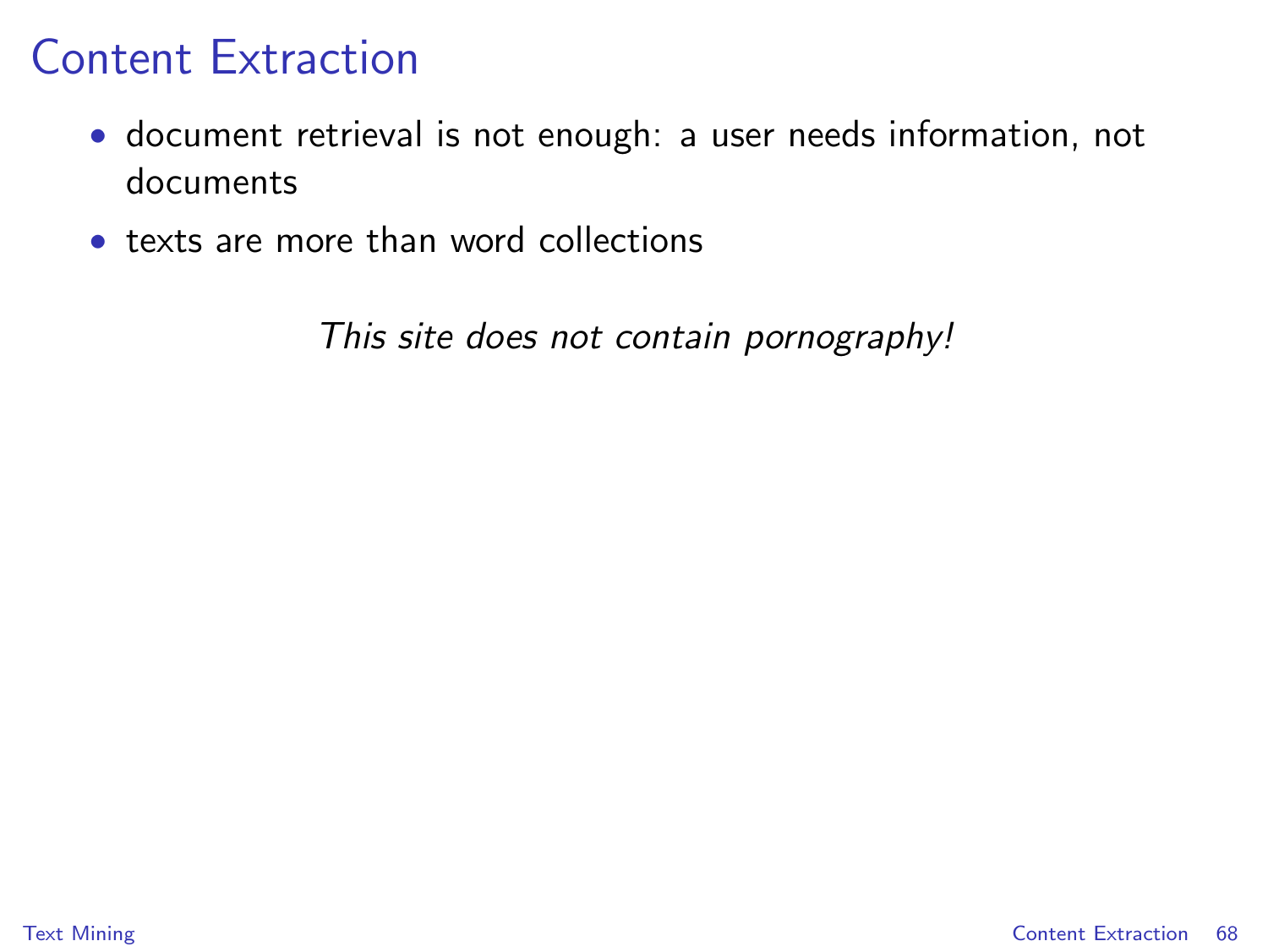- full language understanding for unrestricted texts is still infeasible
- new strategy: improvement of results by stepwise accumulation of derived information
	- part-of-speech tagging
	- reference resolution
	- complex attributes
	- language-induced relations
- all information is annotated by an appropriate markup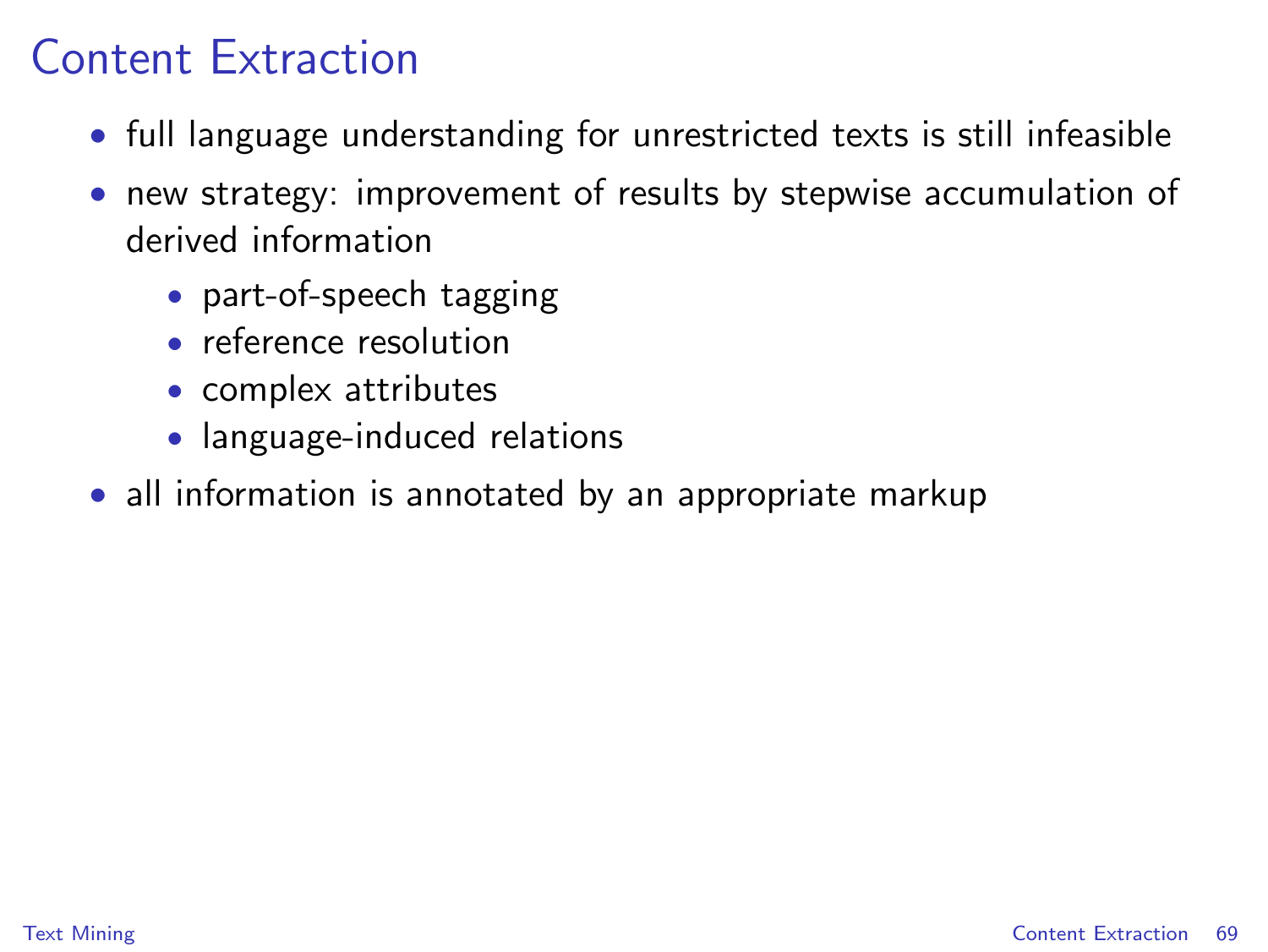- part-of-speech tagging
	- removes some ambiguity, e.g. *can*, Bush
- categories
	- names (persons, places, companies, products, organisations, ...),
	- temporal expressions (date, time)

Mr. <person> Crain </person>, CEO of <company> GoForMoney </company>, said <date> yesterday </date>

...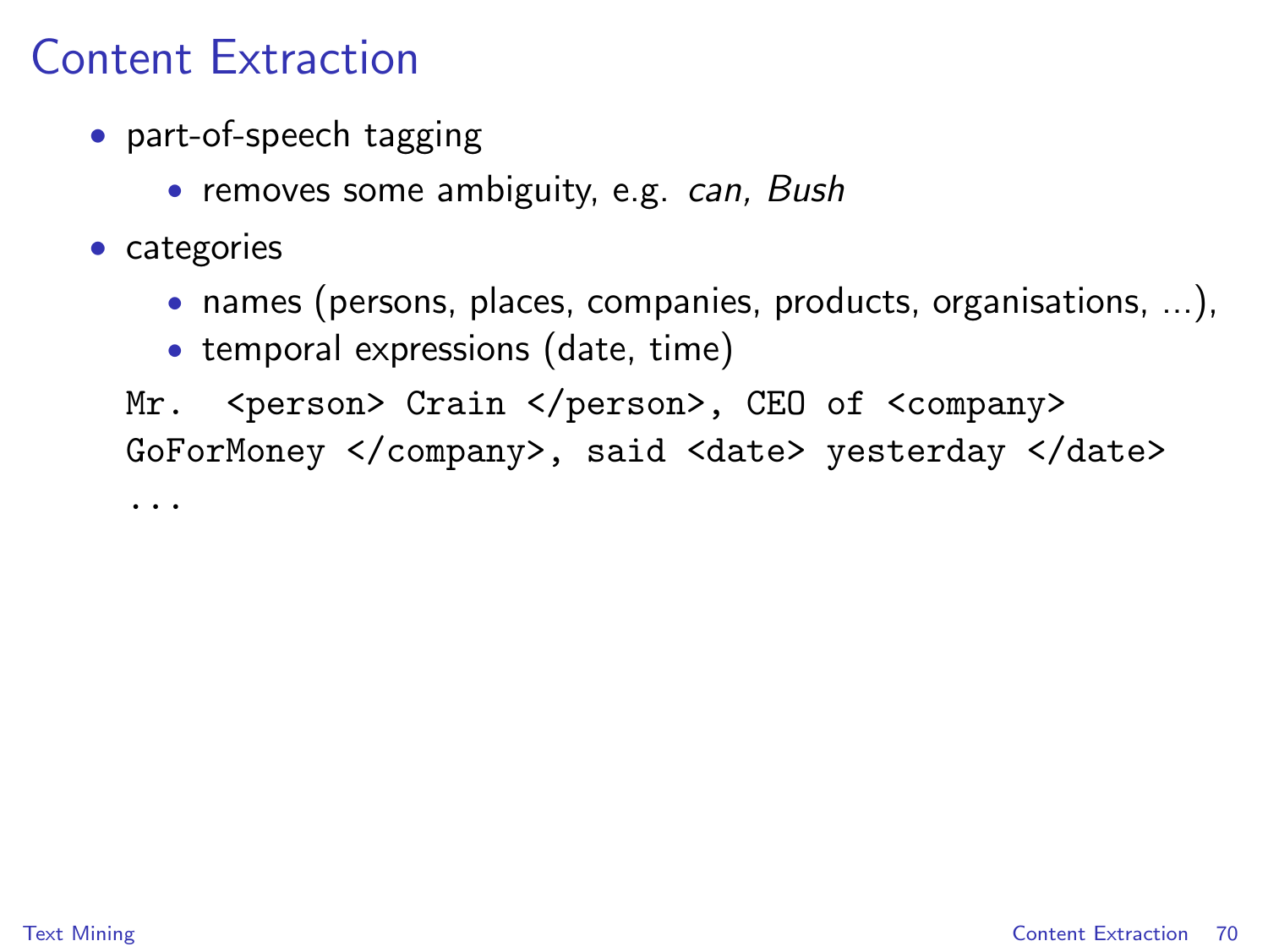- base technologies:
	- word lists (gazetters)
	- (finite-state) pattern Mr. ?PersonName ?PersonName, CEO of <company> CEO of ?CompanyName
- cyclical accumulation of information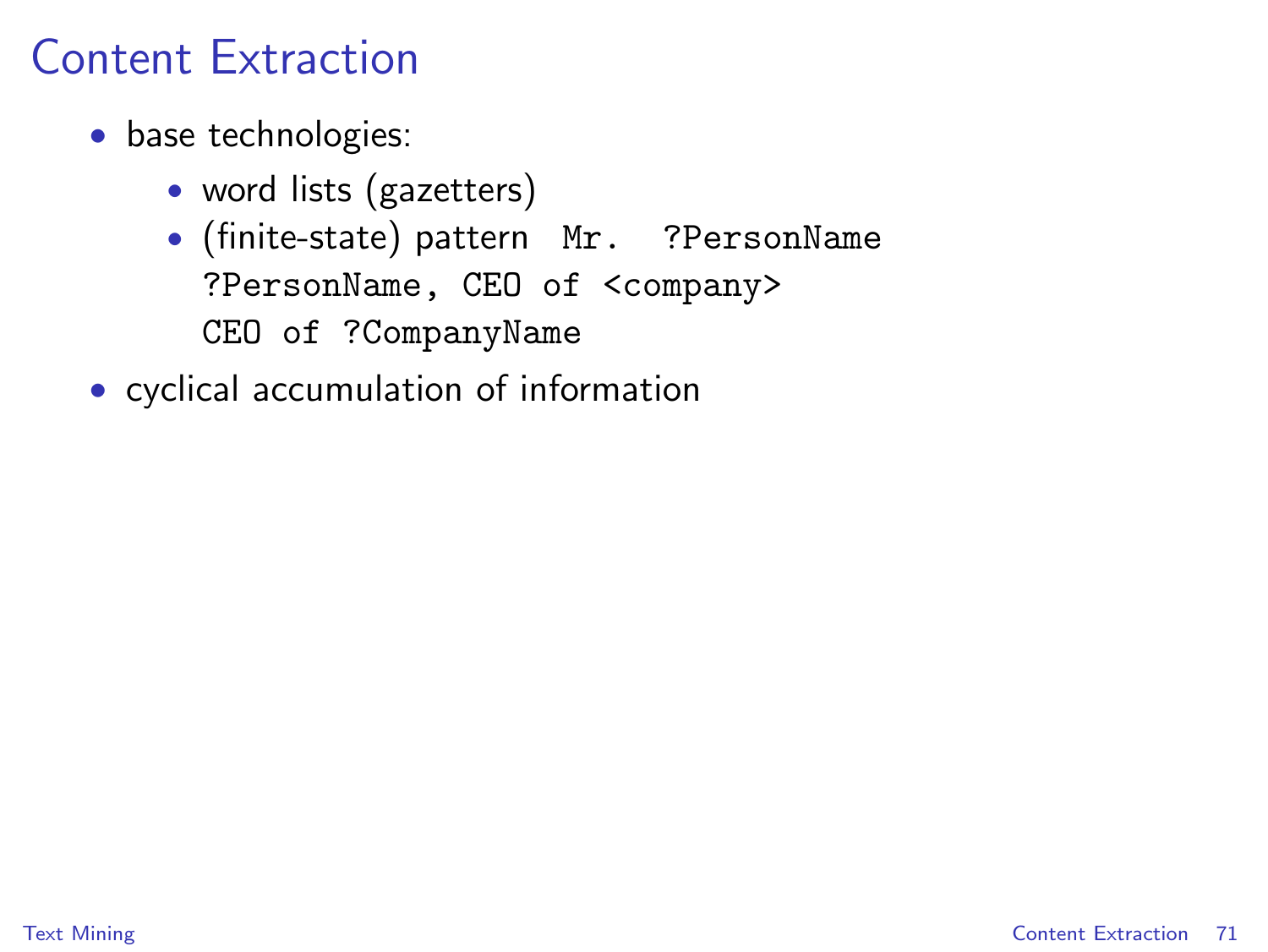• reference resolution

```
<coref id="1"> HMX </coref>, one of the most serious
 competitors of
<coref id="2"> GlobalView </coref>, gave rise to
 speculations about
<coref id="3" type=pro ref="1"> its </coref> general
 market strategy yesterday. The
<coref id="4" type=def ref="1"> company </coref> is offering
<coref id="5" type=pro ref="4"> its </coref> latest
<coref id="6"> model </coref>, the
<coref id="7" type=name ref="6"> GV200x </coref>, at an
 unusual low price. Said
<coref id="8" type=bridge ref="2"> CEO </coref>
<coref id="9" type=name ref="8"> John Collins </coref>
  ...
```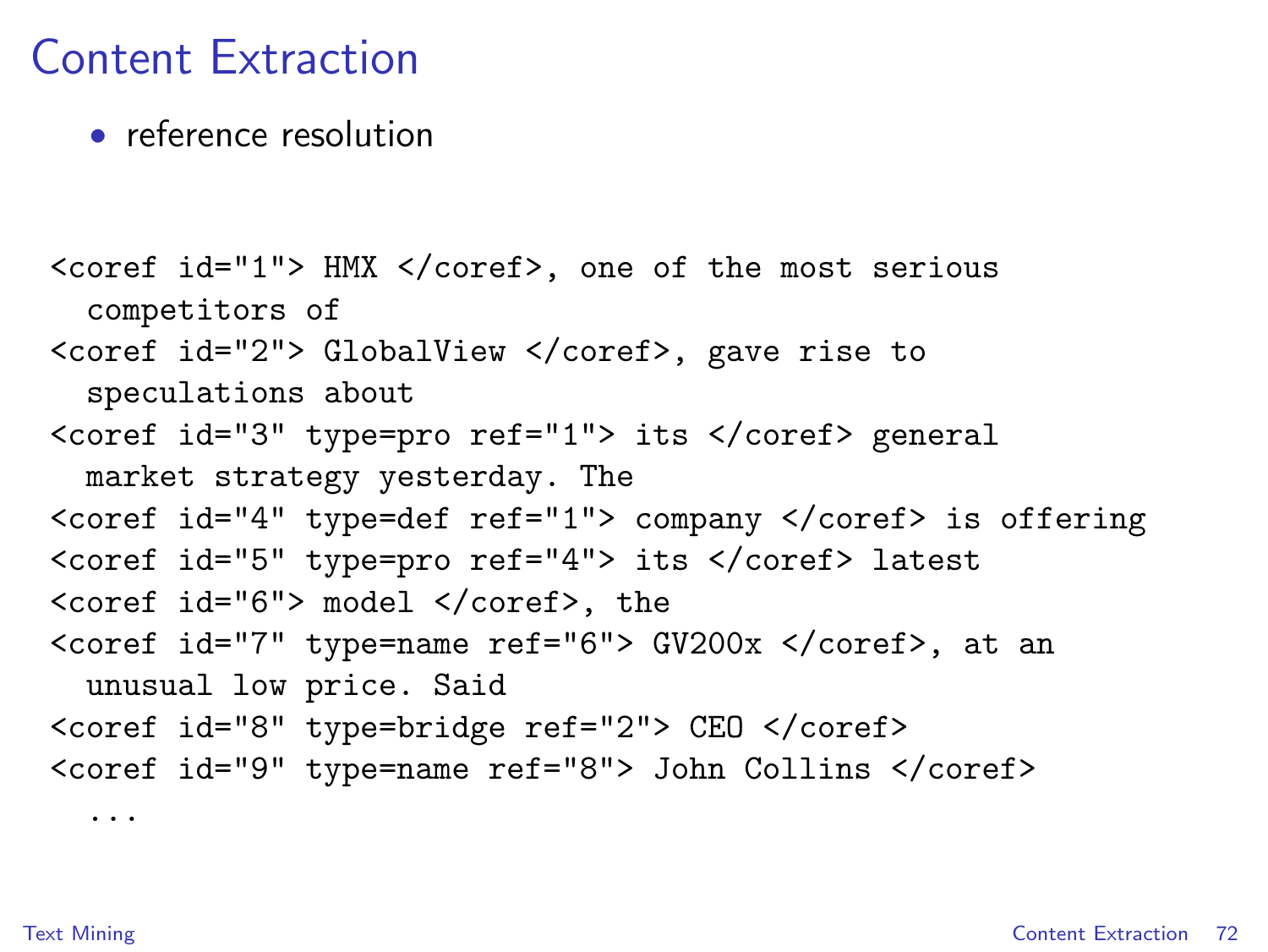### Content Extraction

- linguistic expressions for reference:
	- Coreference: pronominal, definite
	- nominal: established by a semantic relationship is-a, part-of, element-of, name-of, subset-of, attribute-of, ...)
- same objects can have different descriptions Mr. Bush, the president of the US, the commander in chief, ...
- reference resolution is prerequisite for content extraction selling(HMX,GV200x) low price(GV200x)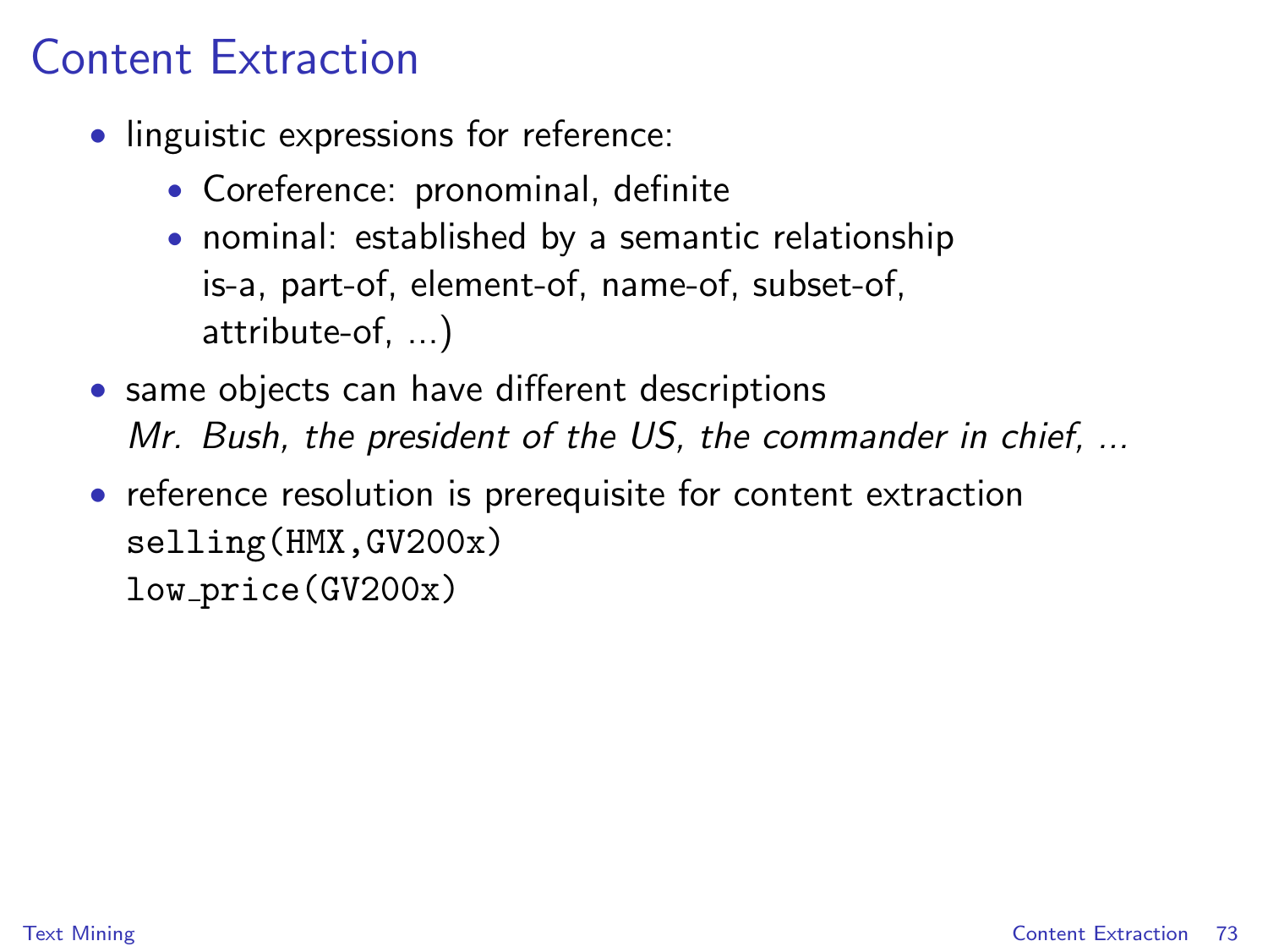### Content Extraction

- usually only pronominal reference considered
- preferential criteria:
	- agreement, (Gender, Number)
	- parallelisms (syntactic function, thematic role)
- distance
- typical performance (nominal antecedents): 78-92% precision at 60-64% recall (Baldwin 1997, Stuckardt 2003)
- problem: ambiguity Fortgeschrittene Systeme erkennen die Information in der Form, in der sie generiert wird. Sie integrieren sie in das gespeicherte Wissen.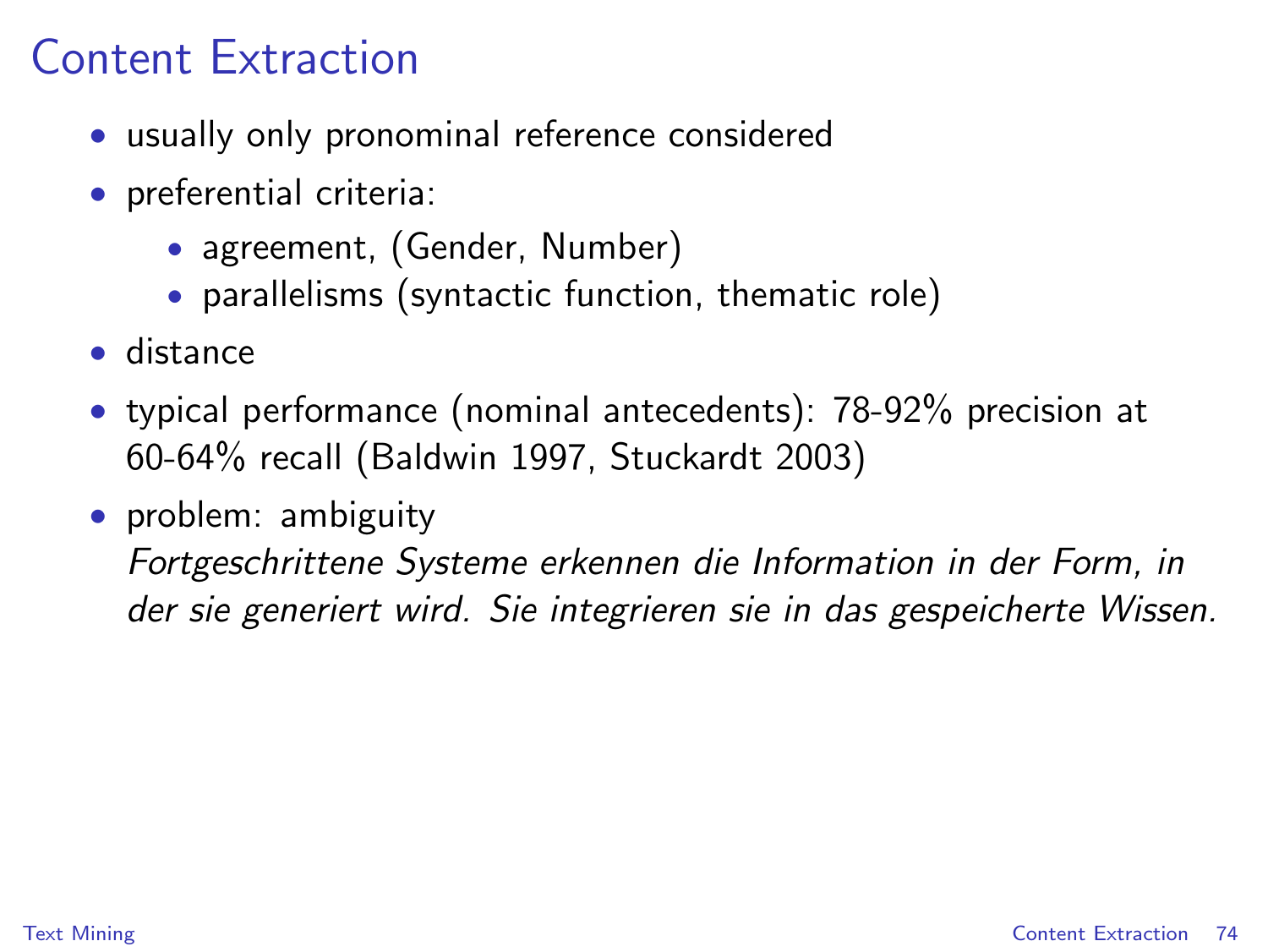#### Content Extraction

- complex attribute structures (slot filling)
- sample tasks:
	- terrorism vs. military conflicts vs. criminal events location, target, kind, victims, ...

| what:       | arson attack         |
|-------------|----------------------|
| where:      | Hamburg              |
| victims:    | 4 serious casualties |
| damage:     | TEuro 800            |
| background: | unknown              |

- job offers: company, site, required qualifications, salary, benefits, ...
- selling events: seller, buyer, goods, amount, price, date, ...
- booking confirmations: flight-no, date, time, places, category, .
- customer inquiries: model, type, problem class, ...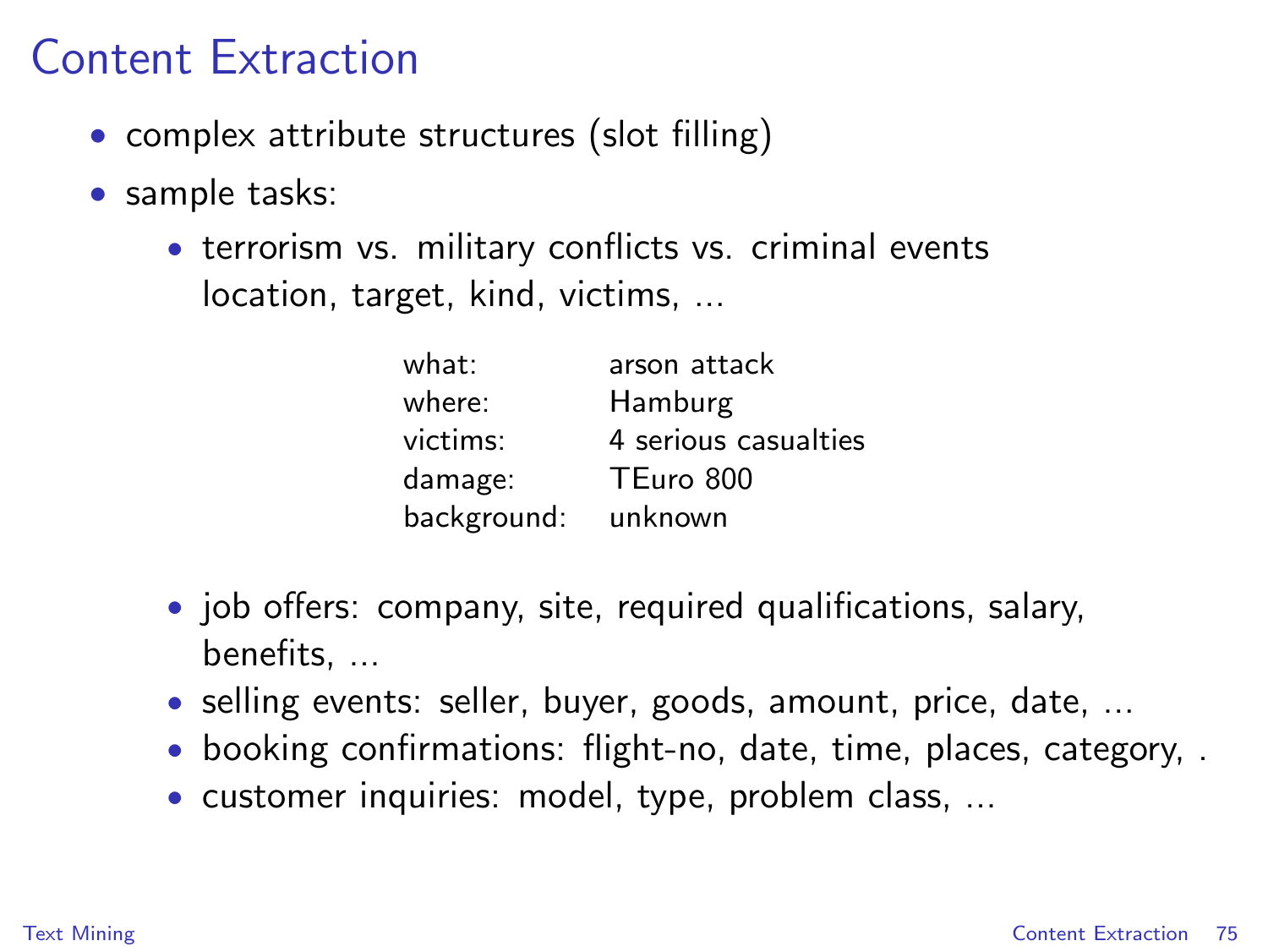# Text Mining

- 1. Content Extraction
- 2. Open Domain Question Answering
- 3. Opinion Mining
- <span id="page-75-0"></span>4 Trend Detection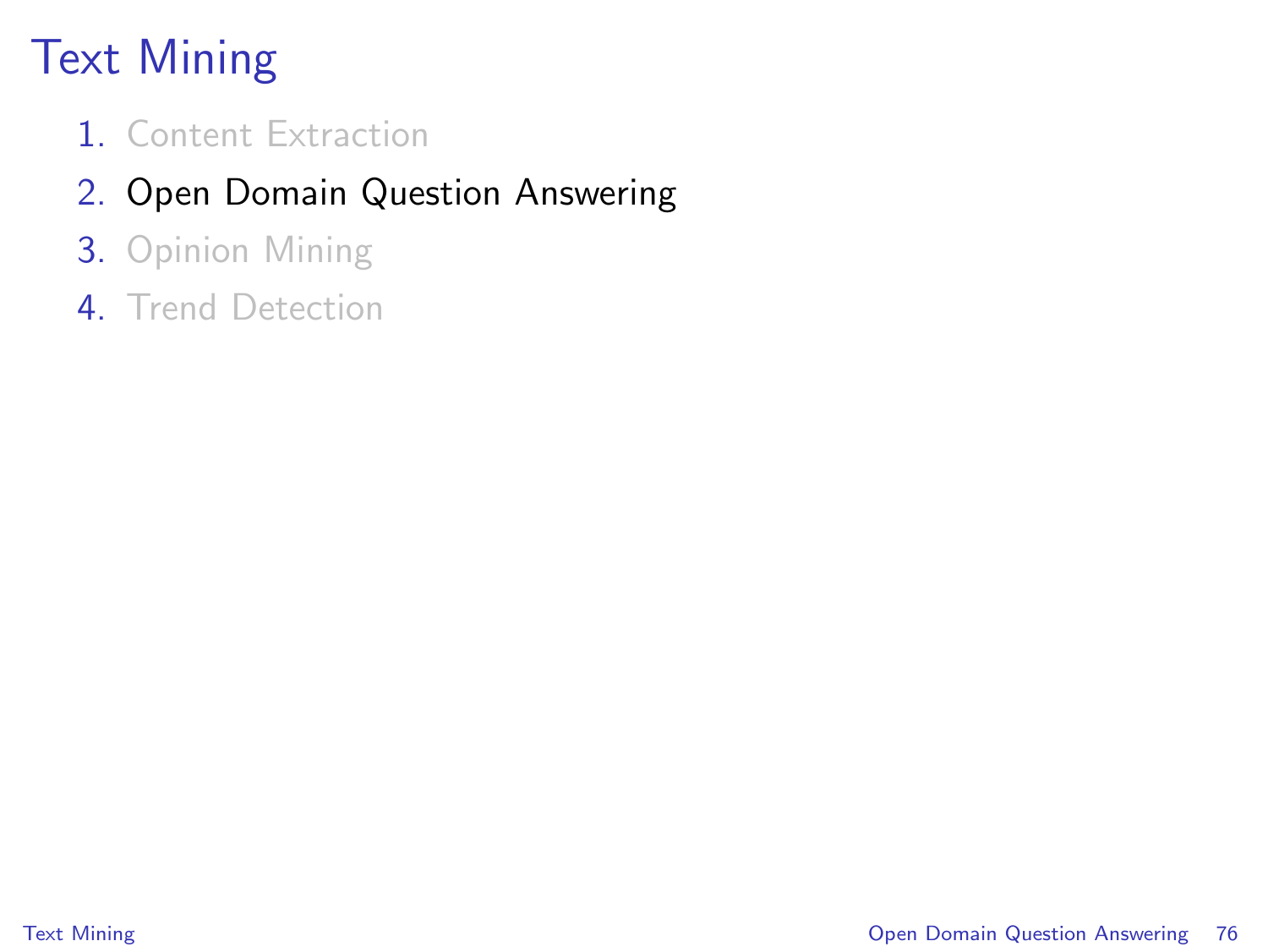### Open Domain Question Answering

- basis: large text corpora (several million documents)
- task: find a short piece of text which answers a given question e.g.

Who was Christoph Kolumbus? What is a precession? When did the 30 Years War start? Who was the first man to climb Mount Everest?

• application of pure IR-techniques yields only low response quality: 25.30% acceptable answers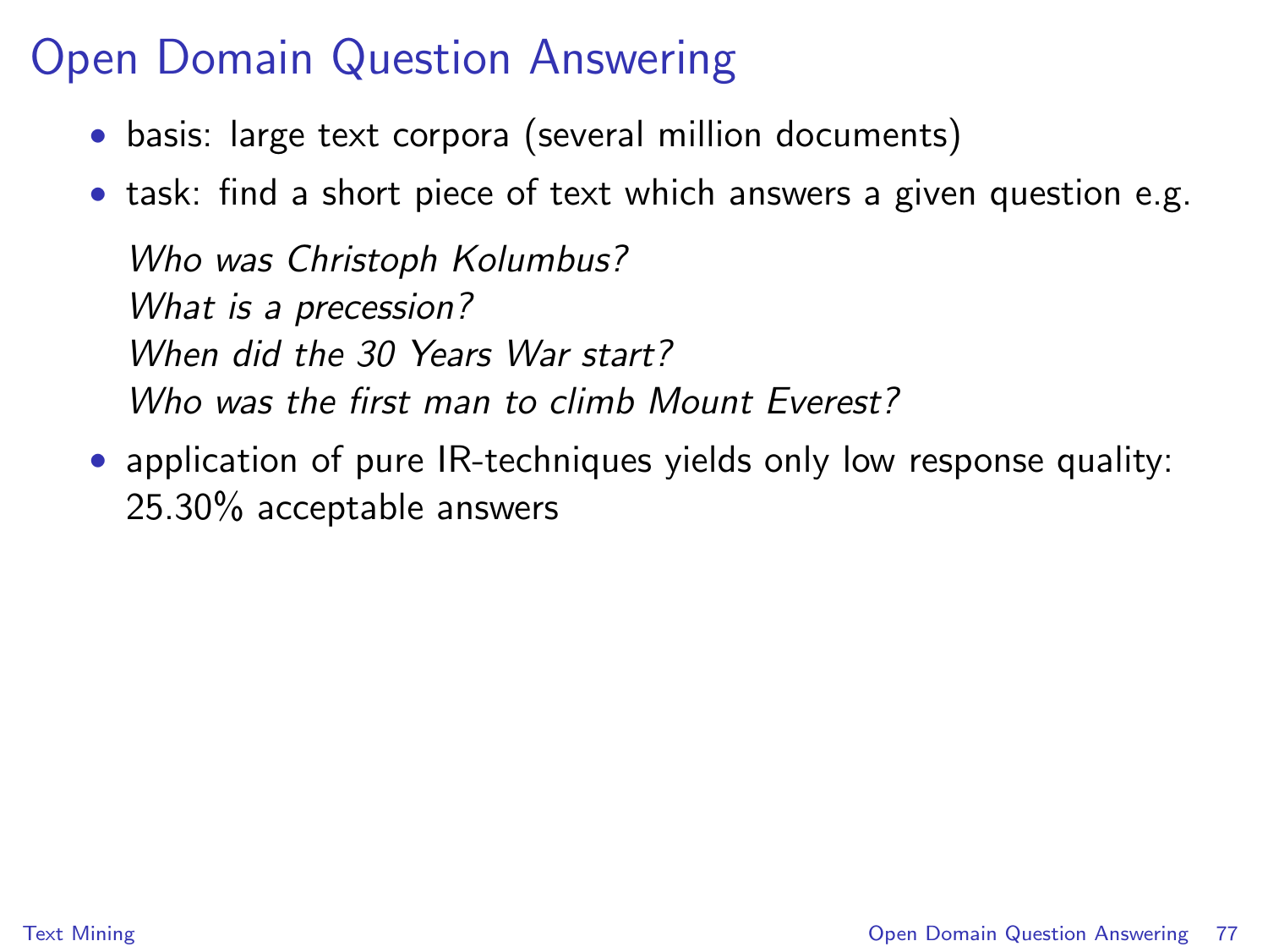### Open Domain Question Answering

• logical inferences doubles the share of correctly answered questions:

|       | question: When John Lennon has been killed?                          |  |  |  |
|-------|----------------------------------------------------------------------|--|--|--|
| text: | On Dec. 8th 1980 John Lennon was shot dead on                        |  |  |  |
|       | a street corner in New York city.                                    |  |  |  |
|       | inference: $\text{shoot}(X) \rightarrow \text{cause}(\text{die}(X))$ |  |  |  |
|       | $kill(X) \rightarrow cause(die(X))$                                  |  |  |  |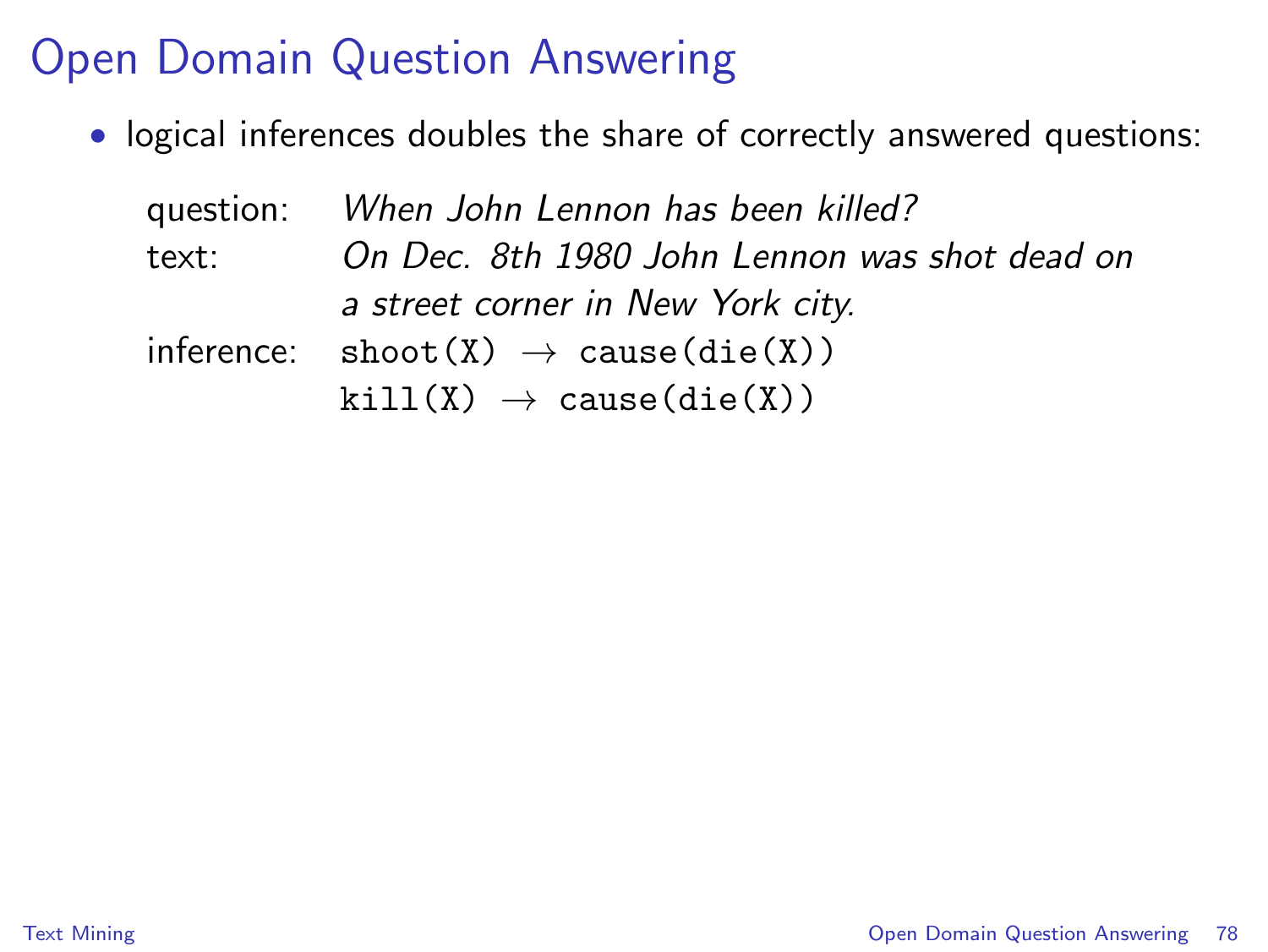### **Competitions**

- message understanding conferences (MUC)
- annual evaluation of solutions for information extraction
	- slot filling for special applications
	- named entity recognition
	- reference resolution
	- open-domain question answering
- standardised tasks allow objective comparison od different techniques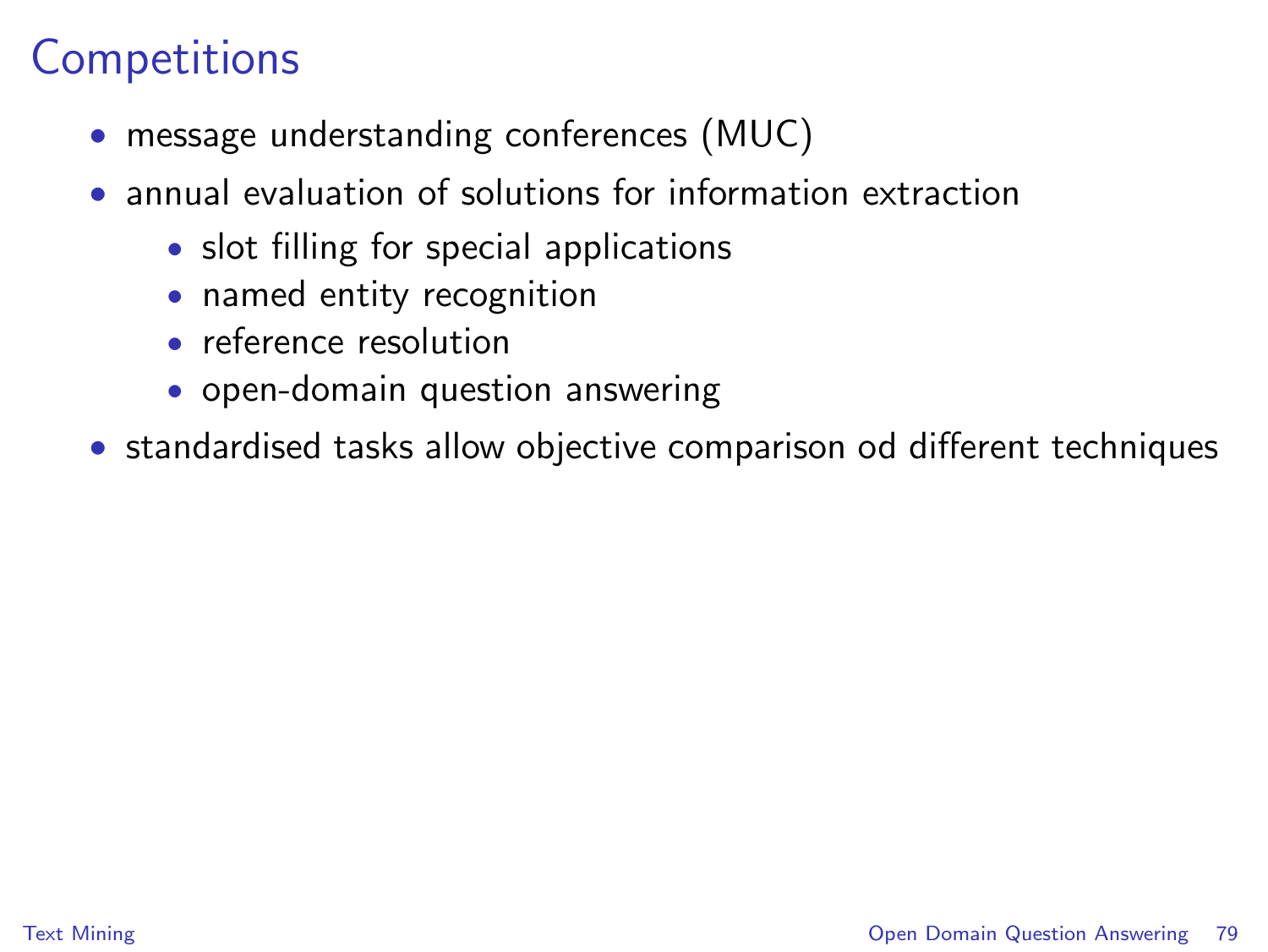# Text Mining

- 1. Content Extraction
- 2. Open Domain Question Answering
- 3. Opinion Mining
- <span id="page-79-0"></span>4. Trend Detection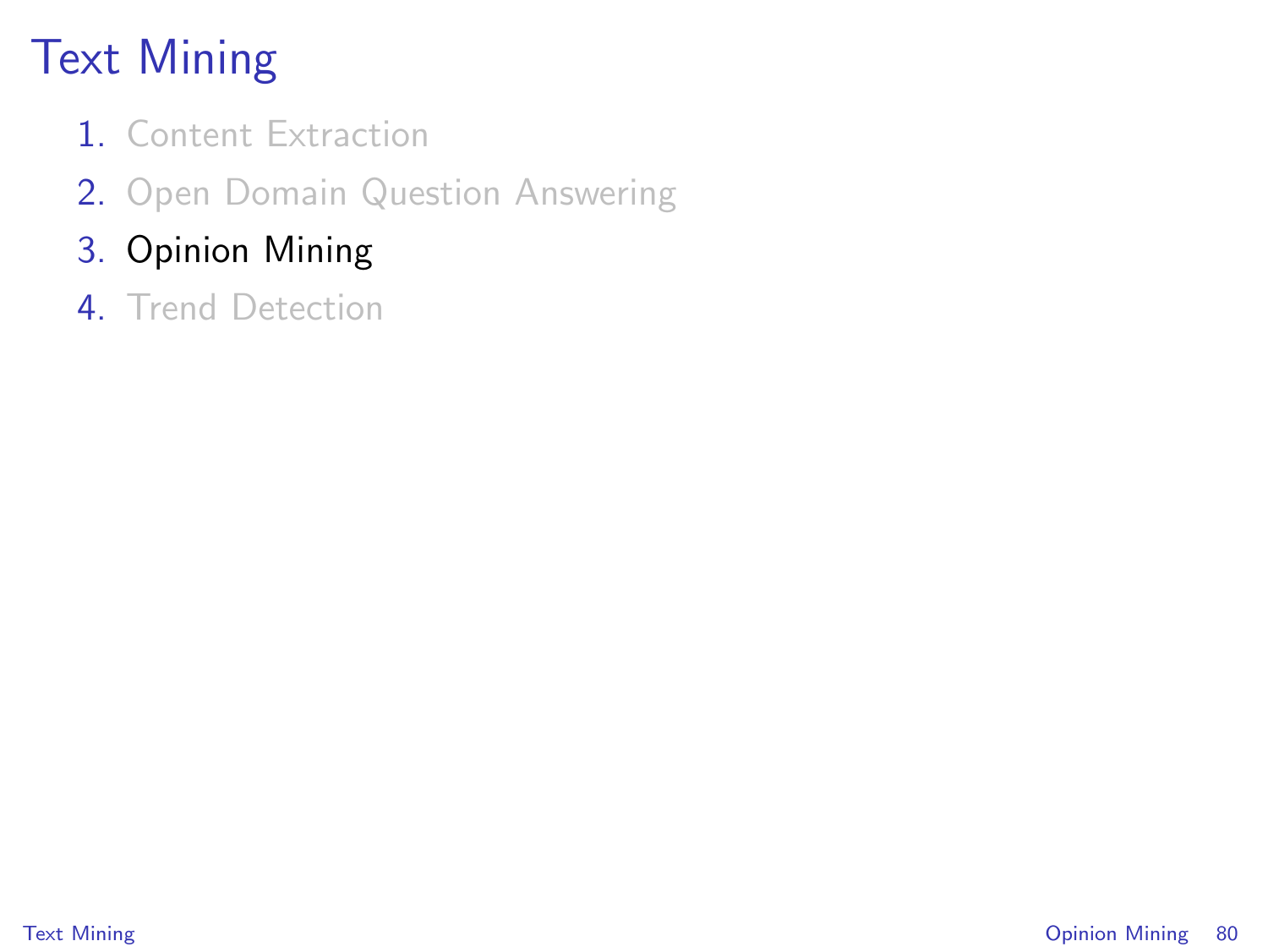- Bing Liu: Sentiment Analysis and Opinion Mining. Morgan & Claypool, 2012.
- huge volume of opinionated data in social media on the web
- opinions about
	- products and services (customer satisfaction)
	- political parties and politicians
	- ...
- opinion surveys needed by
	- organizations
	- individual customers, clients, voters, ...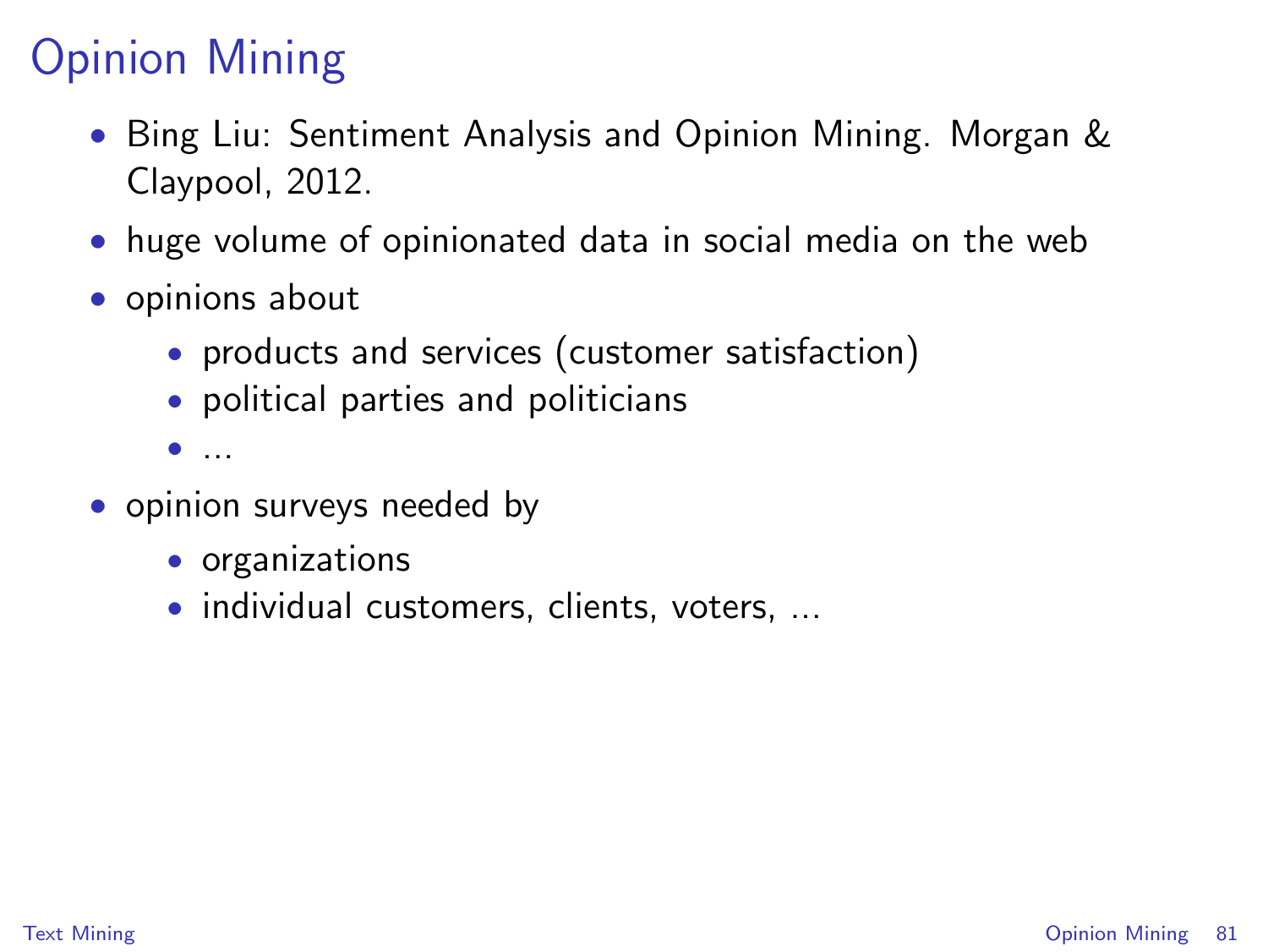- document level: document sentiment classification
- sentence/clause level: subjectivity classification (subjective vs. objective information)
	- different kinds of subjective information can be mixed in a sentence

The president did exactly the right thing under these terrible circumstances.

- entity/aspect level: feature-based opinion mining
	- opinion consists of a sentiment (positive/negative) and a target (product, aspect of a product) Although the service isn't that great, I still love this restaurant. The device is quite sturdy but difficult to handle.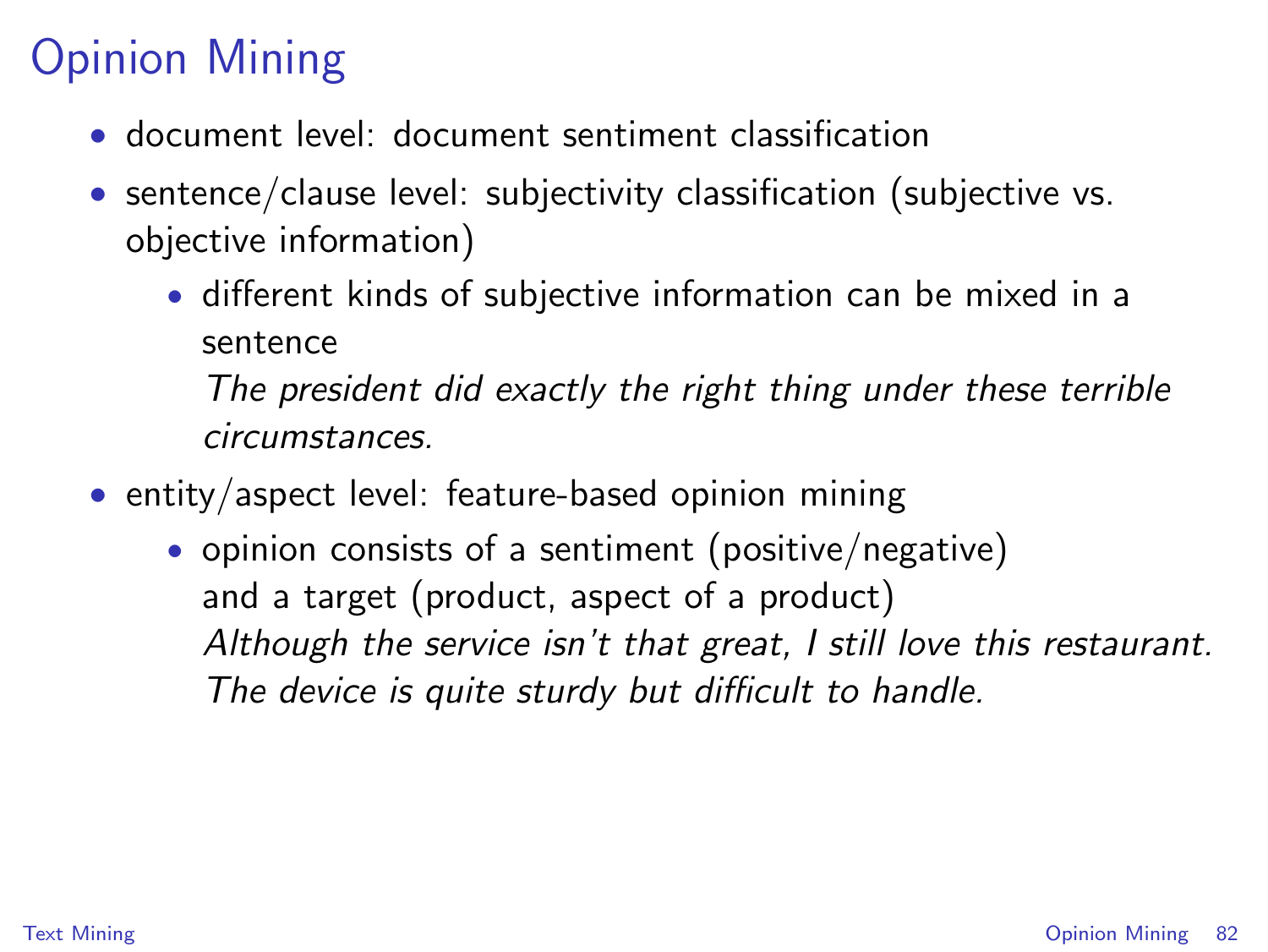- sentiment is mostly expressed by means of lexical items or idioms good, wonderful, amazing bad, poor, terrible
- the sentiment of an item often depends on the context The battery charges quite quickly. The battery drains quite quickly. The battery lasts quite long. The whole procedure lasts quite long.
- sentiment words do not always express sentiment, e.g. irrealis I thought this movie would be as good as the Grinch, but unfortunately, it wasn't. but: But for adults, this movie could be one of the best of the

holiday season.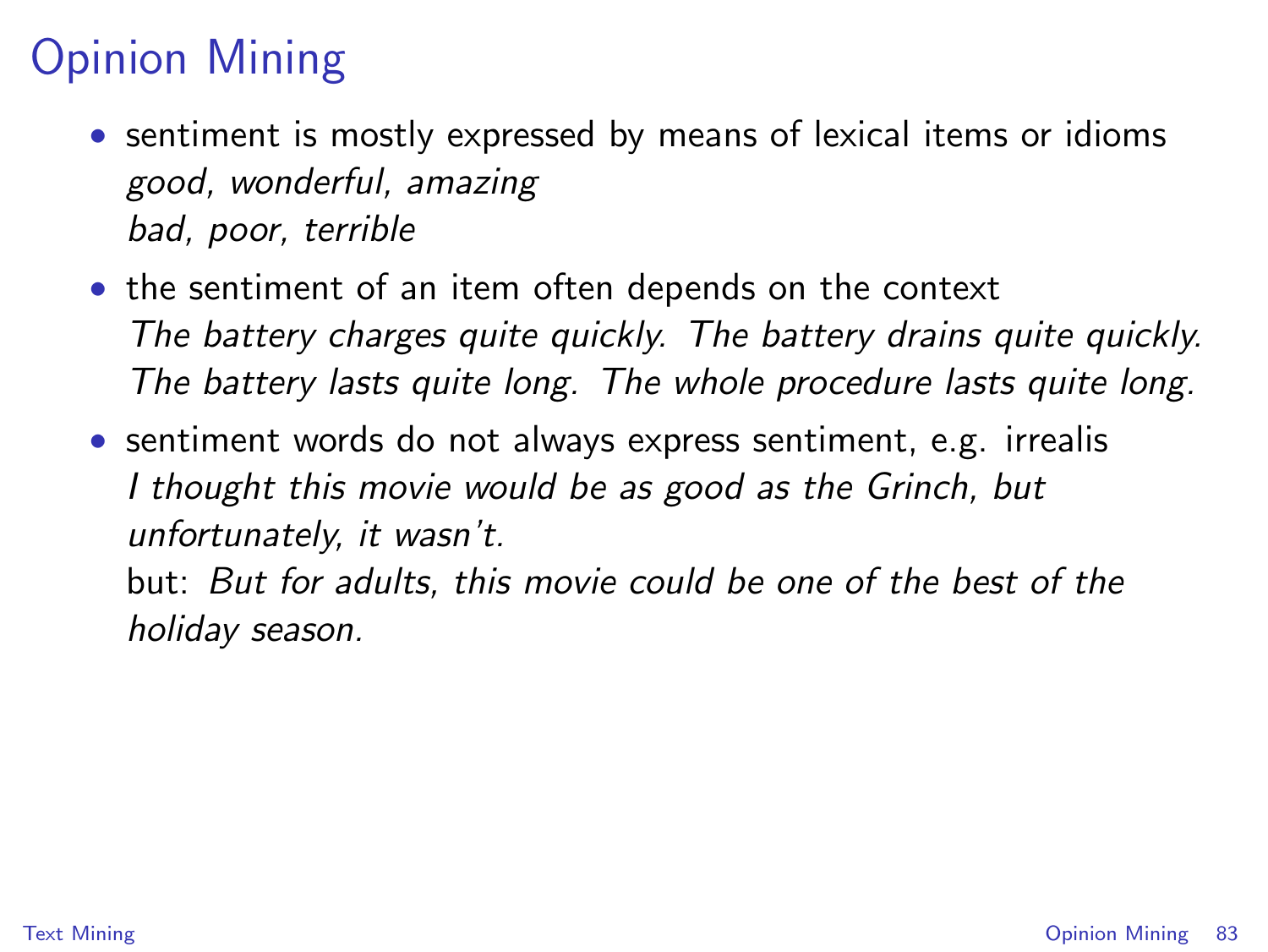- an opinion can be represented as a 5-tupel
	- the name of an entity
	- an aspect of the entity (part or feature of an entity, or GENERAL)
	- the sentiment on the aspect of the entity (positive/negative/neutral or numerical value)
	- the opinion holder
	- the time point when the opinion was expressed
- not general enough to cover all relevant cases
	- does not distinguish between parts and features
	- no recursive embedding (e.g. features of a part of the entity: The ink of this printer is too expensive.
	- relationships between aspects cannot be described: The view finder and the lens are too close.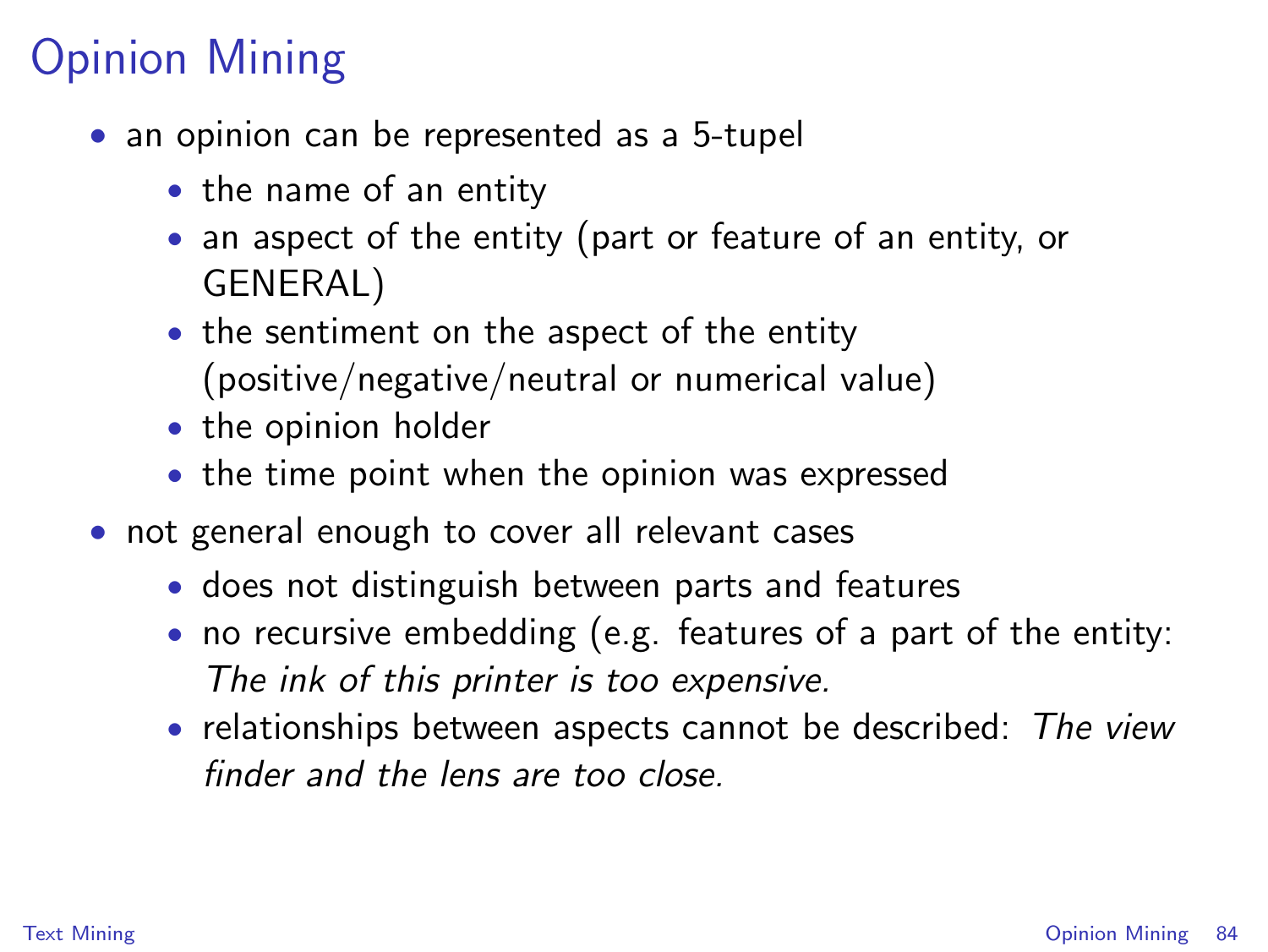- aspects
	- can be given explicitly: The picture quality is excellent.
	- or implicitly: The camera is expensive.
- opinions
	- can be absolute (regular): The design is really great.
	- or comparative: The design is much cooler than all I have seen so far.
- opinions
	- can be explicit: Shelf-life is rather short.
	- or implicit: After just two days it started to smell strange.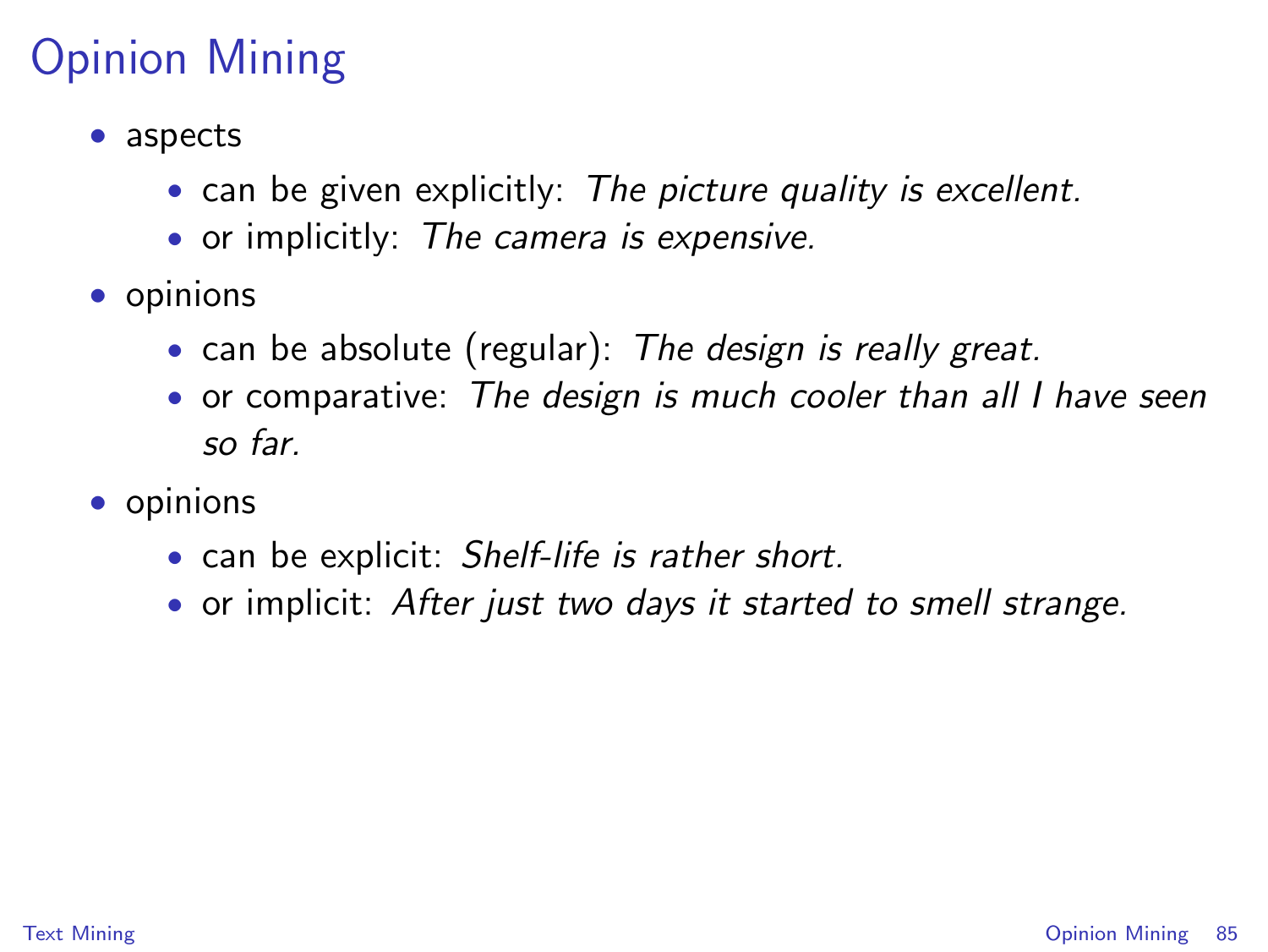- supervised document sentiment classification
- train a classifier in supervised mode
- features to be extracted from the document
	- terms and their frequency
	- part-of-speech information
	- sentiment words and phrases
	- sentiment shifters (intensifiers and negators)
	- syntactic relationships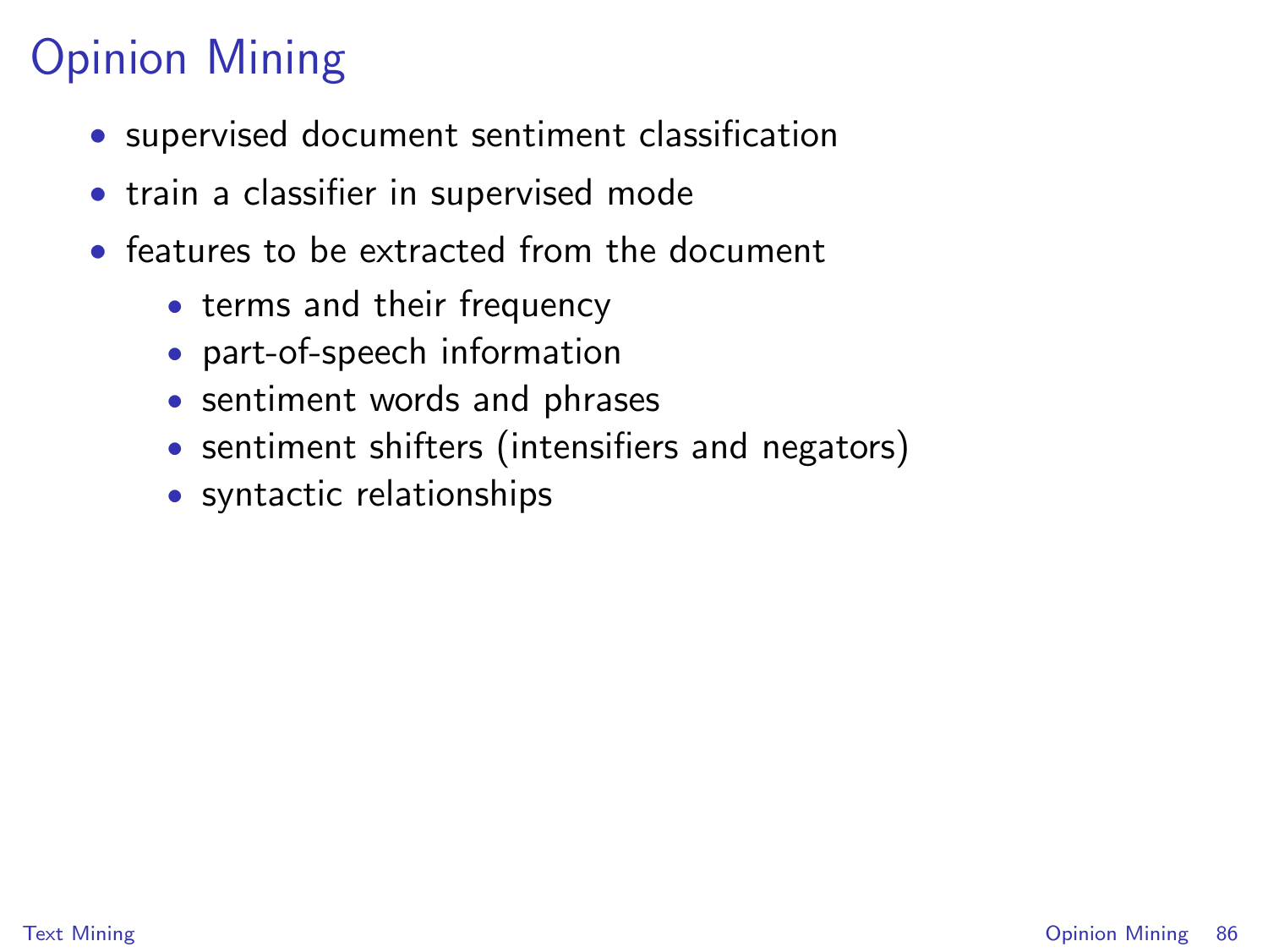- lexicon-based document sentiment classification
- using manually compiled information sources
	- polarity lexicon
	- intensifiers
	- negators
	- irrealis blocking
	- scope heuristics
- individual cues are combined by means of a heuristic measure for sentences and documents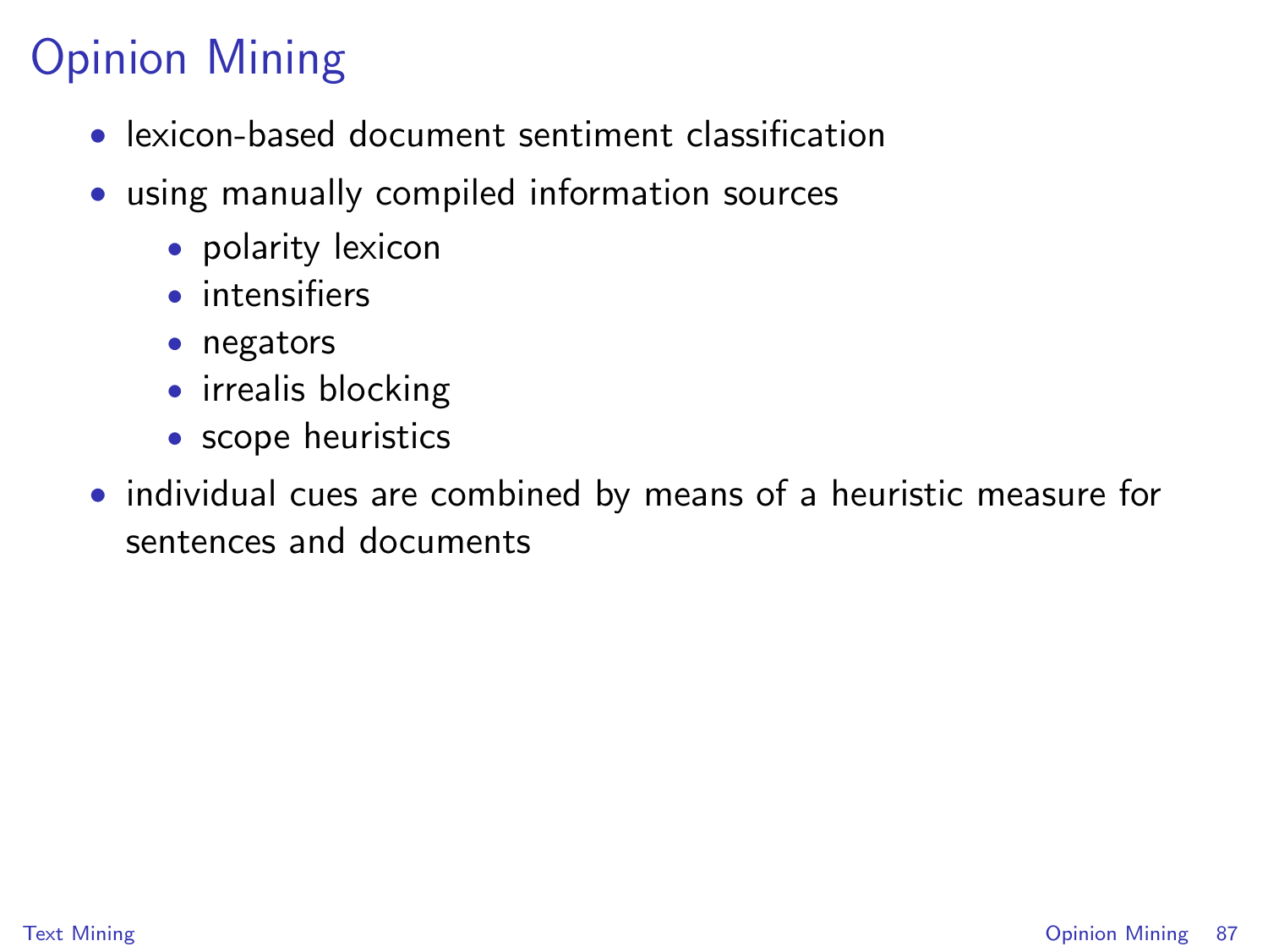- Evaluation
	- quality is extremely domain dependent
	- Twitter postings vs. product reviews vs. forum discussions
	- technical devices vs. hotels vs. films vs. books
	- typical results:

Performance across review types and on positive and negative reviews. (Taboada et al. 2011)

| Subcorpus     | Epinions 1 |       |          | Epinions 2 |       |          |  |
|---------------|------------|-------|----------|------------|-------|----------|--|
|               | Pos-F      | Neg-F | Accuracy | Pos-F      | Neg-F | Accuracy |  |
| Books         | 0.69       | 0.74  | 0.72     | 0.69       | 0.77  | 0.74     |  |
| Cars          | 0.90       | 0.89  | 0.90     | 0.80       | 0.75  | 0.78     |  |
| Computers     | 0.94       | 0.94  | 0.94     | 0.90       | 0.89  | 0.90     |  |
| Cookware      | 0.74       | 0.58  | 0.68     | 0.79       | 0.76  | 0.78     |  |
| <b>Hotels</b> | 0.76       | 0.67  | 0.72     | 0.80       | 0.70  | 0.76     |  |
| Movies        | 0.84       | 0.84  | 0.84     | 0.76       | 0.79  | 0.78     |  |
| Music         | 0.82       | 0.82  | 0.82     | 0.83       | 0.81  | 0.82     |  |
| Phones        | 0.81       | 0.78  | 0.80     | 0.85       | 0.83  | 0.84     |  |
| Total         | 0.81       | 0.79  | 0.80     | 0.81       | 0.79  | 0.80     |  |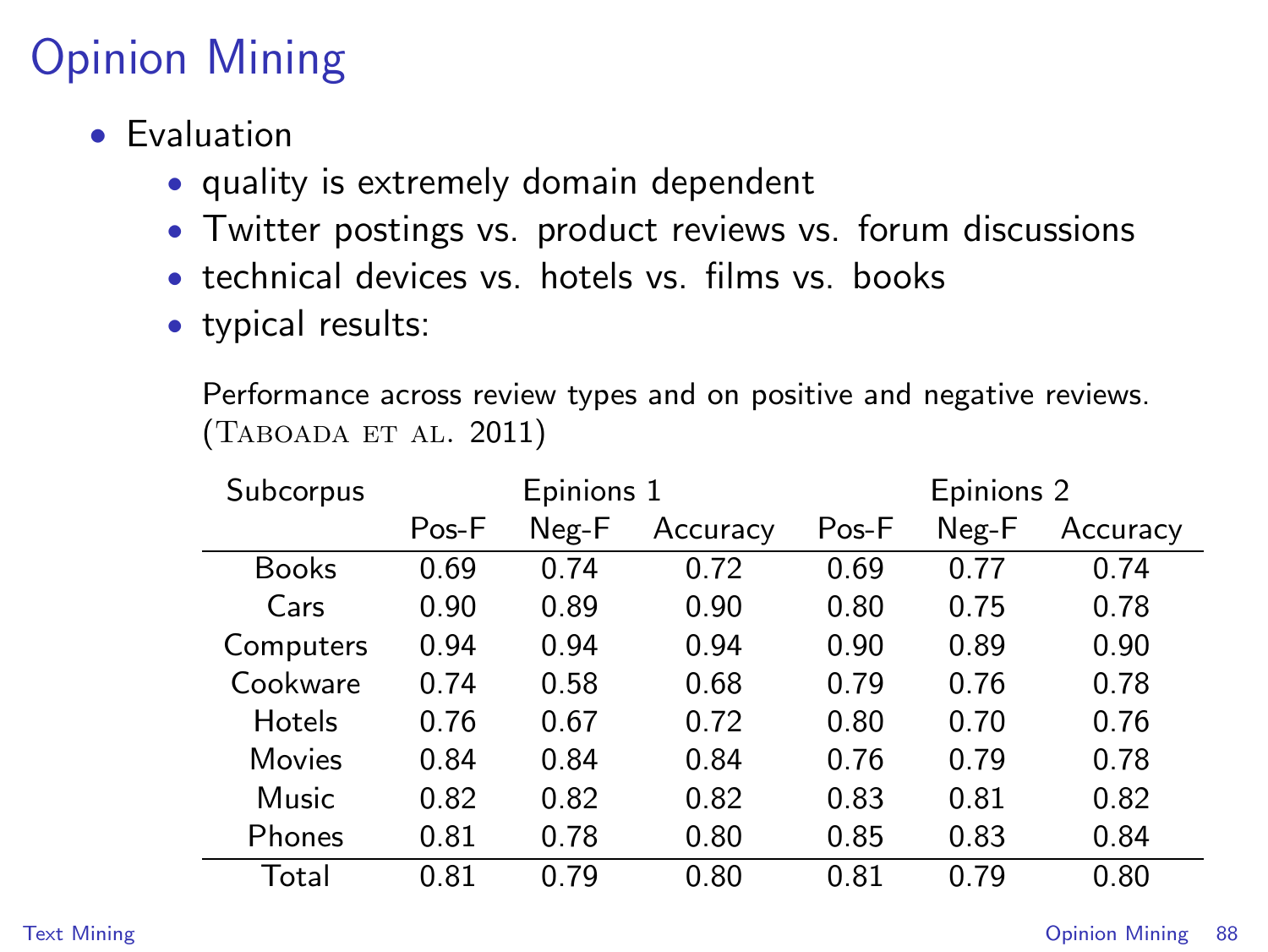## Database and Information Systems

- 11. Data Warehouses and OLAP
- 12. Data Mining
- 13. Semi-structured Data
- 14 Document Retrieval
- 15. Web Mining
- 16 Content Extraction
- 17. Multimedia data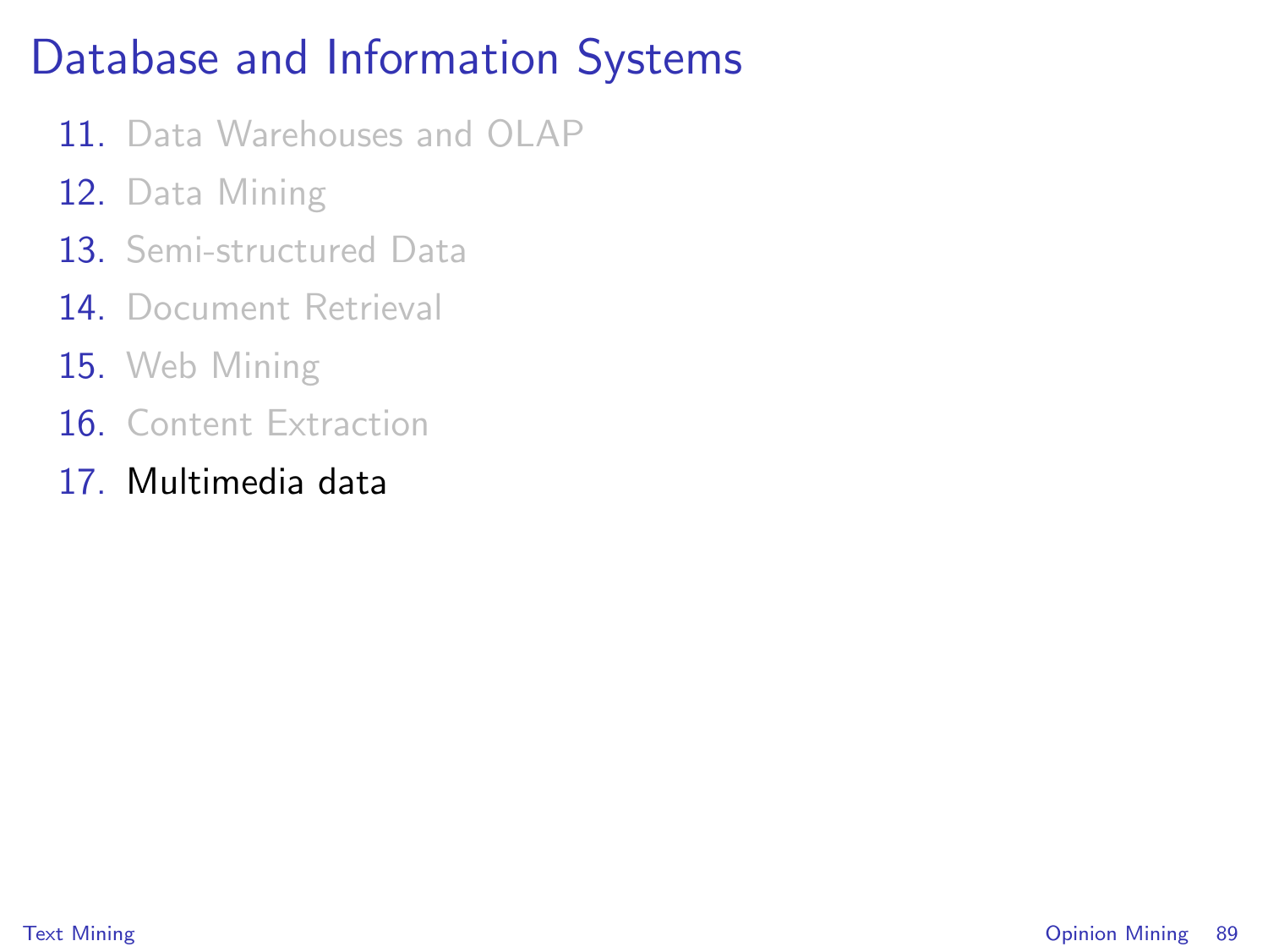- media objects
	- text
	- audio: music, speech
	- graphics: vector graphics, bitmaps
	- video
	- $\bullet$  ...
	- $\rightarrow$  blobs (binary large objects)
- <span id="page-89-0"></span>• combinations of media objects: multimedia documents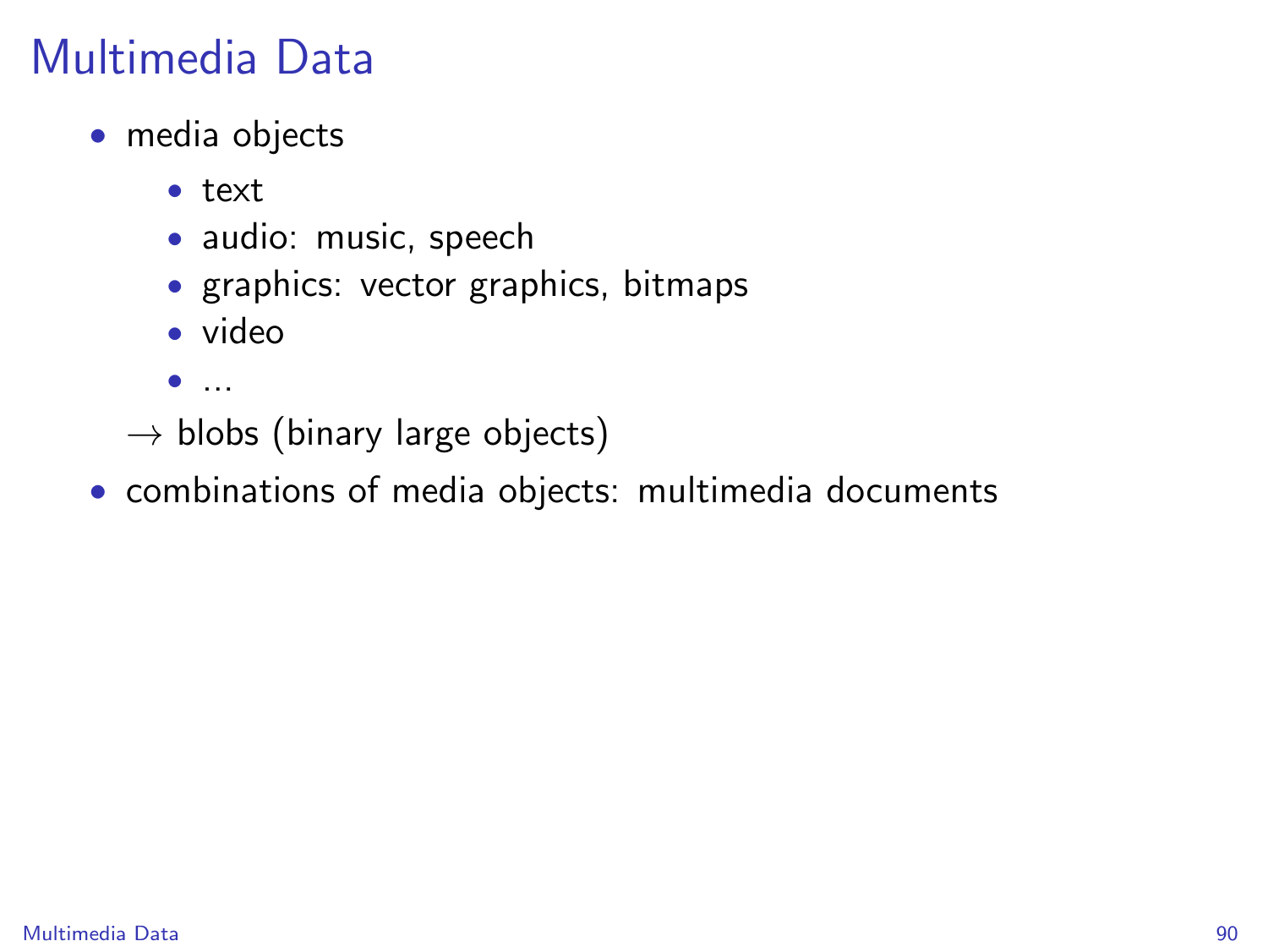- access to content is increasingly difficult
- characteristics
	- large volume
	- implicit semantics
	- heterogenous types and encoding schemata
	- complex objects
	- various peripheral I/O devices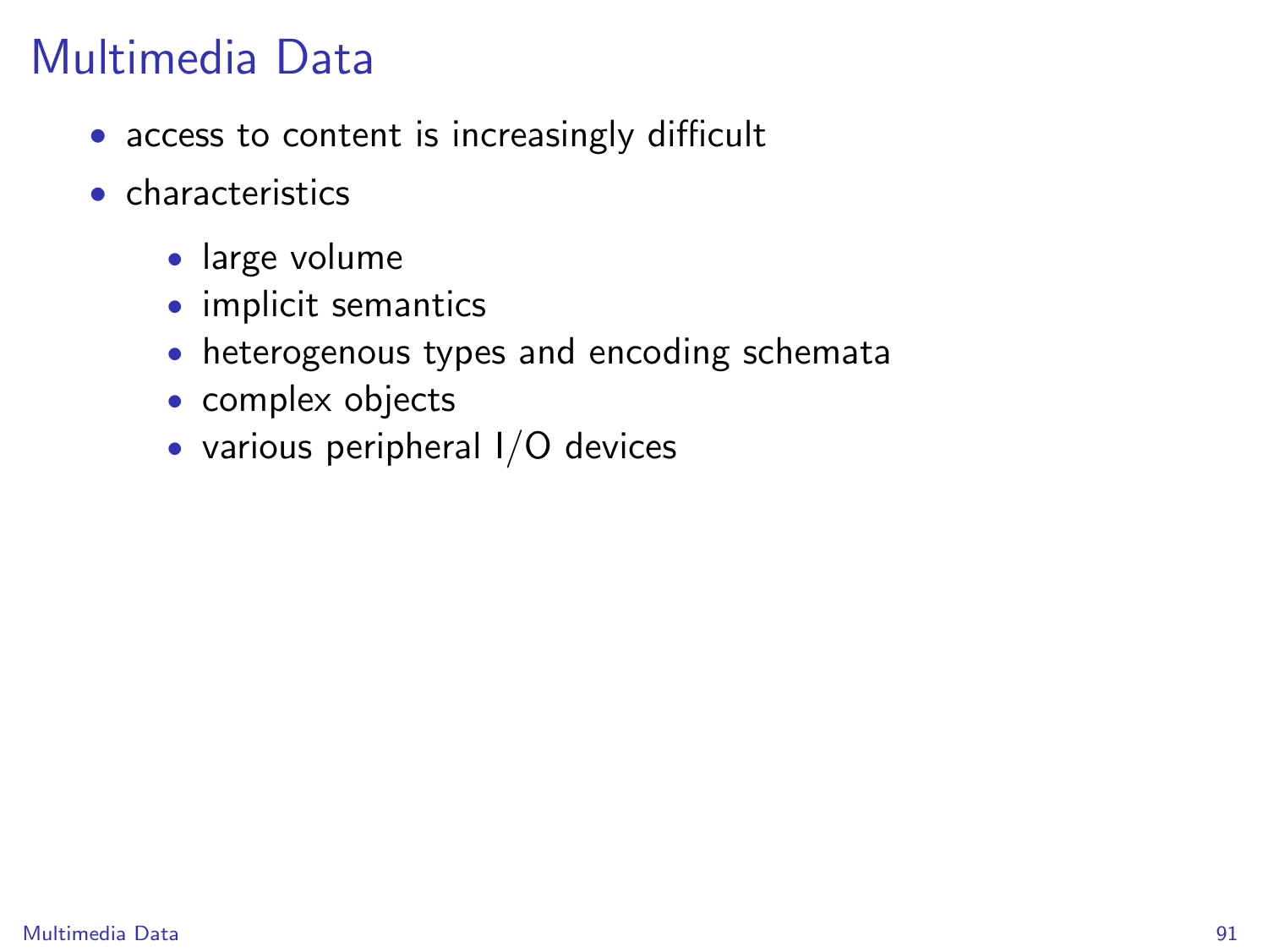- data preparation
	- decomposition
	- normalization
	- segmentation
- feature extraction
	- graphics: textures, shapes, (stereotypical objects)
	- video: movement vectors
	- audio: spectral or rhythmic properties, (words)
- distance-based similarity retrieval
	- e.g. nearest neighbor with R-trees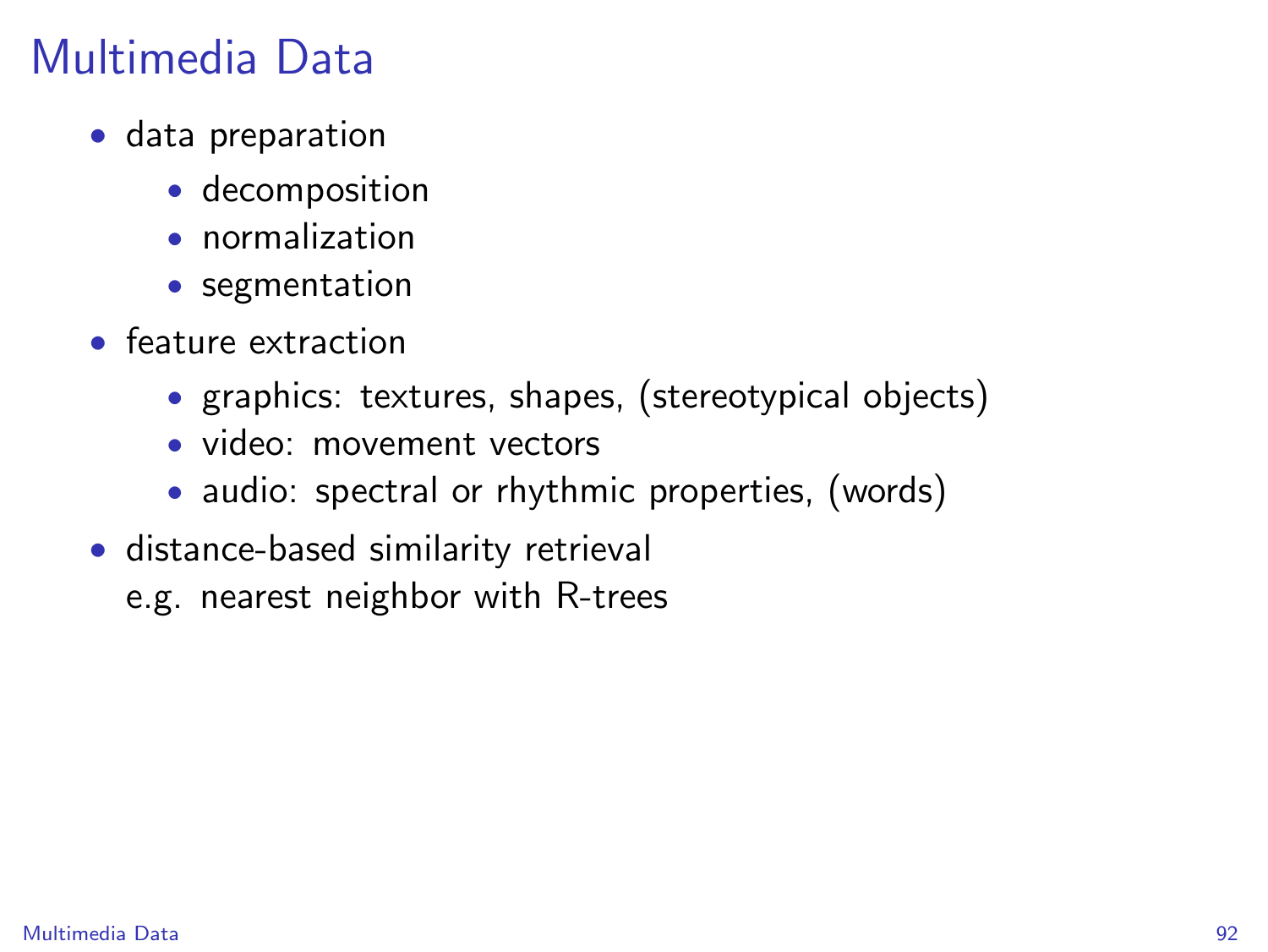- metadata approach
- describe content and form of multimedia objects
- content-independent: presentation, recording, storing
- content-related: low semantic level (textures, ...)
	- can be extracted automatically
	- mainly for similarity-based retrieval
- content descriptions: high semantic level
	- keyword-based search is possible
	- difficult to be extracted automatically
	- graphics: few stereotypical objects
	- speech: words
		- recognition accuracy 60 ... 80%
			- is this sufficient for retrieval purposes?
	- music: simple melodies